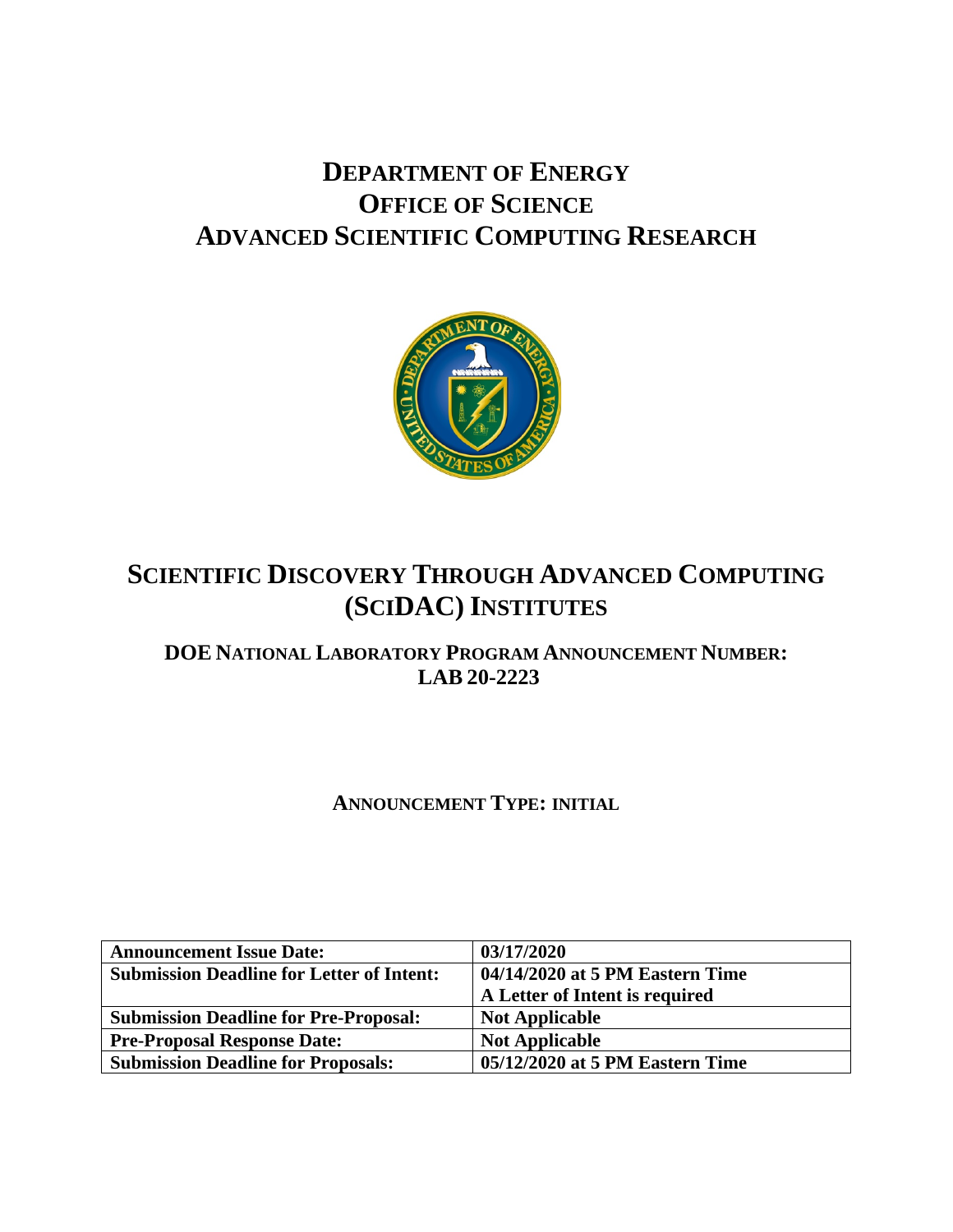| SECTION I - DOE NATIONAL LABORATORY OPPORTUNITY DESCRIPTION 1 |  |
|---------------------------------------------------------------|--|
|                                                               |  |
|                                                               |  |
|                                                               |  |
|                                                               |  |
|                                                               |  |
|                                                               |  |
|                                                               |  |
|                                                               |  |
|                                                               |  |
|                                                               |  |
|                                                               |  |
|                                                               |  |
|                                                               |  |
|                                                               |  |
|                                                               |  |
|                                                               |  |
|                                                               |  |
|                                                               |  |
|                                                               |  |
|                                                               |  |
| G. OTHER SUBMISSION AND REGISTRATION REQUIREMENTS 33          |  |
|                                                               |  |
|                                                               |  |
|                                                               |  |
| C. ANTICIPATED NOTICE OF SELECTION AND AWARD DATES 37         |  |
|                                                               |  |
|                                                               |  |
|                                                               |  |
|                                                               |  |

# **Table of Contents**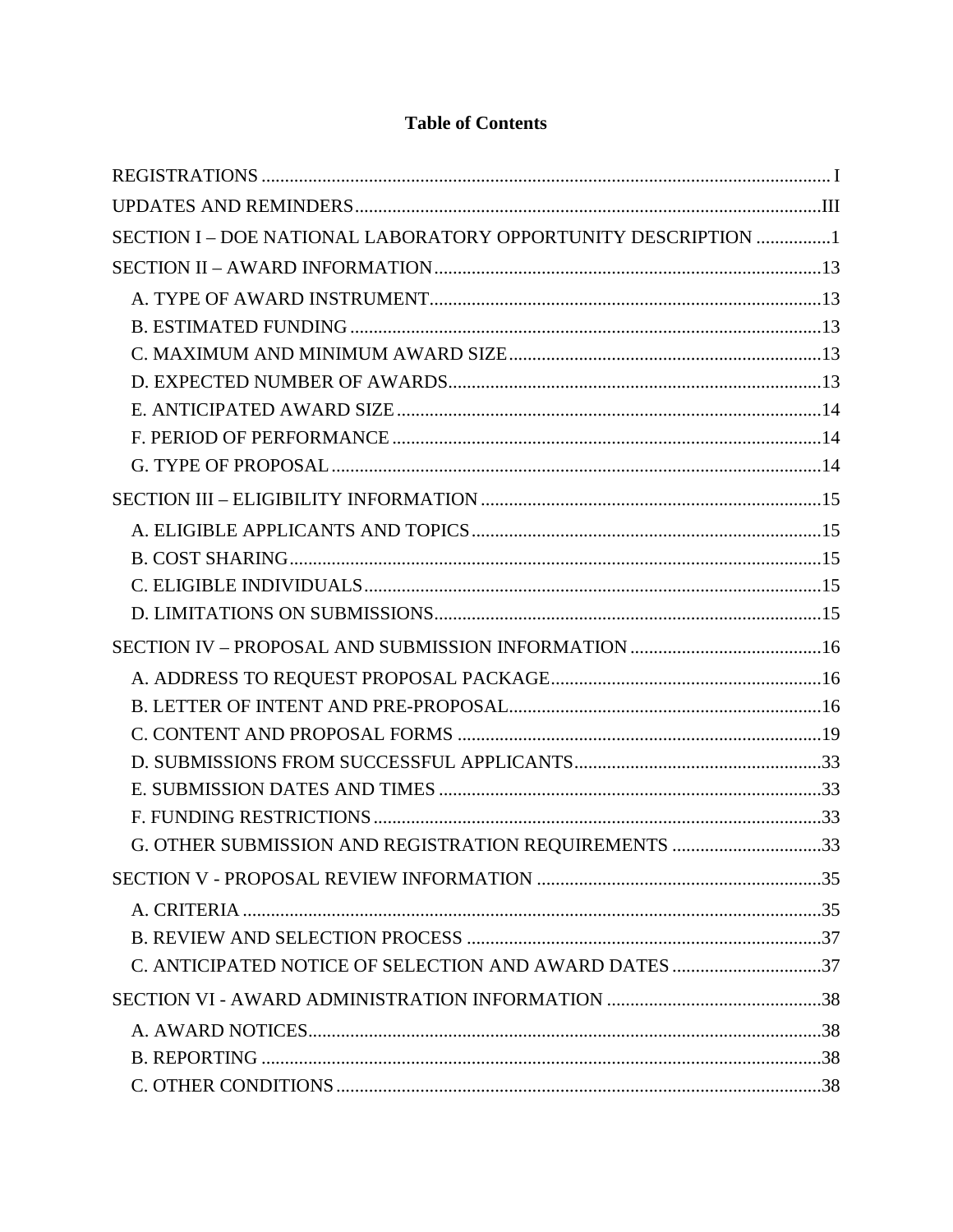| E. EVALUATION AND ADMINISTRATION BY NON-FEDERAL PERSONNEL41 |  |
|-------------------------------------------------------------|--|
|                                                             |  |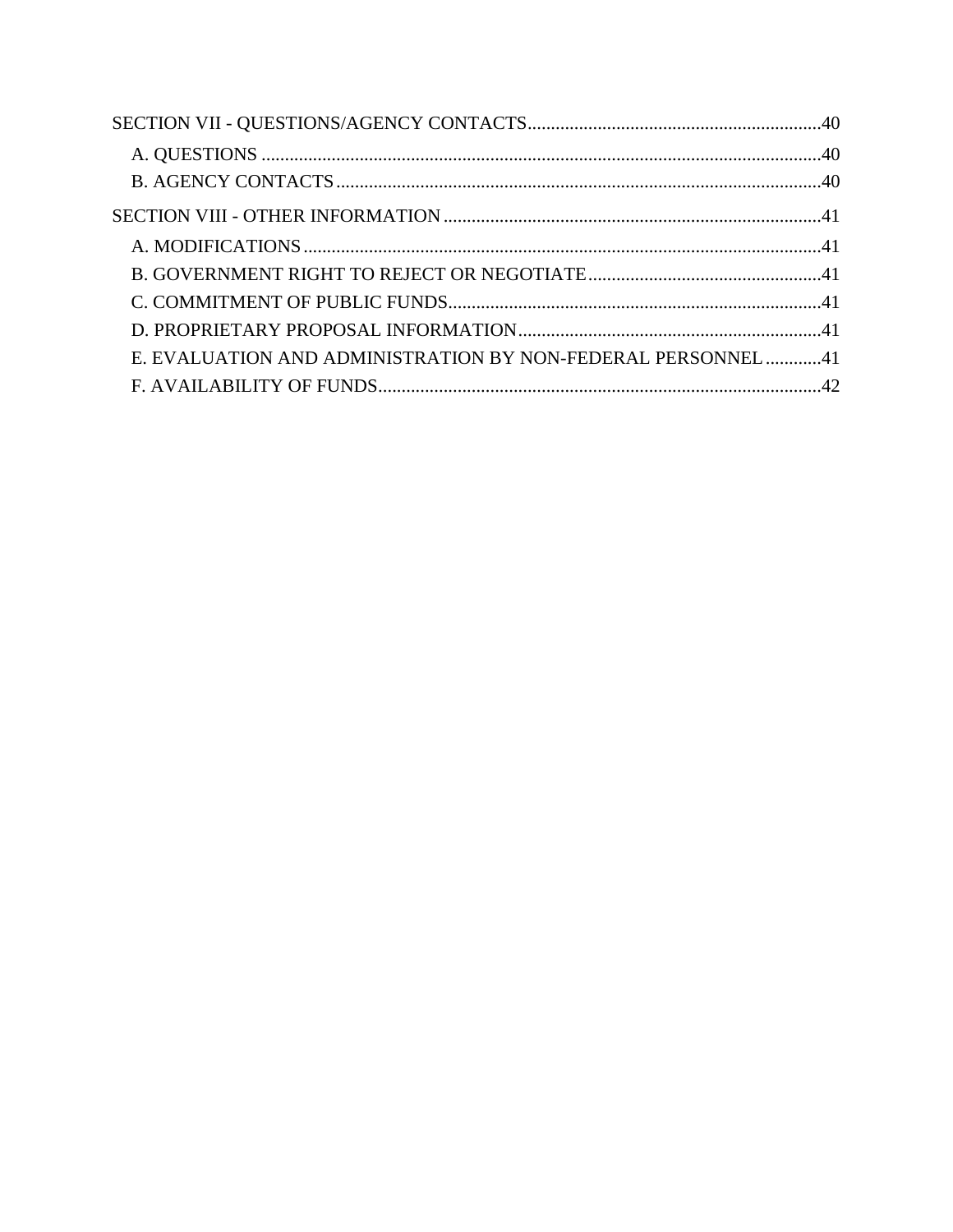# **REGISTRATIONS**

# <span id="page-3-0"></span>**A. DOE Office of Science Portfolio Analysis and Management System (PAMS)**

The Department of Energy (DOE) Office of Science (SC) performs many functions for DOE national laboratory proposals in the Portfolio Analysis and Management System (PAMS), which is available at [https://pamspublic.science.energy.gov.](https://pamspublic.science.energy.gov/)

You must register in PAMS to submit a pre-proposal, letter of intent, or DOE national laboratory proposal.

To access PAMS, you may use the Internet Explorer, Firefox, Google Chrome, or Safari browsers.

Notifications sent from the PAMS system will come from the PAMS email address [<PAMS.Autoreply@science.doe.gov>](mailto:PAMS.Autoreply@science.doe.gov). Please make sure your email server/software allows delivery of emails from the PAMS email address to yours.

Registering to PAMS is a two-step process; once you create an individual account, you must associate yourself with ("register to") your institution. Detailed steps are listed below.

#### 1. CREATE PAMS ACCOUNT:

To register, click the "Create New PAMS Account" link on the website [https://pamspublic.science.energy.gov.](https://pamspublic.science.energy.gov/)

- Click the "No. I have never had an account" link and then the "Create Account" button.
- You will be prompted to enter your name and email address, create a username and password, and select a security question and answer. Once you have done this, click the "Save and Continue" button.
- On the next page, enter the required information (at least one phone number and your mailing address) and any optional information you wish to provide (e.g., FAX number, website, mailstop code, additional email addresses or phone numbers, Division/Department). Click the "Create Account" button.
- Read the user agreement and click the "Accept" button to indicate that you understand your responsibilities and agree to comply with the rules of behavior for PAMS.
- PAMS will take you the "Having Trouble Logging In?" page. (Note: If you reviewed for or were listed as PI on a prior submission to SC but have not previously created an account, you may already be linked to an institution in PAMS. If this is the case, PAMS will take you to the PAMS home page.)
- 2. REGISTER TO YOUR INSTITUTION:
- Click the link labeled "Option 2: I know my institution and I am here to register to the institution." (Note: If you previously created a PAMS account but did not register to an institution at that time, you must click the Institutions tab and click the "Register to Institution" link.)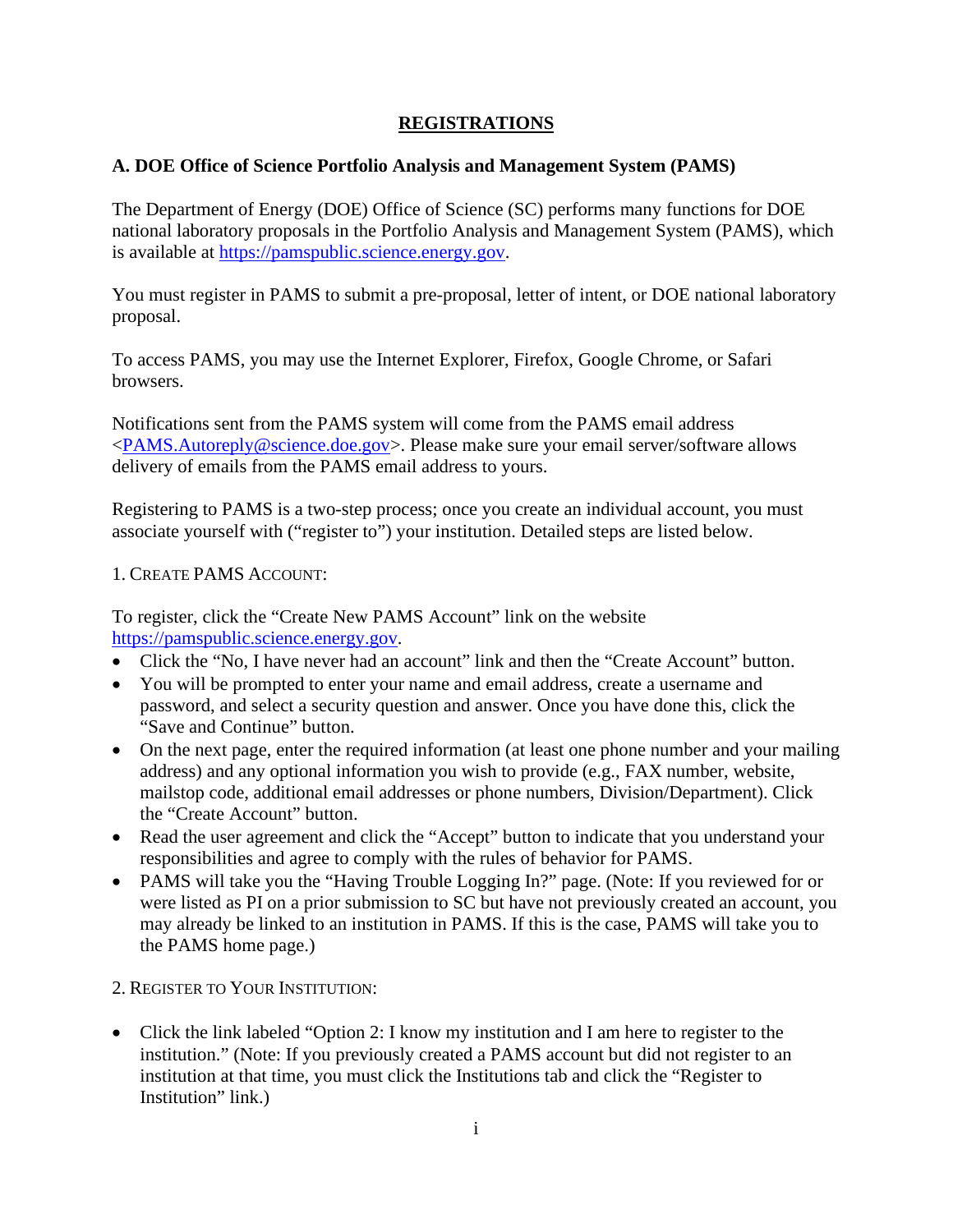- PAMS will take you to the "Register to Institution" page.
- Type a word or phrase from your institution name in the field labeled, "Institution Name like," choose the radio button next to the item that best describes your role in the system, and click the "Search" button. A "like" search in PAMS returns results that contain the word or phrase you enter; you need not enter the exact name of the institution, but you should enter a word or phrase contained within the institution name. (Hint: If your institution has an acronym, such as ANL for Argonne National Laboratory or UCLA for the Regents of the University of California, Los Angeles, you may search for the acronym under "Institution Name like." Many institutions with acronyms are listed in PAMS with their acronyms in parentheses after their names.)
- Find your institution in the list that is returned by the search and click the "Actions" link in the Options column next to the institution name to obtain a dropdown list. Select "Add me to this institution" from the dropdown. PAMS will take you to the "Institutions – List" page.
- If you do not see your institution in the initial search results, you can search again by clicking the "Cancel" button, clicking the Option 2 link, and repeating the search.
- All DOE National Laboratories have established profiles in PAMS, so please keep searching until you find your laboratory.

For help with PAMS, click the "External User Guide" link on the PAMS website, [https://pamspublic.science.energy.gov.](https://pamspublic.science.energy.gov/) You may also contact the PAMS Help Desk, which can be reached Monday through Friday, 9:00 AM – 5:30 PM Eastern Time. Telephone: (855) 818 1846 (toll free) or (301) 903-9610, Email: [sc.pams-helpdesk@science.doe.gov.](mailto:sc.pams-helpdesk@science.doe.gov) All submissions and inquiries about this DOE National Laboratory Announcement should reference **LAB 20- 2223.**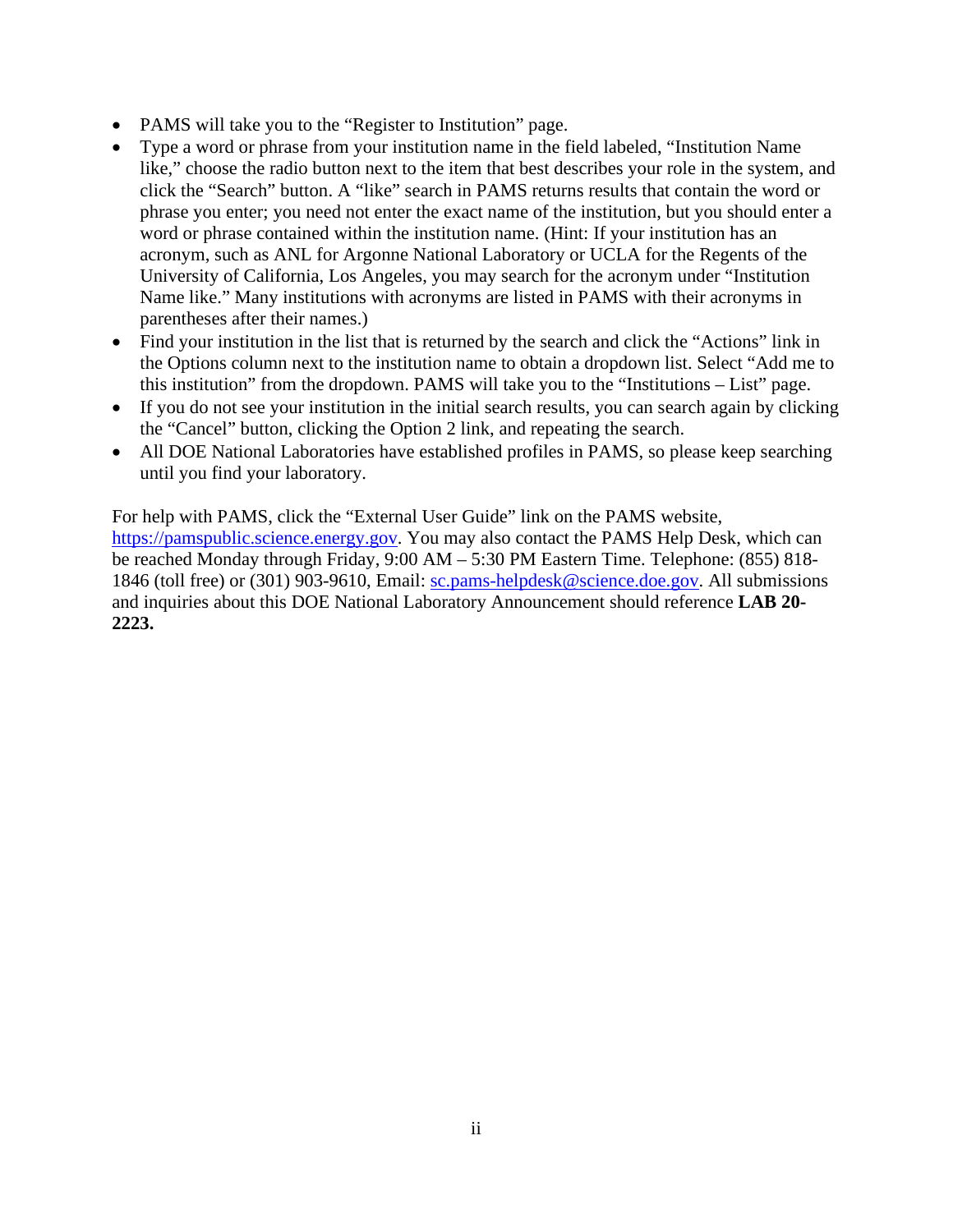# **UPDATES AND REMINDERS**

#### <span id="page-5-0"></span>RECOMMENDATION

The DOE SC encourages you to register in all systems as soon as possible. You are also encouraged to submit letters of intent and proposals well before the deadline.

## DATA MANAGEMENT PLAN

The SC Statement on Digital Data Management, published at [https://science.osti.gov/Funding-](https://science.osti.gov/Funding-Opportunities/Digital-Data-Management)[Opportunities/Digital-Data-Management,](https://science.osti.gov/Funding-Opportunities/Digital-Data-Management) governs proposals submitted under this Announcement. Compliance is detailed in Section IV of this Announcement.

ACKNOWLEDGMENT OF FEDERAL SUPPORT

SC published guidance about how its support should be acknowledged is published at [https://science.osti.gov/Funding-Opportunities/Acknowledgements.](https://science.osti.gov/Funding-Opportunities/Acknowledgements)

## AVOIDING ERRORS

The following advice is compiled from actual experiences of applicants for SC awards.

- Please ensure that the research narrative is comprised of one and only one Portable Document Format (PDF) file, including all appendices, when it is uploaded.
- When using the PAMS website at [https://pamspublic.science.energy.gov,](https://pamspublic.science.energy.gov/) please avoid using the back-arrow button in your web browser to navigate.
- Please ensure that the proposal contains no personally identifiable information (PII).
- Please ensure that the budget is calculated using the applicable negotiated indirect cost and fringe benefit rates.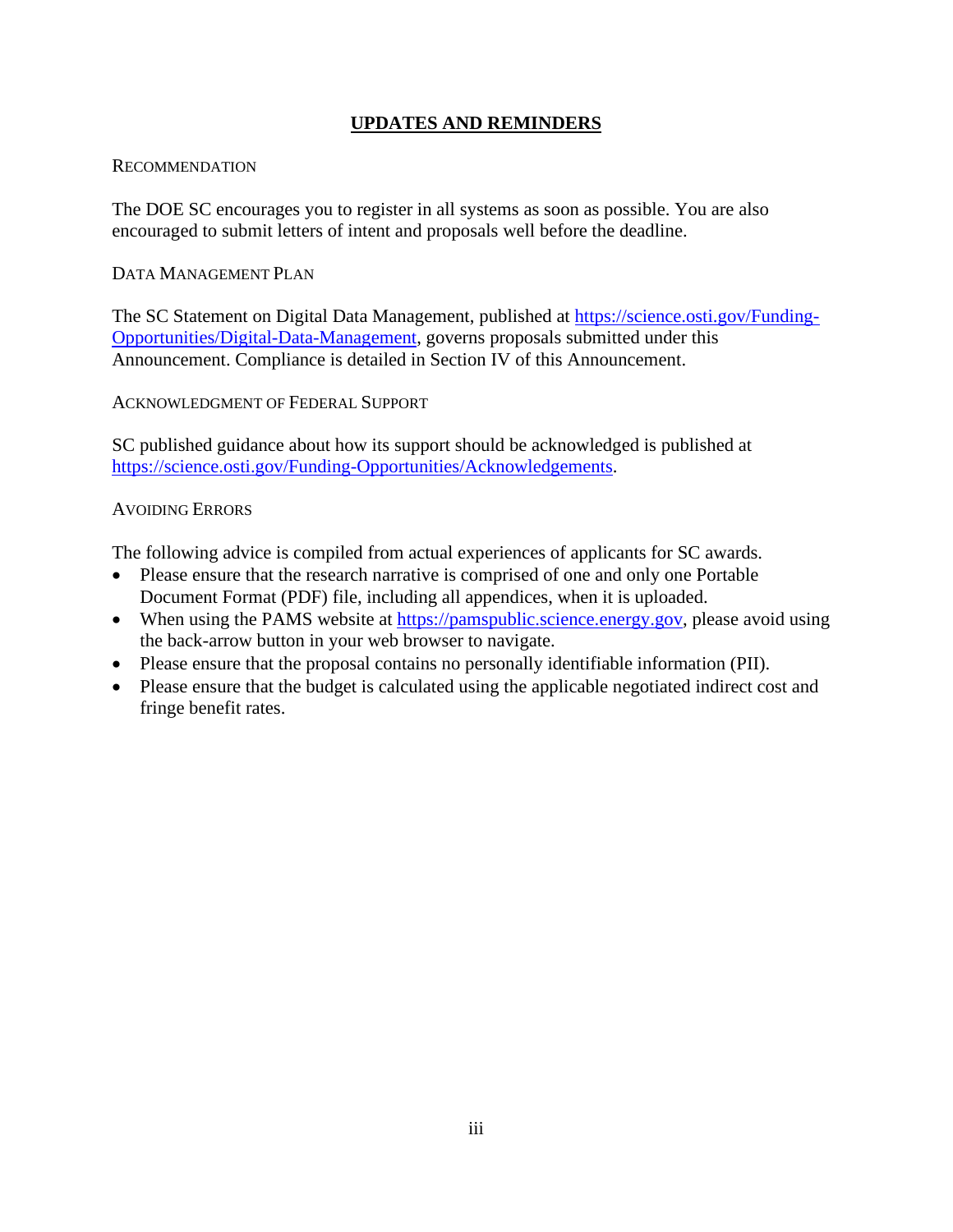# <span id="page-6-0"></span>**Section I – DOE NATIONAL LABORATORY OPPORTUNITY DESCRIPTION**

# **GENERAL INQUIRIES ABOUT THIS ANNOUNCEMENT SHOULD BE DIRECTED TO:**

#### **Technical/Scientific Program Contacts:**

Dr. Ceren Susut 301-903-0366 Ceren.Susut-Bennett@science.doe.gov

#### **SUMMARY**

The DOE SC program in Advanced Scientific Computing Research (ASCR) hereby announces its interest in receiving applications from large multi-disciplinary and multi-institutional teams (requesting support of more than \$3 million per year) for the Scientific Discovery through Advanced Computing (SciDAC) Institutes.

The ASCR program's mission [\(https://science.osti.gov/ascr](https://science.osti.gov/ascr) and

[https://science.osti.gov/ascr/Community-Resources/Program-Documents\)](https://science.osti.gov/ascr/Community-Resources/Program-Documents) is to advance applied mathematics and computer science; deliver the most sophisticated computational scientific applications in partnership with disciplinary science; advance computing and networking capabilities; and develop future generations of computing hardware and software tools for science and engineering, in partnership with the research community. A major objective of the ASCR basic research portfolio is to enable DOE-supported science communities to take full advantage of the current and emerging high-performance computing (HPC) systems. ASCR achieves this goal through the SciDAC program [\(https://www.scidac.gov\)](https://www.scidac.gov/).

The end product of SciDAC is groundbreaking science through the use of HPC. Since its inception in 2001, the SciDAC program has been recognized as a leader in enabling scientific discoveries that would not have been possible without the deep collaborations between discipline scientists, applied mathematicians, and computer scientists. This Announcement pertains to the fourth re-competition of the SciDAC (SciDAC-5) Institutes. The mission of the SciDAC-5 Institutes is to provide intellectual resources in applied mathematics and computer science, expertise in algorithms and methods, and scientific software tools to advance scientific discovery in areas of strategic importance to SC and DOE.

Submitted applications must follow the guidelines and criteria provided in the supplementary information below and the following sections. Letters of Intent (LOIs) are required and must be submitted according to the guidelines in the following sections. No responses will be sent to the LOIs. Applications submitted on behalf of investigators that did not submit an LOI and applications that do not follow the guidelines and criteria established in this Announcement (see Responsiveness below) may be declined without merit review.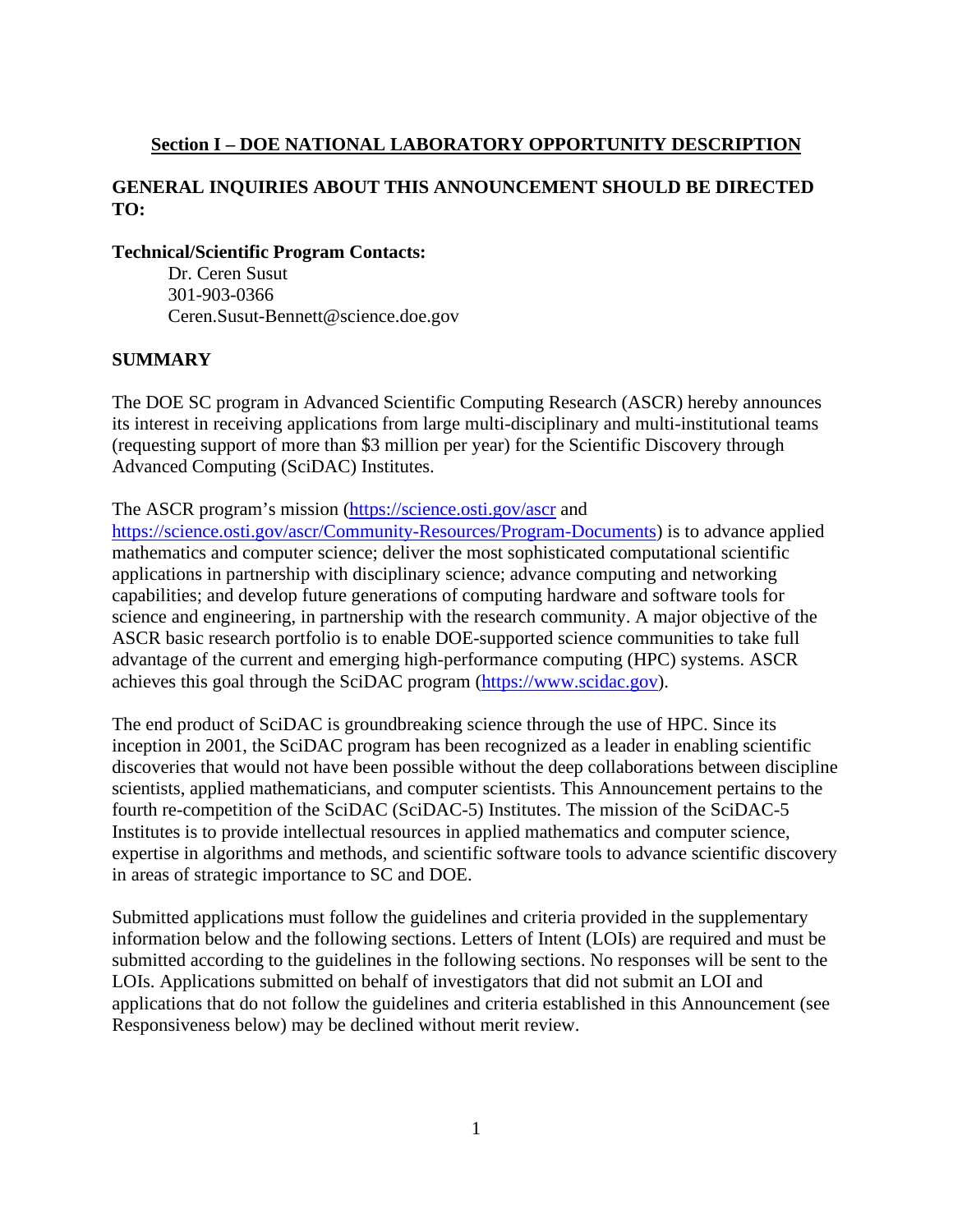# **SUPPLEMENTARY INFORMATION**

#### SCOPE AND STRUCTURE OF THE PROPOSED INSTITUTES

Specific goals and objectives for the SciDAC-5 Institutes are to support, complement or develop:

- Mechanisms for engaging computational grand challenges across application areas within DOE's and SC's Congressionally-authorized mission-space. Currently, 30 SciDAC-4 Partnership projects are co-funded by ASCR and its partners [\(https://www.scidac.gov/partnerships.html\)](https://www.scidac.gov/partnerships.html). Funding opportunities for the SciDAC-5 Partnerships will be announced through several Funding Opportunity Announcements (FOAs) and Program Announcements starting in fiscal year 2021. These Announcements, issued by ASCR's SciDAC Partners, will include opportunities for linking applied mathematics and computer science research to science-domain specific challenges (see below Institutes' Connection with the Partnerships).
- Tools and resources for lowering the barriers to effectively use state-of-the-art computational systems such as those existing and planned for at the Oak Ridge and Argonne Leadership Computing Facilities (OLCF and ALCF), the National Energy Research Scientific Computing Center (NERSC), and similar world-class computing facilities over the next 5 years.
- Mechanisms for incorporating and demonstrating the value of basic research results from ASCR investments. It is expected that the proposed Institutes will be structured around two main topics: Applied Mathematics and Computer Science, respectively.
- Plans for building up and engaging our Nation's computational science research communities.

This Announcement describes the process by which proposals for individual SciDAC-5 Institutes are to be developed, submitted, and merit reviewed. The overall portfolio of the Institute awards is expected to cover a significant portion of DOE's computational science needs on current and emerging computational systems. Although the work of each proposed Institute is not application specific, we expect they will be Application-, Architecture- and Institutes-Aware, as follows:

# **Application-Aware**

The primary metric of success for the SciDAC Institutes is the extent to which its deliverables are employed by scientists in DOE and SC communities. Nevertheless, it is difficult to anticipate the near-term and changing computational science needs of the application domains. This observation motivates the need to develop a wide array of intellectual resources and tools to meet cross-cutting or core computational science needs. Although application-aware, the overarching research strategies developed by the SciDAC-5 Institutes will not be constrained by a specific application. Applicants may propose proof-of-principle demonstrations of potential benefits – which may motivate the development of meaningful and credible suites of test applications or benchmark problems – in order to engage scientists. The latter considerations are no substitute for realistic, full-scale applications or data sets, but may be useful for development purposes and for gaining experience with the most significant issues confronting scientists.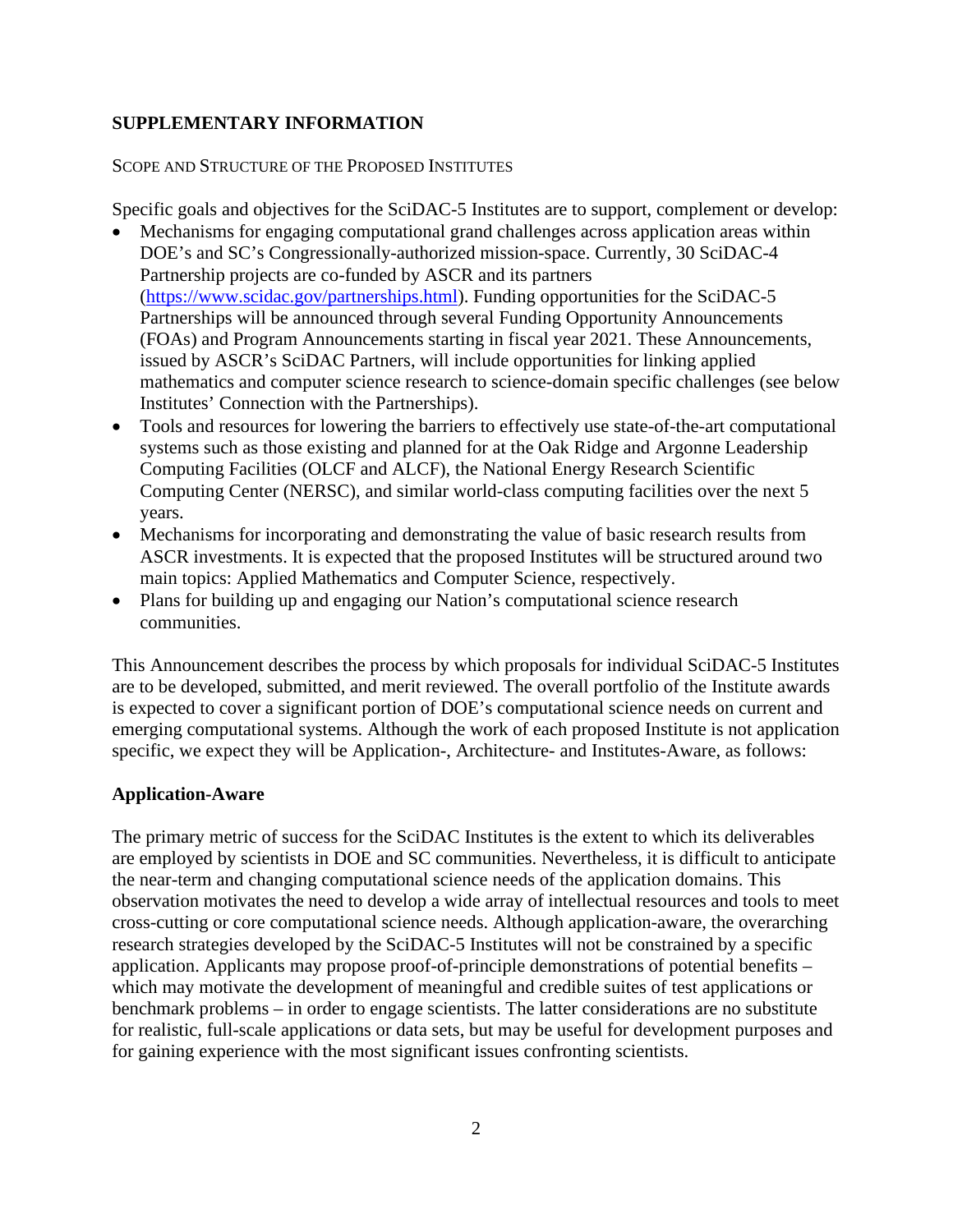Although their main focus will be centered upon the computational science needs of the SciDAC Partnerships, the SciDAC-5 Institutes will be Outward-Looking and Multi-Faceted. To expand their circle of influence beyond the SciDAC Partnerships, the proposed Institutes will be equipped with tools, resources and capabilities that will facilitate potential interactions with initiatives of special priority for the DOE SC [\(https://www.energy.gov/science/initiatives\)](https://www.energy.gov/science/initiatives) as appropriate. For instance, the awarded Institutes will be encouraged to explore collaboration opportunities with the Basic Energy Sciences (BES) sponsored Energy Frontier Research Centers (EFRCs) [\(https://science.osti.gov/bes/efrc\)](https://science.osti.gov/bes/efrc) and ASCR and National Nuclear Security Administration sponsored Exascale Computing Project (ECP) [\(https://exascaleproject.org/\)](https://exascaleproject.org/). Furthermore the awarded Institutes will be expected to develop and to support scientific machine learning based capabilities with broad impact on DOE and SC grand challenges.

It is crucial for the proposed Institutes to have the built-in flexibility to adapt and to rethink their efforts according to the needs and priorities of the DOE and SC science communities, including the SciDAC Partnerships, which will transition from SciDAC-4 to SciDAC-5 over the duration of the SciDAC-5 Institutes. Institutes' connection with the Partnerships is further described in the sections that follow.

#### **Architecture-Aware**

Another important metric of success is the extent to which the proposed Institutes lower the barriers, for the scientists, to effectively use the existing and emerging DOE HPC systems such as those existing and planned for at the OLCF and ALCF, NERSC, and similar world-class computing facilities over the next 5 years. We anticipate two SciDAC-5 Institutes that effectively leverage and incorporate the basic research results, mature technologies and areas of expertise from Applied Mathematics and Computer Science, respectively, will be needed in order to make a meaningful impact. For description of the current Institutes, go to: [www.scidac.gov/institutes.html](http://www.scidac.gov/institutes.html)

Over the next 5 years, the Nation will enter the exascale era with a first exascale system (Aurora) to be deployed at ALCF in 2021 and a second exascale system (FRONTIER) to be deployed at OLCF in the 2021-2022 timeframe.

Aurora [\(https://aurora.alcf.anl.gov\)](https://aurora.alcf.anl.gov/) was designed in collaboration with Intel and Cray, and it will fully support machine learning and data science workloads alongside traditional modeling and simulation workloads. Aurora will have a sustained performance of over 1 exaflop and over 10 petabytes of system memory. Each node will have two Intel Xeon scalable processors coupled with six Intel Xe architecture based GP-GPUs supporting a unified memory architecture, with nodes interconnected by Cray's high-speed Slingshot interconnect. The Aurora programming environment will include fully optimized data and learning science software stacks, including numerous frameworks such as TensorFlow, PyTorch, Scikit-learn, Spark Mllib, GraphX, Intel DAAL, Intel MKL-DNN, as well as a full range of languages, libraries, and tools familiar to HPC users today.

Based on Cray's new Shasta architecture, FRONTIER [\(https://www.olcf.ornl.gov/frontier\)](https://www.olcf.ornl.gov/frontier) will have a peak performance exceeding 1.5 exaflops. Each node on FRONTIER will contain one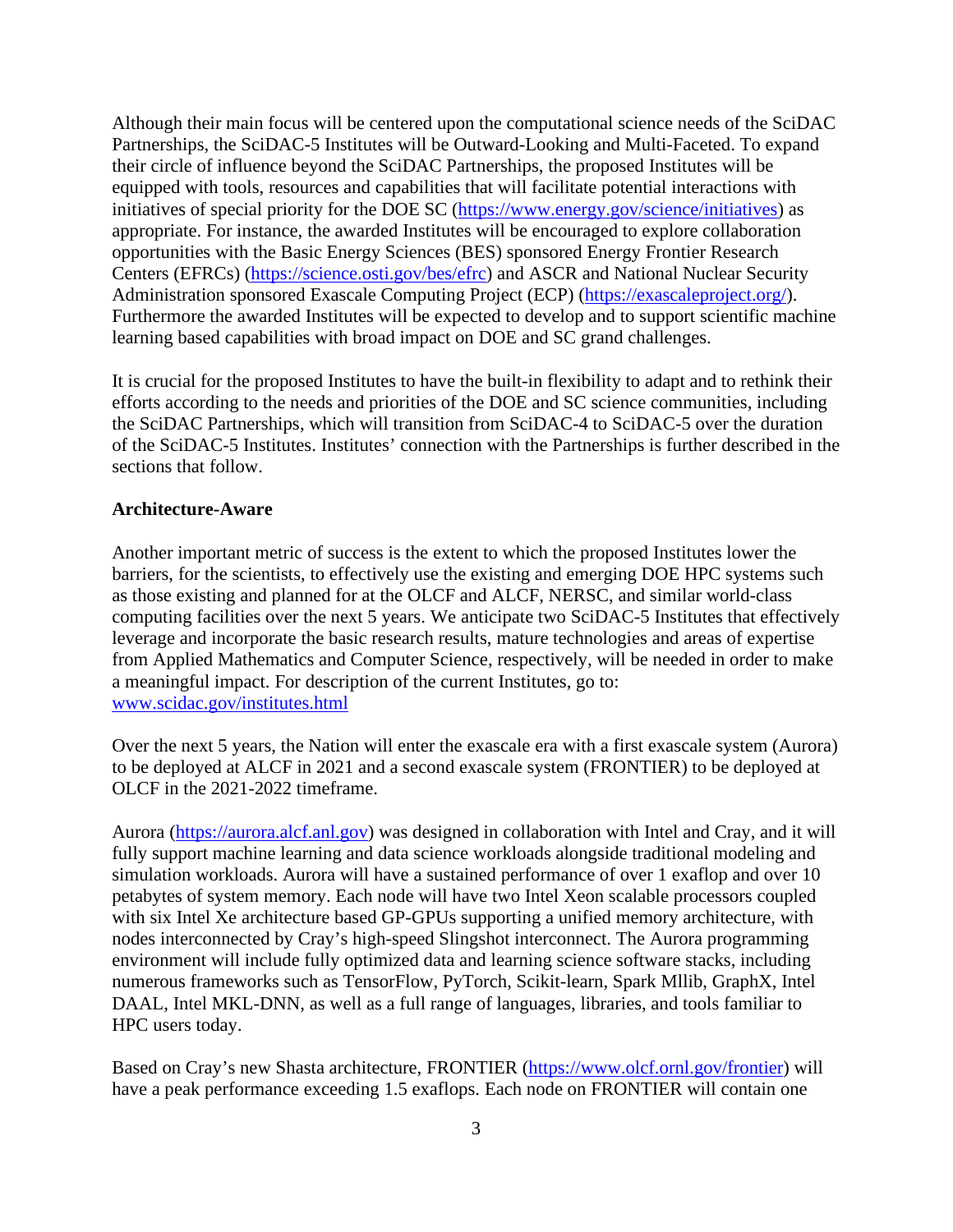AMD EPYC CPU and four Radeon Instinct GPUs fully connected by a high-speed AMD Infinity Fabric supporting fully coherent memory. Internode communication will be facilitated by Cray's high-speed Slingshot interconnect. The FRONTIER programming environment will provide fullstack support for artificial intelligence, data analytics, and simulation. This software environment will include a fully optimized scalable data science suite and the Cray Deep-learning plugin, as well as a full range of languages, libraries, and tools familiar to users of OLCF's current systems.

Additionally, NERSC will deploy a pre-exascale system (Perlmutter) in 2021. This will be a heterogeneous system comprising both CPU-only and GPU-accelerated nodes, with an expected performance of more than three times Cori, NERSC's current platform [\(https://www.nersc.gov/systems/perlmutter\)](https://www.nersc.gov/systems/perlmutter).

Tools and methodologies for coping with and taking full advantage of the existing and emerging DOE HPC systems including the exascale systems are of critical importance to SciDAC and this will require close interactions with the ASCR facilities. SciDAC-5 Institutes are expected to play a central role in coordinating and facilitating these interactions through a robust engagement strategy with the ASCR facilities.

Software engineering best practices can greatly help in the productivity of software developers and the long-term maintainability of the software as the computational systems and science evolve over time. An important contributor to software productivity is code portability across the ASCR computational facilities. SciDAC-5 Institutes will be responsible for promoting the adoption of software engineering best practices by the SciDAC community in the end-to-end computational science pipeline and for providing basic tools supporting these practices.

Together the SciDAC-5 Institutes will cover a significant portion of expertise in Applied Mathematics and Computer Science through an integrative approach between topics traditionally supported by ASCR base research programs such as solvers, uncertainty quantification, software tools, data and others, and emerging topics such as scientific machine learning. While adopting this integrative approach, the proposers should ensure that there is no duplicative work among different parts within an Institute. The Institutes will also bring together communities who may not be accustomed to work jointly therefore should demonstrate the proposed synergistic activities and merged capabilities among these communities by examples.

#### **Institutes-Aware**

Active collaboration among the SciDAC-5 Institutes researchers is essential to fulfill the purpose of SciDAC. Consequently, a proposed Institute must not only make a compelling case for its own intrinsic capabilities, but also describe processes for effectively leveraging expertise and results from the other potential Institute. The development of capabilities tailored for specific science applications are funded by the SciDAC Partnerships or by other potential collaborative efforts between the Institutes and the application areas stewarded by SC and DOE. A key point of the Institutes is that innovative science projects can be accommodated by the Institutes' pooling of a broad range of complementary but non-duplicative computational skills that is otherwise not readily available to DOE scientists.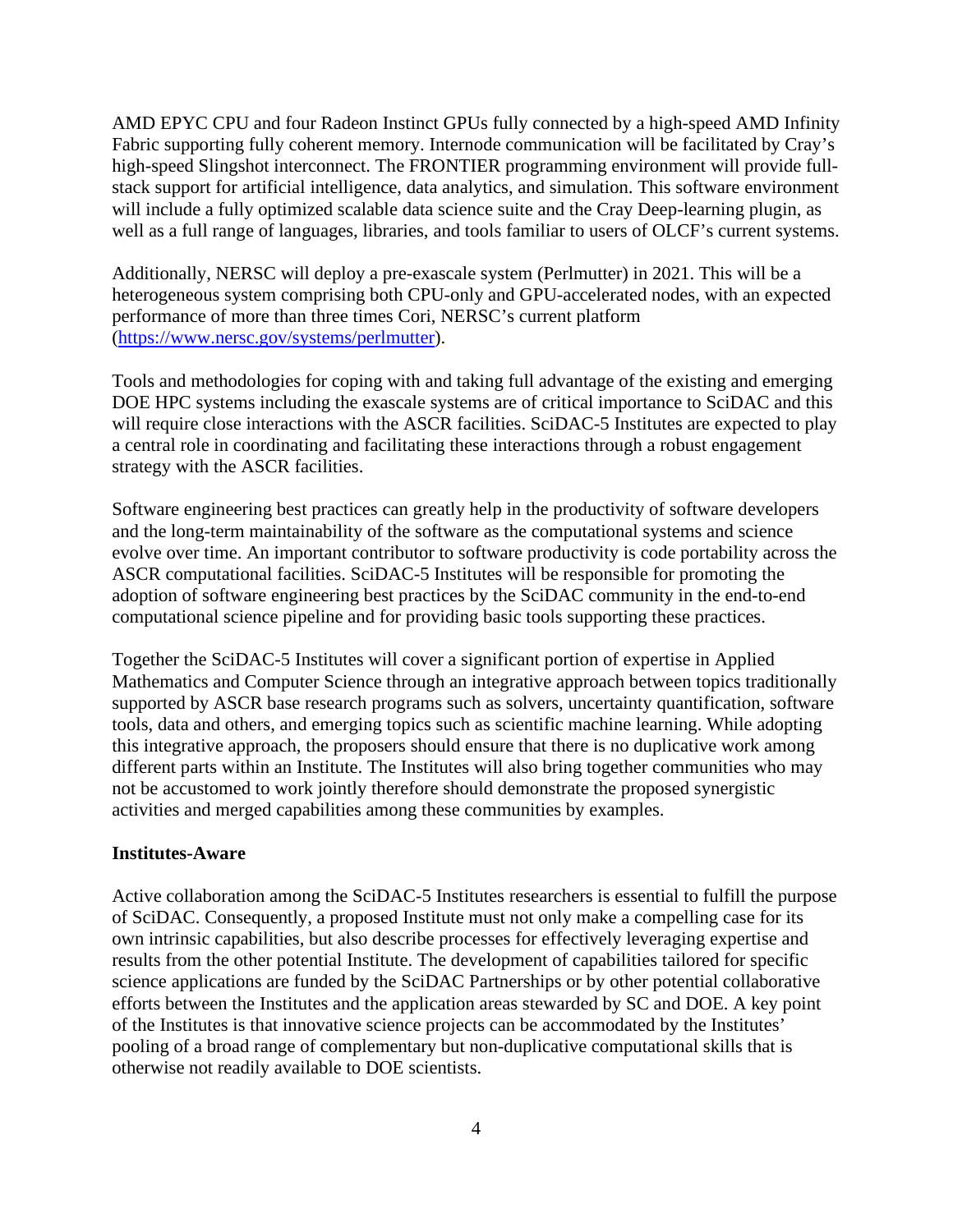#### **Management Structure**

Each Institute must identify a management structure in the form of an organization chart and a plan that enable it to function efficiently and to collaborate effectively and quantifiably with the SciDAC Partnerships as well as with each other. Institute structure must have sufficient flexibility to adapt quickly to changing technical challenges and scientific needs and the plan should specify the procedure for adjusting the expertise within the Institute when needed. Institute management plan must use appropriate metrics to measure technical progress and contributions and outline a risk mitigation strategy. The plan must also describe the communication and coordination processes among different parts of the Institute, with the other Institute, the ASCR Facilities and the SciDAC Partnerships as well as the Institute's strategy for outreach and impact to the broader computational science community including initiatives of special priority for the DOE SC (see above Application-aware). The proposed Institutes may choose to identify points of contacts assigned to work with the other Institute, the ASCR Facilities, specific SciDAC Partnership areas and other targeted areas such as ECP. Additionally, each Institute must identify a Director, a Deputy Director, Leads for Primary Topic Areas, Principal Investigator(s), and Senior/Key Personnel. Typical duties, responsibilities and authorities for each category are provided below:

- **Institute Director:** The SciDAC Institute Director is the Lead Principal Investigator and must be employed by the Lead Institution. The SciDAC Institute Director will serve as the primary contact responsible for communications with the DOE Program Manager on behalf of all of the Principal Investigators in the Institute. The Director will be responsible for adjusting the areas of expertise within the Institute. This could involve personnel actions.
- **Institute Deputy Director:** The Deputy Director will assist the Institute Director in leading the project and will serve as the secondary contact for the DOE program management.
- **Lead(s) for Primary Topic Areas:** The lead(s) for Primary Topic Areas will be responsible of leading and coordinating the members and technologies under their topic areas. The Lead(s) will also work together to build synergies and merged capabilities (as applicable) among the topic areas, and to avoid duplicative work.
- **Principal Investigator:** A Principal Investigator is the individual designated by the research organization and empowered with the appropriate level of authority and responsibility for the proper conduct of the research within that organization. These authorities and responsibilities include the appropriate use of funds and administrative requirements such as the submission of scientific progress reports to DOE. When an organization designates more than one Principal Investigator, it identifies them as individuals who share the authority and responsibility for leading and directing the research, intellectually and logistically.
- **Senior/Key Personnel:** A senior/key person is an individual who contributes in a substantive, measurable way to the scientific/technical development or execution of the project. This definition includes, but is not limited to, the SciDAC Institute Director, the Deputy Director, the Leads for Primary Topic Areas and the Principal Investigator(s).

The Application must include in addition tables of the institutional and primary topic area budgets as described in Section IV.

# **PI Meetings**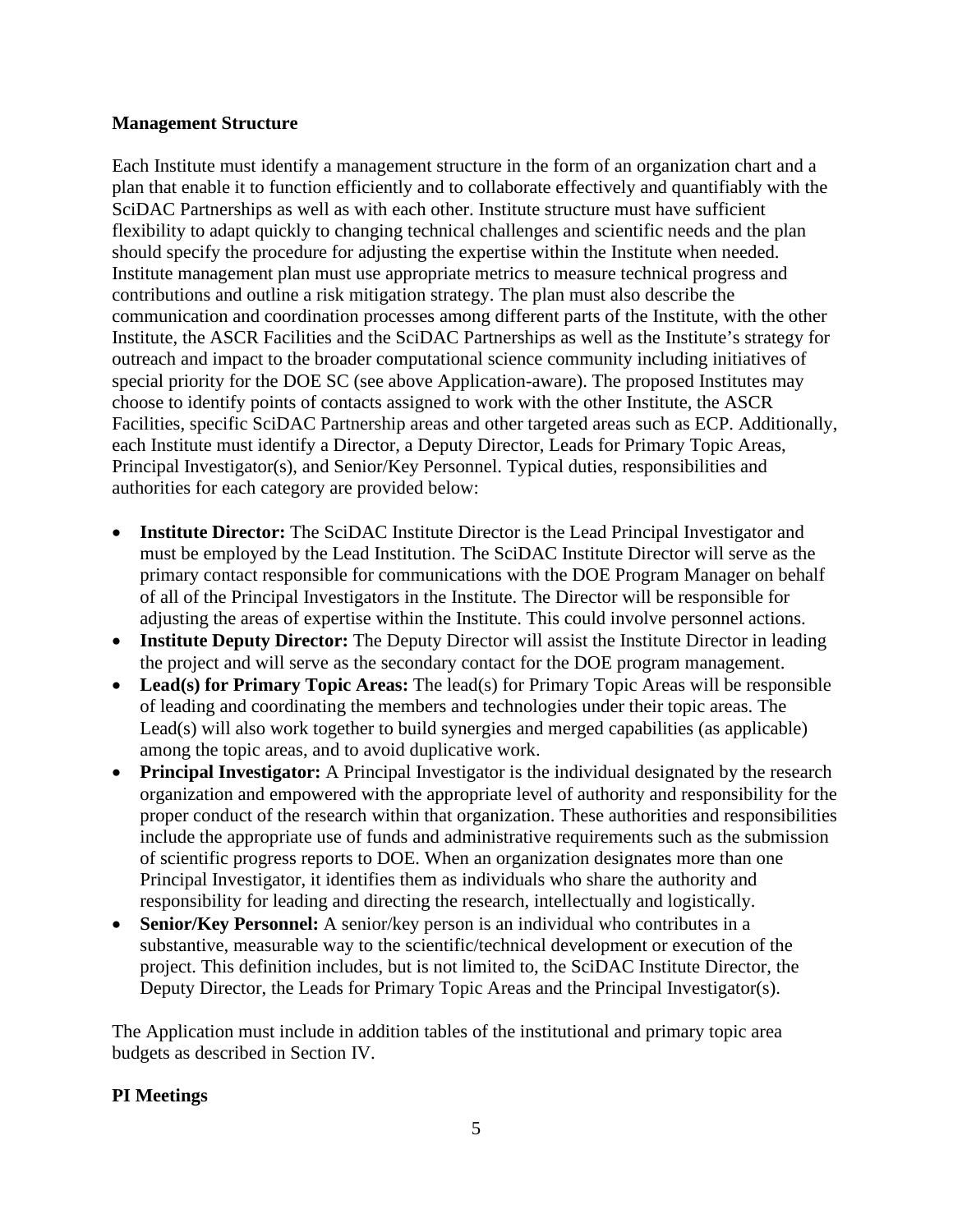The selected awardees will be asked to attend the annual SciDAC PI meetings and participate in coordination activities with other SciDAC-funded projects. Applicants should anticipate a need for travel to effectively communicate with other SciDAC researchers and request appropriate funding in their budgets.

#### INSTITUTES' CONNECTION WITH THE PARTNERSHIPS

The SciDAC program [\(https://www.scidac.gov\)](https://www.scidac.gov/) was initiated in 2001 as an SC-wide program to dramatically accelerate progress in scientific computing. SciDAC consists of the Institutes, as described above, and the Partnerships, as outlined below. Today the Partnerships consist of jointly funded (and managed) collaborations between scientists (sponsored by Partners) and applied mathematicians or computer scientists (sponsored by ASCR). In SciDAC-4, DOE's Office of Nuclear Energy (NE) joined ASCR's SciDAC Partners extending the Partnerships, for the first time, beyond SC programs to engage Applied Energy offices and their communities. ASCR relies upon the SciDAC Institutes to connect basic research in applied mathematics and computer science to scientific challenges by forming the foundation to address commonalities in multiple (and different) SciDAC Partnerships. As in previous cycles of SciDAC, the success of the SciDAC-5 Institutes will depend on their ability to directly engage with the scientists in the formation and execution of deep collaborations.

#### Currently, there are 30 SciDAC-4 Partnership projects

[\(https://www.scidac.gov/partnerships.html\)](https://www.scidac.gov/partnerships.html). The SciDAC-5 Institutes will be expected to work with the SciDAC-4 Partnership projects as well as the upcoming SciDAC-5 Partnership projects. Funding opportunities for the SciDAC-5 Partnerships will be announced through several FOAs and Program Announcements starting in fiscal year 2021. Below ASCR's SciDAC Partners describe areas of strategic importance that are positioned to be met through the SciDAC-5 Partnerships. Applicants are strongly encouraged to identify the potential tools and capabilities needed to support these areas.

#### **Basic Energy Sciences (BES)**

#### <https://www.energy.gov/science/bes/basic-energy-sciences>

The BES program supports fundamental research to understand, predict, and ultimately control matter and energy at the electronic, atomic, and molecular levels in order to provide the foundations for new energy technologies and to support DOE missions in energy, environment, and national security.

Targeted Topics for BES-ASCR SciDAC-5 Partnership Projects may include:

#### Quantum Phenomena

Theory and computation to understand quantum phenomena for materials and chemical sciences, emphasizing development of novel computational techniques for quantum many-electron systems that include far from equilibrium dynamics.

#### Data Science, Machine Learning and Artificial Intelligence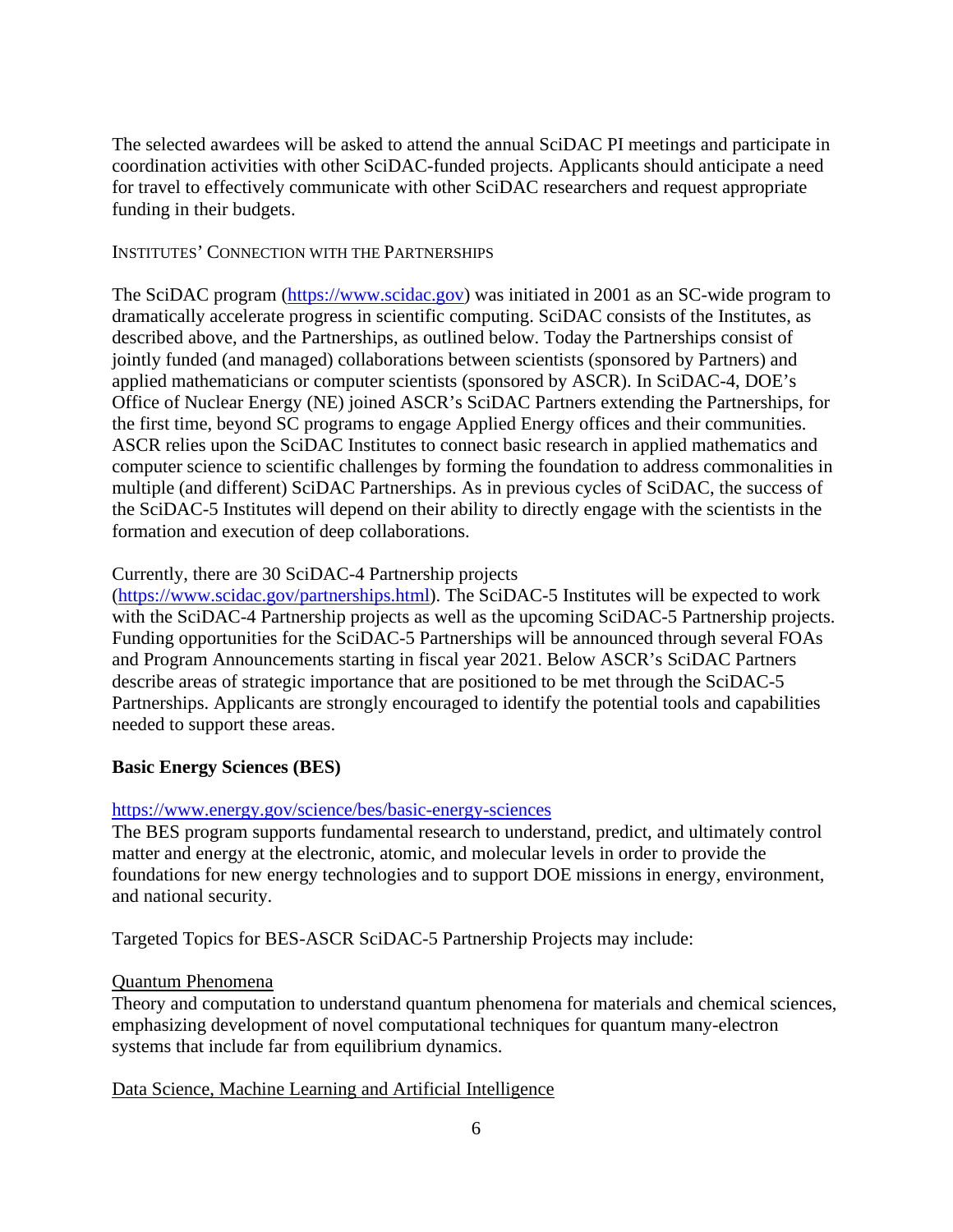New data science, machine learning and artificial intelligence techniques to predict and to control key materials and chemical systems, including materials discovery for rare-earth materials, soft matter, including polymer up-cycling, separation science, geosciences, and bioinspired science.

Quantum Computing or Quantum Devices will be out of scope.

Additional information about BES programs can be found at: <https://science.osti.gov/bes/Community-Resources/Reports>

#### **Biological and Environmental Research (BER)**

<https://www.energy.gov/science/ber/biological-and-environmental-research>

The BER program supports fundamental, interdisciplinary research to achieve a predictive systems-level understanding of coupled Earth system changes and systems biology, which requires the organization and integration of diverse interdisciplinary data and models in innovative ways. In particular, BER seeks to develop advanced mathematical methods and computational models for systems ranging from molecular to global scales and an ability to connect large and diverse datasets with models, which enables more holistic and robust predictions of complex system behavior.

BER-supported Earth system modeling increasingly demands ultra-high resolution and variableresolution coupled (ocean, atmosphere, land and cryosphere) simulation, in which processes are increasingly resolved in high resolution regions using unstructured grids. The global highresolution coupled model faces particularly acute challenges for computational performance, communication across model components, model initialization, and managing increasingly highvolume output. Topics demanding more research involving applied mathematics, computer science and software advances therefore include: time-stepping and load-balancing for multiscale simulations; code portability; new algorithms that reduce inter-node communications and memory needs for solving PDEs on unstructured grids; linear algebra kernels that work efficiently across upcoming exascale platforms; methods for coupled earth system model initialization and spin-up that reduce the time and computational cost to reach model equilibrium; software tools for performance analysis and automation of regression testing; and computationally efficient methods, including machine learning approaches, for analysis of highvolume simulation output.

Additional information about BER's Earth and Environmental System Modeling can be found at: <https://science.osti.gov/ber/Research/cesd/Earth-and-Environmental-System-Modeling>

#### **Fusion Energy Sciences (FES)**

#### <https://science.osti.gov/fes>

The mission of the FES program is to expand the fundamental understanding of matter at very high temperatures and densities and to build the scientific foundations needed to develop a fusion energy source. As fusion research enters the era of burning plasmas, large-scale integrated simulations based on high fidelity physics models will be necessary to develop the experimentally validated predictive capability needed for addressing the FES mission. Advanced fusion simulation codes are based on first-principles or theory-based reduced descriptions of the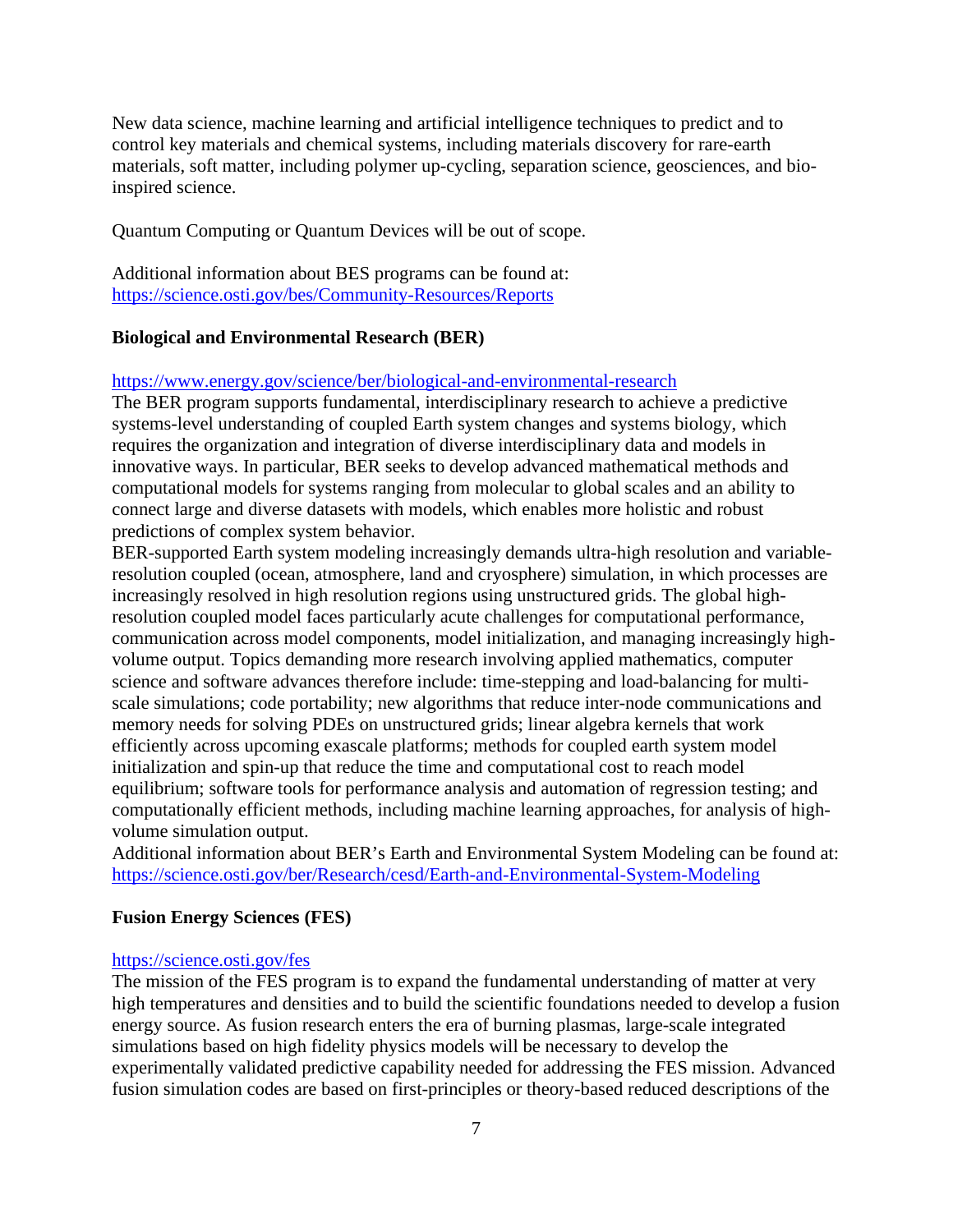fundamental Maxwell-Boltzmann system of equations describing the properties and behavior of magnetically confined plasmas and on comparable materials science descriptions of the interaction of the confined plasma with the material walls. The intrinsic nonlinearities (expected to be stronger in self-heated burning plasmas), complicated three-dimensional geometries and magnetic topologies, extreme anisotropies, wide ranges of overlapping temporal and spatial scales, and multi-physics effects associated with a realistic description of the magnetically confined plasma state pose significant challenges to the solution of these equations, especially in an integrated simulation approach. Contributions from the applied mathematics and computer science communities are essential for overcoming these challenges and developing a Whole-Device Modeling (WDM) capability, by enabling fusion scientists to fully exploit the potential of SC HPC resources at today's multi-petascale level and increase their readiness for the upcoming exascale era.

High-priority computational capabilities needed to advance the FES mission include fast I/O for handling large sets of data; in-situ on-memory data analysis; tools and algorithms for GPU performance optimization on upcoming exascale architectures; porting of parallel scalable solver libraries to exascale; performance profiling and optimization; support for unstructured meshes, adaptive mesh refinement, and grid generation for complex 3D geometries; adaptive time stepping and time parallelization methods; fault tolerant algorithms; real-to-complex FFTs; artificial intelligence and machine learning tools including pattern discovery from extreme-scale simulation and experimental data, data-driven discovery of governing equations, machine learning in high-dimensional dataspaces, and federated data science management frameworks for remote connections between exascale computers and big experiments; implicit / explicit (IMEX) methodologies; and visualization, uncertainty quantification, and feature extraction tools.

Additional information about FES programs can be found at: <https://science.osti.gov/fes/Community-Resources/Workshop-Reports>

#### **High Energy Physics (HEP)**

#### <https://science.osti.gov/hep>

The mission of the HEP program is to understand how our universe works at its most fundamental level. We do this by discovering the most elementary constituents of matter and energy, exploring the basic nature of space and time itself, and probing the interactions between them. To enable these discoveries, HEP supports theoretical and experimental research in both elementary particle physics and fundamental accelerator science and technology.

Computational physics incorporating advanced computing techniques is a critical requirement for multiple parts of the HEP program including complex simulations and analysis of the increasing amounts of data streaming from experiments and generated by simulations. An important role of the sophisticated scientific simulations using cutting edge scientific codes is to enable discovery along the HEP science goals that may not be accessible by other means.

HEP has participated in the SciDAC program since its inception and partnerships with the SciDAC Institutes continues to be a key part of the successful outcomes. Valuable collaborations include incorporation of portable software tools, data structure frameworks, data transfer and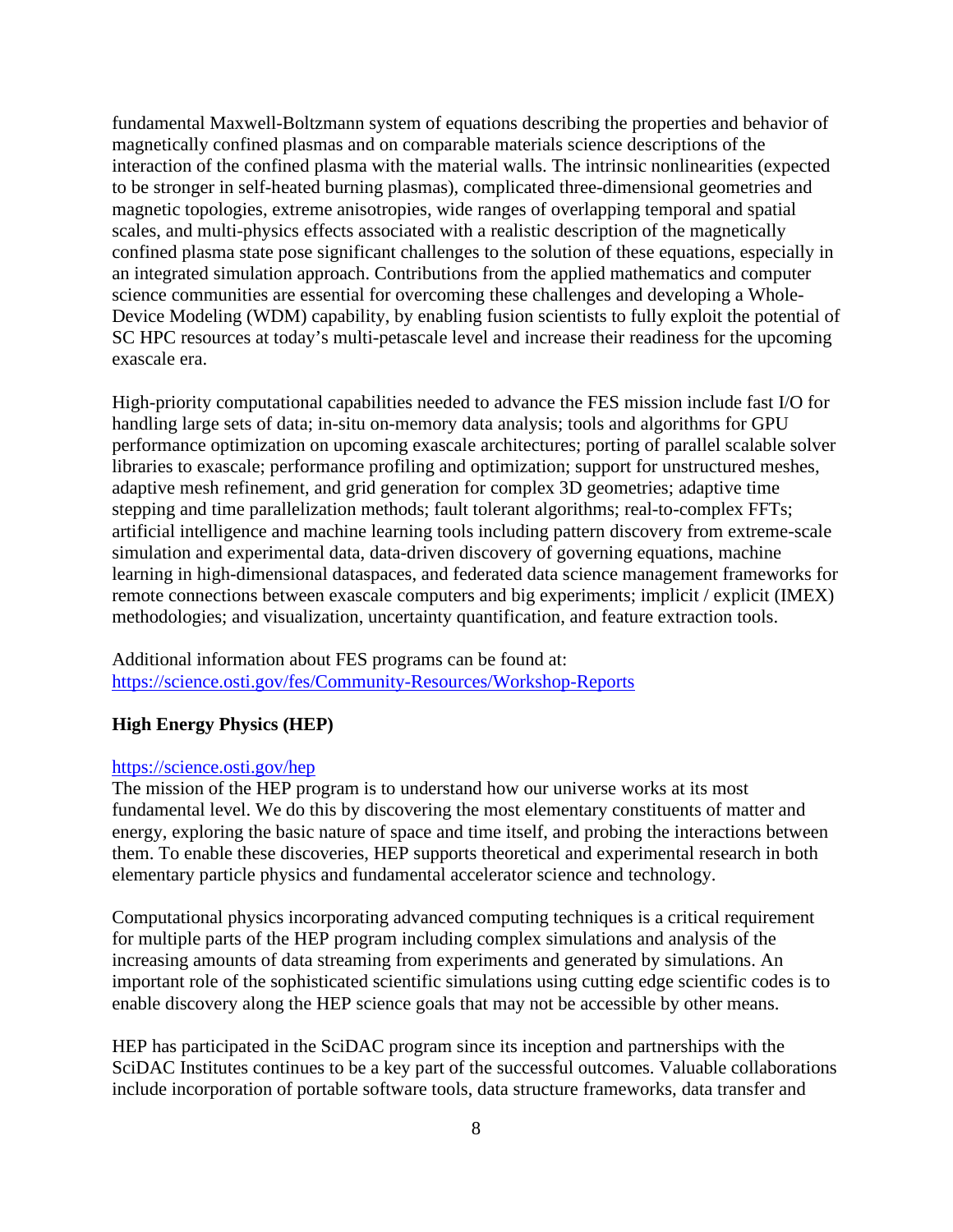analysis tools, understanding the role of uncertainty quantification and more recently optimizing use of artificial intelligence and machine learning techniques across the computational HEP program.

The following links contain further information on HEP programs: <https://science.osti.gov/hep/hepap>

# **Nuclear Physics (NP)**

## <https://www.energy.gov/science/np/nuclear-physics>

The mission of the NP program is to discover, explore, and understand all forms of nuclear matter. Nuclear physics may be unique in the extent to which it is amenable to accurate investigation using HPC methods. This is because the fundamental particles that compose nuclear matter - quarks and gluons - and their interactions are described mathematically by the theory of Quantum Chromodynamics (QCD), and numerical predictions for observable quantities in nuclear physics can be obtained directly by solving the equations of QCD on a computer, using the methods of "lattice QCD." In addition, many more traditional many-body methods are applied to a wide range of models in computational studies of nuclei, their properties and interactions, and the properties of bulk nuclear matter.

These computational studies are of great interest to the NP experimental program, since their predictions can be used to optimize the sensitivity and effectiveness of planned experiments, and guide detector design towards the most efficient and economical choices. Accordingly, the primary goal of the NP-ASCR SciDAC Partnership program is to enable and support research on current high-profile computationally intensive topics that are of direct relevance to the experimental research programs at existing or approved NP facilities. More generally, these Partnership projects are intended to facilitate studies of the wide range of problems in nuclear physics that are amenable to solution using HPC.

Topics for NP-ASCR SciDAC-5 Partnership program may include but are not limited to the following:

- Heavy Ion Collider Physics: Lattice Quantum Chromodynamics (LQCD) studies of the properties of the quark-gluon plasma (QGP); the QCD equation of state (EOS); phase diagram and critical point; algorithmic developments for the numerical simulations of systems with nonzero chemical potential.
- Medium Energy Nuclear Physics: QCD spectroscopy including exotic mesons; hadron structure, decays, and photocouplings; hadron-hadron interactions.
- Nuclear Structure and Astrophysics: Nuclear structure calculations (ab initio and models); nuclear forces from LQCD; nuclear reactions; microscopic models of nuclear fission; the nuclear matter EOS; nuclear astrophysics.
- Fundamental Symmetries: Nuclear matrix elements for fundamental symmetries and beyond the Standard Model (BSM) studies; LQCD applications for fundamental symmetries.
- Nuclear Data: Novel algorithms and artificial intelligence and machine learning methods for processing large data sets.
- Isotope Development and Production for Research and Applications: Facilitating isotope production by unifying nuclear physics and thermal hydraulics codes to model target irradiations to generate isotope yields and target data such as temperature distributions.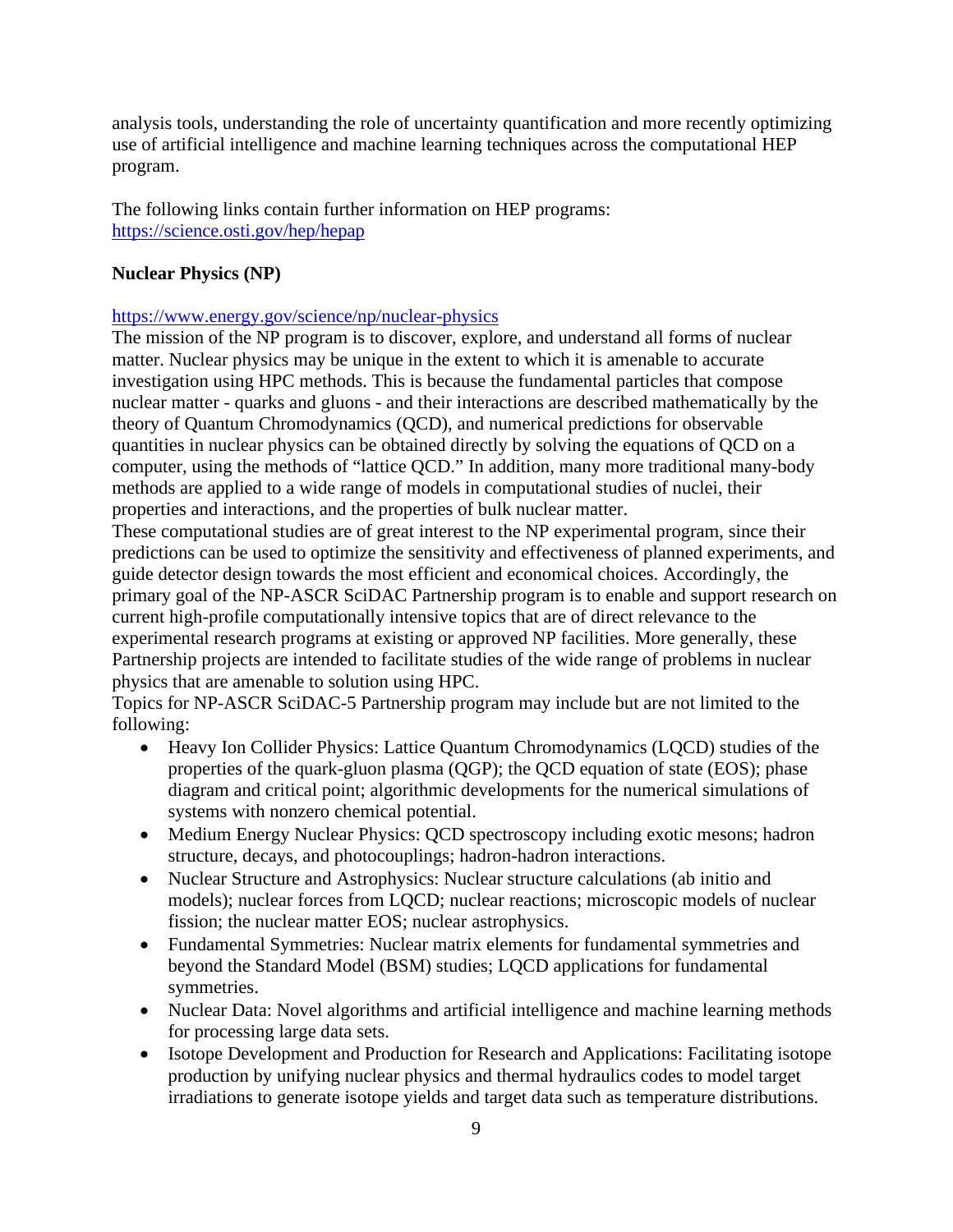• Accelerator Research and Development for Current and Future Nuclear Physics Facilities: Beam dynamics studies; spin tracking simulations in storage rings; strong hadron beam cooling methods; artificial intelligence and machine learning for optimizing operational efficiencies of accelerator user facilities.

## **Nuclear Energy (NE)**

#### <https://www.energy.gov/ne/office-nuclear-energy>

The NE mission encourages the development and exploration of advanced nuclear science and technology. NE promotes nuclear energy as a resource capable of meeting the Nation's energy, environmental, and national security needs by resolving scientific, technical, and regulatory challenges through research, development, and demonstration. The challenge of accelerating innovation and concept development in applied nuclear technologies requires the development and deployment of advanced modeling and simulation capabilities that are more predictive, and can be fully integrated into applied research and development in a manner that significantly improves the ability to achieve new insights and applications. A critical element in achieving such transformation in NE's applied research and development is to develop new scientific understanding by employing new methods for improving physical models and advancing the computational tools in which these models are used. Another primary goal of such collaboration are the concomitant advancements in the relevant areas of mathematics, physics, and computational science, with a focus on multiscale or multiphysics modeling, which will help build the foundation for new advancements not otherwise possible and for future collaboration both within DOE and industry. In particular, the following capabilities will be desired in the NE-ASCR SciDAC-5 Partnership program:

- Support for extension of numerical solvers to GPU-based computing platforms
- Method development for enhanced utilization of uncertainty quantification and data analytics for applied nuclear energy problems
- Method development to allow for scalable density functional theory (DFT) calculations
- Overlapping multi-scale methods for computational fluid dynamics, and in particular methods that seamlessly integrate information across overlapping concurrent calculations at different scales for improved accuracy of transient phenomena solutions

Additional information about NE programs can be found at: <https://neams.inl.gov/SitePages/Home.aspx>

#### **RESPONSIVENESS**

All proposals received in response to this Announcement will undergo a responsiveness review in addition to other initial review criteria as described in Section V. The following proposals will be deemed unresponsive:

- Proposals from single institutional collaborations
- Proposals requesting support of less than \$3 million or more than \$8 million per year for the collaboration
- Proposals on research within the mission space of other SC and DOE programs
- Proposals on research or technology funded by other ASCR sub-programs or duplicative of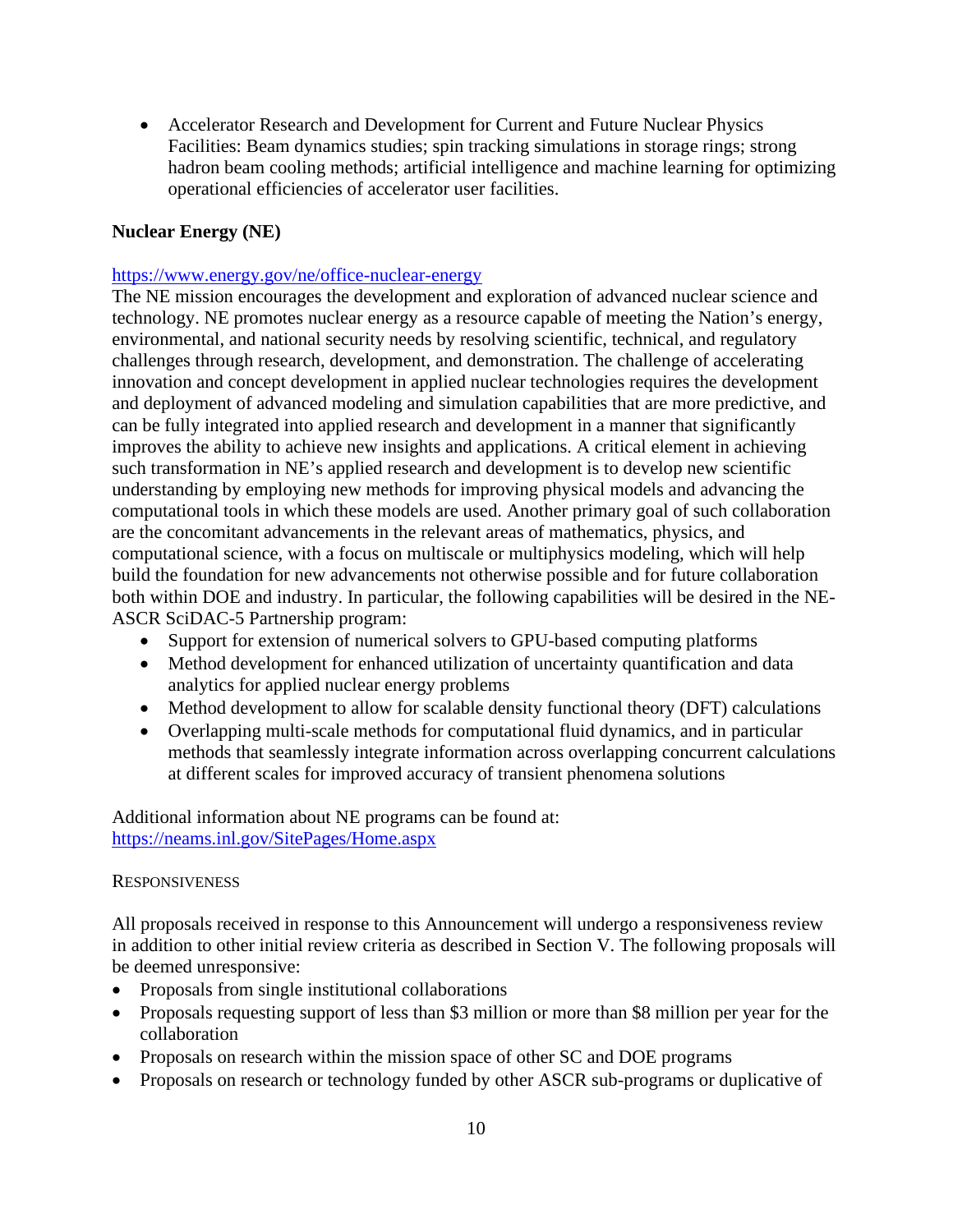any active SC awards and projects

- Proposals on research geared towards a specific application
- Proposals on research and engineering for hardware and architecture development

Unresponsive proposals may be declined without merit review.

#### OPEN SCIENCE

SC is dedicated to promoting the values of openness in Federally-supported scientific research, including, but not limited to, ensuring that research may be reproduced and that the results of Federally-supported research are made available to other researchers. These objectives may be met through any number of mechanisms including, but not limited to, data access plans, data sharing agreements, the use of archives and repositories, and the use of various licensing schemes.

The use of the phrase "open-source" does not refer to any particular licensing arrangement, but is to be understood as encompassing any arrangement that furthers the objective of openness.

#### **COLLABORATION**

Collaborative proposals submitted from different institutions must clearly indicate they are part of a collaborative project/group. Every partner institution must submit a proposal through its own sponsored research office. Each collaborative group can have only one lead institution. Each proposal within the collaborative group, including the narrative and all required appendices and attachments, must be identical with the following exceptions:

- Each proposal must contain a correct cover page for the submitting institution only.
- Each proposal must contain a unique budget corresponding to the expenditures for that proposal's submitting institution only.
- Each proposal must contain a unique budget justification corresponding to the expenditures for that proposal's submitting institution only.

SC's intent is to create from the various proposals associated with a collaborative group one document for merit review that consists of the common, identical proposal materials combined with a set of detailed budgets from the partner institutions. Thus, it is very important that every proposal in the collaborative group be identical (including the title) with the exception of the budget and budget justification pages.

Collaborative proposals from institutions other than DOE National Laboratories should be submitted following the above rules in response to the companion announcement, DE-FOA-0002223. Each proposal within the collaborative group submitted in response to a Laboratory Announcement and its companion FOA, including the narrative and all required appendices and attachments, must be identical with the following exceptions:

- Each proposal must contain a correct SF-424 (R&R) cover page for the submitting institution only.
- Each proposal must contain a unique budget corresponding to the expenditures for that proposal's submitting institution only.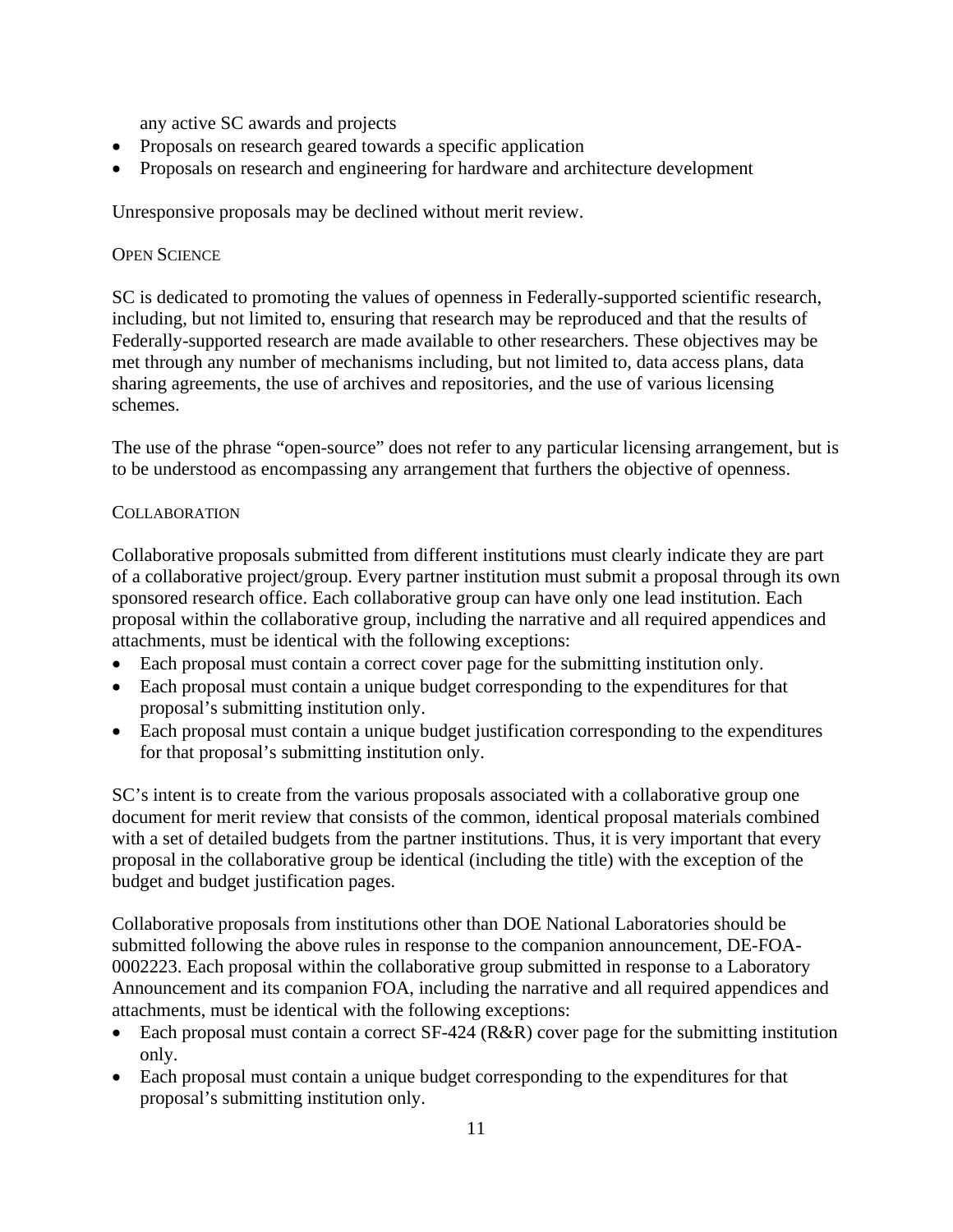• Each proposal must contain a unique budget justification corresponding to the expenditures for that proposal's submitting institution only.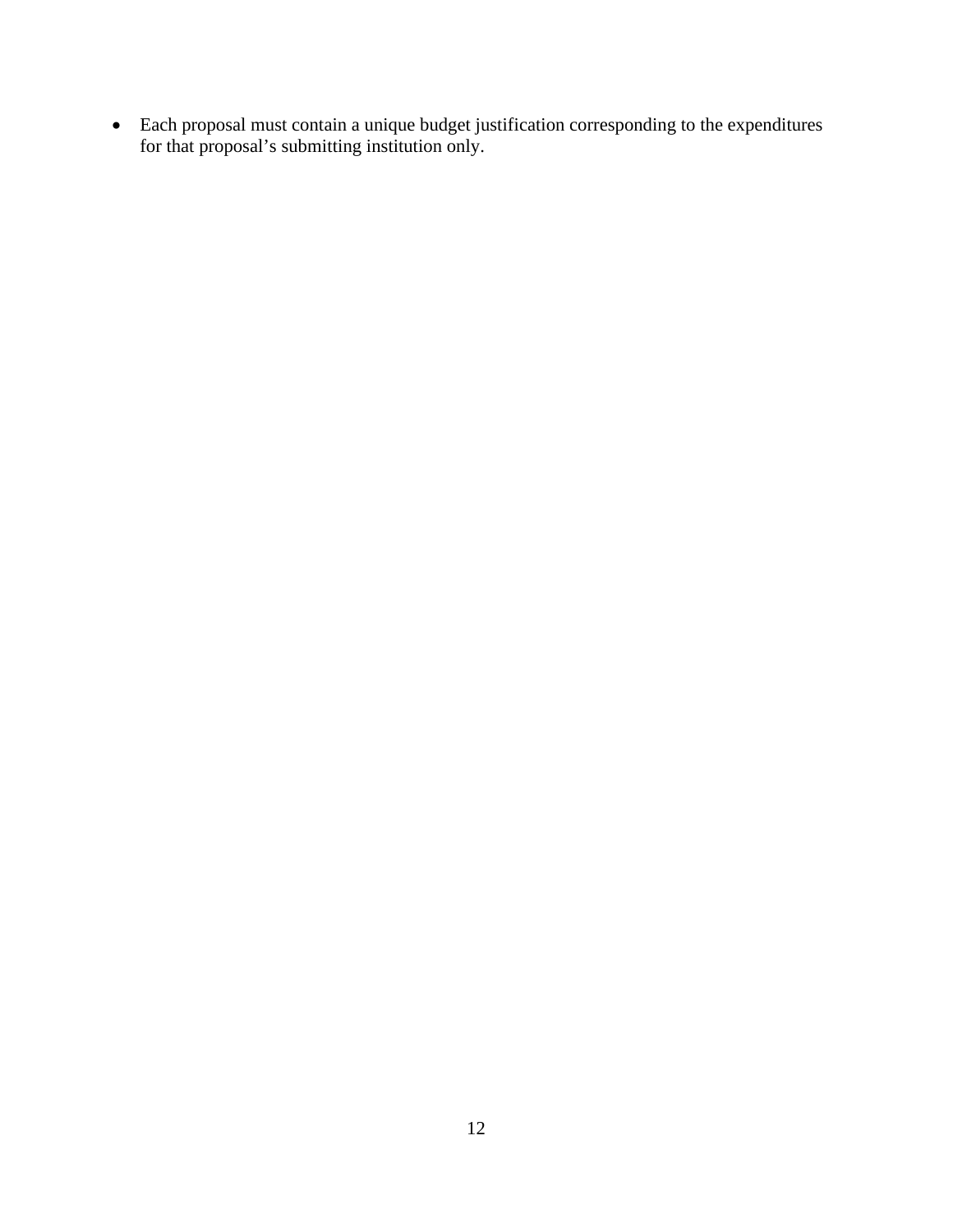# **Section II – AWARD INFORMATION**

# <span id="page-18-1"></span><span id="page-18-0"></span>**A. TYPE OF AWARD INSTRUMENT**

DOE anticipates awarding laboratory work authorizations under this DOE National Laboratory Program Announcement.

Any awards made under this Announcement will be subject to the provisions of the contract between DOE and the awardee National Laboratory.

DOE will consider funding multi-institution collaborations under this Announcement.

# <span id="page-18-2"></span>**B. ESTIMATED FUNDING**

DOE anticipates that the total value of authorizations made under this Program Announcement will be between \$45 and \$65 million. DOE expects that, subject to the availability of future year appropriation, between \$10 and \$30 million will be used to support cooperative agreements under the companion FOA.

DOE is under no obligation to pay for any costs associated with the preparation or submission of a proposal. DOE reserves the right to fund, in whole or in part, any, all, or none of the proposals submitted in response to this DOE National Laboratory Announcement.

The total budget of a collaboration may not be lower than \$3,000,000 per year or higher than \$8,000,000 per year. A proposed collaboration with a total budget outside these limits may be declined without merit review.

# <span id="page-18-3"></span>**C. MAXIMUM AND MINIMUM AWARD SIZE**

(See B. Estimated Funding section above.)

The award size will depend on the availability of appropriated funds.

# **Ceiling**

\$2,500,000 per year

#### **Floor**

\$250,000 per year

# <span id="page-18-4"></span>**D. EXPECTED NUMBER OF AWARDS**

(See B. Estimated Funding above.)

Approximately 2 collaborations are expected to be funded, with the number of collaborating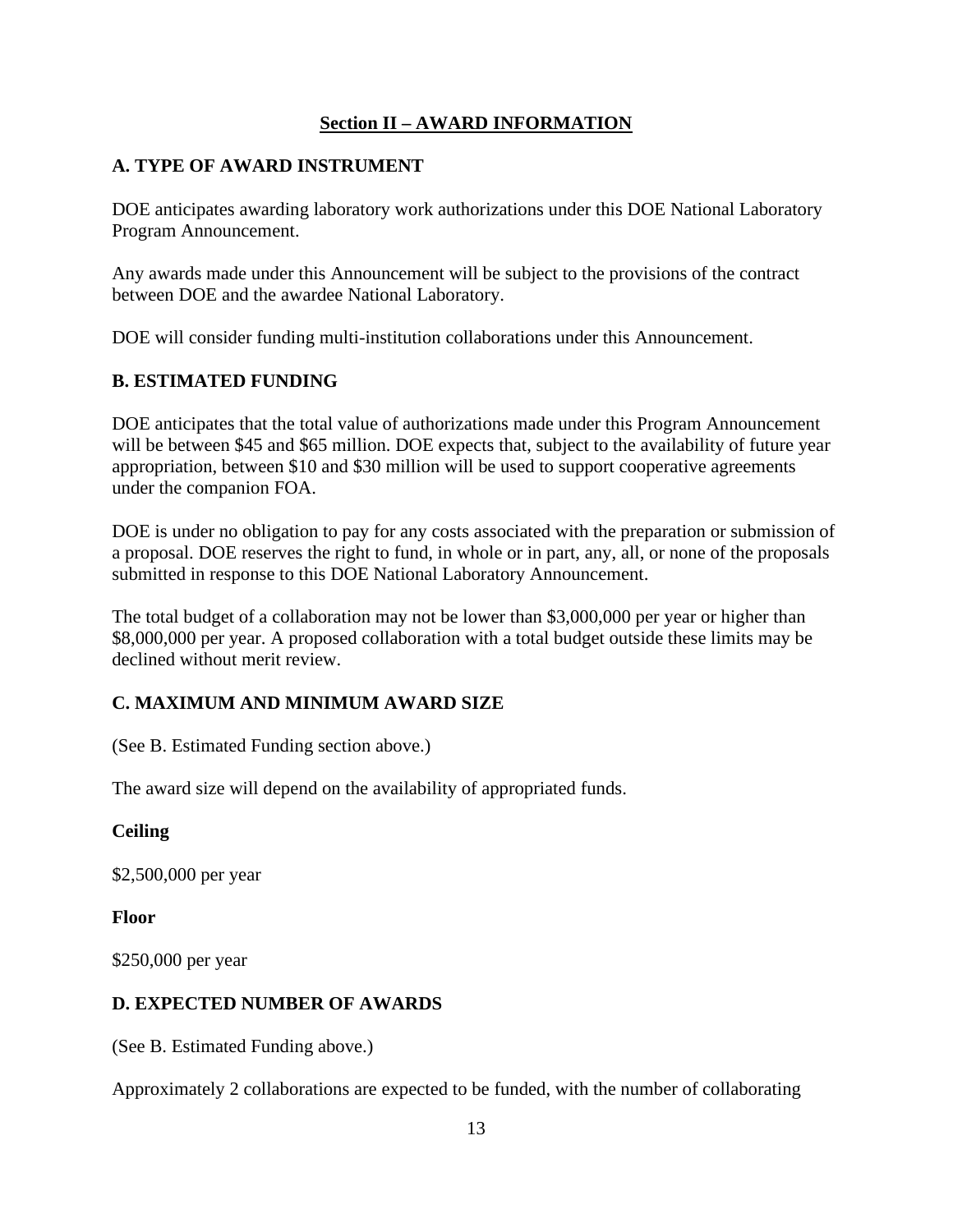institutions depending on the nature of the proposed collaborations.

The exact number of awards will depend on the number of meritorious applications and the availability of appropriated funds.

# <span id="page-19-0"></span>**E. ANTICIPATED AWARD SIZE**

(See B. Estimated Funding above.)

The award size will depend on the number of meritorious proposals and the availability of appropriated funds.

# <span id="page-19-1"></span>**F. PERIOD OF PERFORMANCE**

(See B. Estimated Funding above.)

DOE anticipates making awards with a project period of five years.

Continuation funding (funding for the second and subsequent budget periods) is contingent on: (1) availability of funds appropriated by Congress and future year budget authority; (2) progress towards meeting the objectives of the approved proposal; (3) submission of required reports; and (4) compliance with the terms and conditions of the award.

# <span id="page-19-2"></span>**G. TYPE OF PROPOSAL**

DOE will accept only new DOE National Laboratory Proposals under this DOE National Laboratory Announcement. Please only submit a PAMS lab technical proposal in response to this Announcement; do not submit a DOE Field Work Proposal (FWP) at this time. SC will request FWPs later from those selected for funding consideration under this Announcement.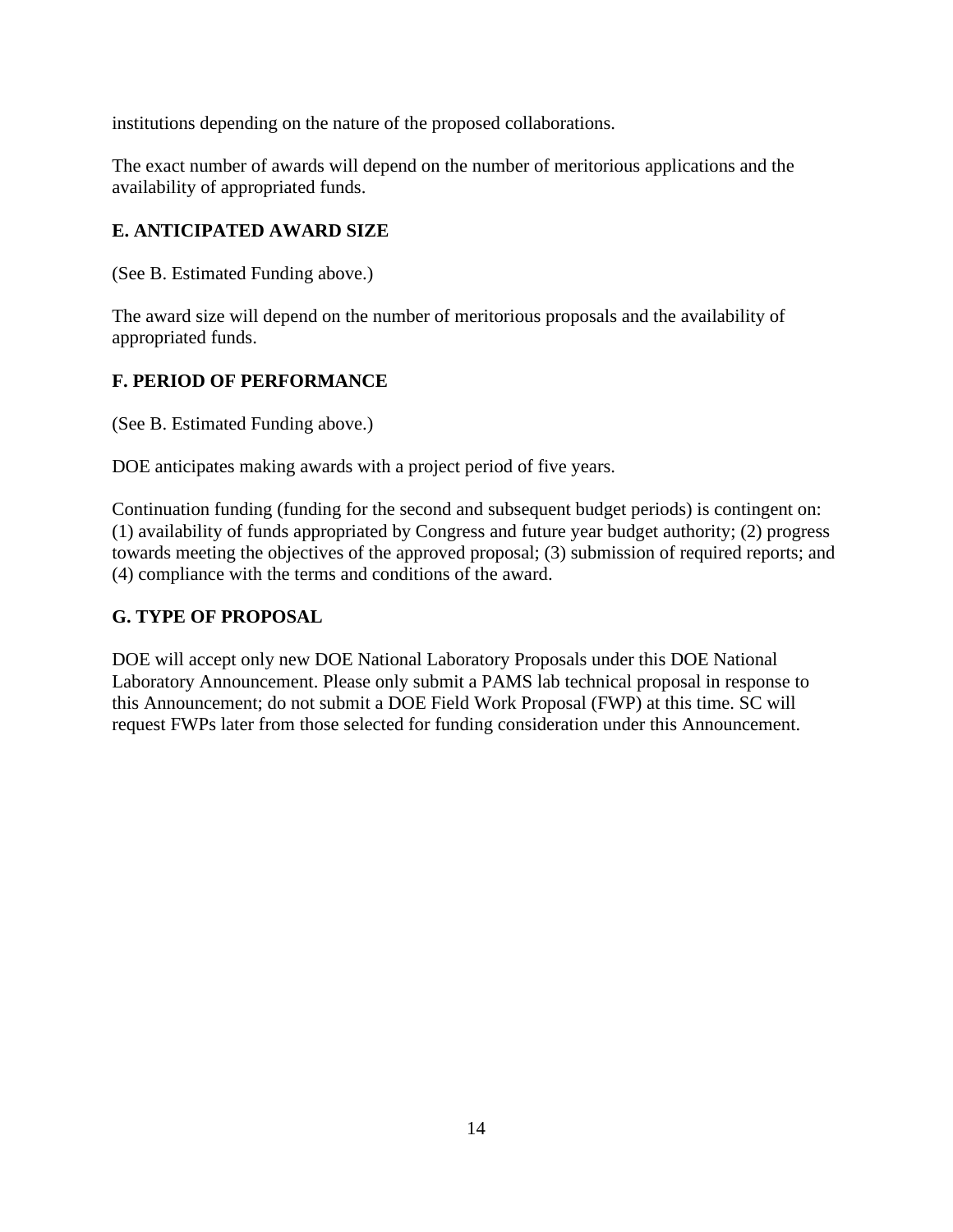# **Section III – ELIGIBILITY INFORMATION**

# <span id="page-20-1"></span><span id="page-20-0"></span>**A. ELIGIBLE APPLICANTS AND TOPICS**

This is a DOE National Laboratory-only Announcement. FFRDCs from other Federal agencies are not eligible to submit in response to this Program Announcement.

# <span id="page-20-2"></span>**B. COST SHARING**

Cost sharing is not required.

# <span id="page-20-3"></span>**C. ELIGIBLE INDIVIDUALS**

Eligible individuals with the skills, knowledge, and resources necessary to carry out the proposed research as a PI are invited to work with their organizations to develop a proposal. Individuals from underrepresented groups as well as individuals with disabilities are always encouraged to apply.

# <span id="page-20-4"></span>**D. LIMITATIONS ON SUBMISSIONS**

## **Institute Director**

Applications with more than one investigator, including applications with multiple institutions, must designate one and only one investigator as the Institute Director, who will exercise overall scientific control and direction of the proposed research. The Institute Director must be employed by or have a written agreement in place to be hired by the Lead Institution. If the proposed Institute Director will not be employed by the Lead Institution at the time of award, the application may be declined without further review.

**Limitation on the Number of Applications:** An individual may participate in no more than two applications and may be the Institute Director on no more than one application. An institution may be the Lead Institution on no more than one application. There is no limitation on the number of applications in which an institution may participate. If any of the following cases occur, the last received application that matches a qualified LOI (as described in Section IV B., below) will be accepted and all other applications will be declined without merit review:

• More than two applications are received with the same individual identified as an Institute Member in any role including the Institute Director,

Or

• More than one application is received with the same individual identified as an Institute Director,

Or

• More than one application is received with the same institution identified as the Lead Institution.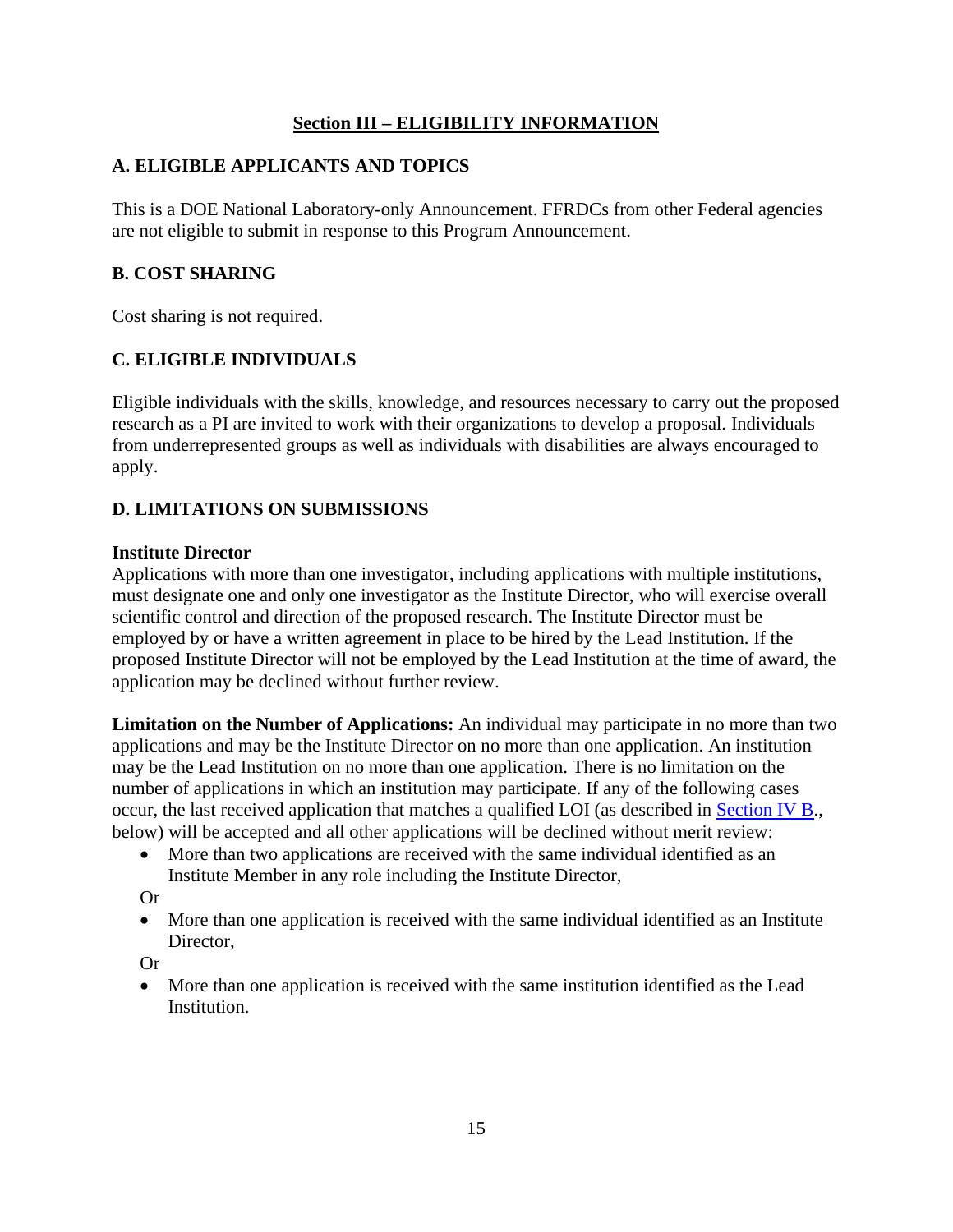# **Section IV – PROPOSAL AND SUBMISSION INFORMATION**

# <span id="page-21-1"></span><span id="page-21-0"></span>**A. ADDRESS TO REQUEST PROPOSAL PACKAGE**

Proposal submission instructions are available in this Announcement on the DOE SC PAMS. Screenshots showing the steps in DOE National Laboratory proposal submission are available in the PAMS External User Guide, accessible by navigating to [https://pamspublic.science.energy.gov](https://pamspublic.science.energy.gov/) and clicking on the "PAMS External User Guide" link.

Proposals submitted outside of PAMS will not be accepted.

# <span id="page-21-2"></span>**B. LETTER OF INTENT AND PRE-PROPOSAL**

## **1. Letter of Intent**

A Letter of Intent (LOI) is required and must be submitted by the due date. No responses will be sent to the LOI.

LETTER OF INTENT DUE DATE

04/13/2020 at 5 PM Eastern Time

The LOI is to help in planning the review and the selection of potential reviewers for the proposal. For this purpose, the LOI must include the following information:

At the top of the first page:

Title of LOI Team Director Name, Job Title Lead Institution Phone Number, Email Address Laboratory Announcement Number: LAB 20-2223

Only one LOI should be submitted for the entire project by the Lead Institution/Team Director.

In addition, the Lead Institution on the full proposal must be the same as on the LOI. The Team Director should not be changed unless unavoidable and only minor edits should be made, if necessary, to the title. If necessary, the applicant may make changes to other senior/key personnel and other participating institutions, although DOE discourages extensive changes.

This information should be followed by a clear and concise description of the objectives and technical approach of the proposed research. The LOI may not exceed two pages, with a minimum text font size of 11 point and margins no smaller than one inch on all sides. Figures and references, if included, must fit within the two-page limit.

The LOIs must include the following two Tables, which will not count toward the two-page limit: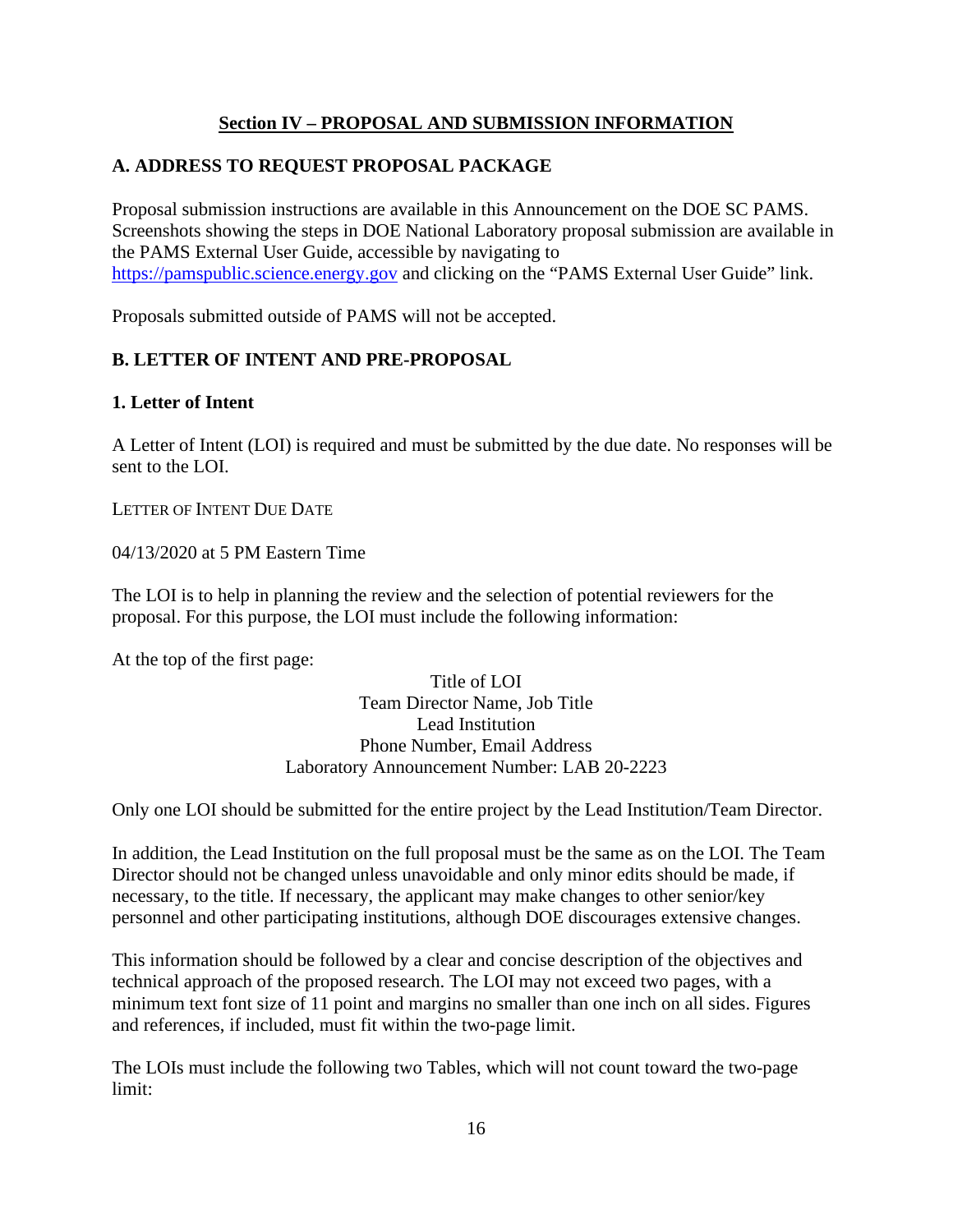# **Table 1: Institute Members (Institute Director, Deputy Institute Director, Leads for Primary Topic Areas, PI's and Senior/Key Personnel) on the application and institutional affiliations**

| <b>Team Members</b> |                   |       | <b>Institution</b>      |  |  |
|---------------------|-------------------|-------|-------------------------|--|--|
| Last Name           | <b>First Name</b> | Title | <b>Institution Name</b> |  |  |
|                     |                   |       |                         |  |  |
|                     |                   |       |                         |  |  |
|                     |                   |       |                         |  |  |

#### **Table 2: Collaborators of Institute Members**

| <b>Collaborator</b> |                   |       | <b>Institution</b>      |
|---------------------|-------------------|-------|-------------------------|
| Last Name           | <b>First Name</b> | Title | <b>Institution Name</b> |
|                     |                   |       |                         |
|                     |                   |       |                         |
|                     |                   |       |                         |

For all Institute members, Table 2 must include collaborative co-investigators including coauthors of the past 48 months, co-editors of the past 24 months, graduate and postdoctoral advisors/advisees, and close associations.

It is important that the LOI be a single file with extension .pdf, .docx, or .doc.

The LOI must be submitted electronically through the DOE SC PAMS website [https://pamspublic.science.energy.gov.](https://pamspublic.science.energy.gov/) It is important that the LOI be a single file with extension .pdf, .docx, or .doc. The PI and anyone submitting on behalf of the PI must register for an account in PAMS before it will be possible to submit a letter of intent. **All PIs and those submitting LOIs on behalf of PIs are encouraged to establish PAMS accounts as soon as possible to avoid submission delays.**

You may use the Internet Explorer, Firefox, Google Chrome, or Safari browsers to access PAMS.

#### **Please see Registrations, DOE Office of Science Portfolio Analysis and Management System (PAMS), above, for instructions about how to register in PAMS.**

## **Submit Your Letter of Intent:**

- Create your letter of intent outside the system and save it as a file with extension .docx, .doc, or .pdf. Make a note of the location of the file on your computer so you can browse for it later from within PAMS.
- Log into PAMS and click the Proposals tab. Click the "View / View / Respond to DOE National Laboratory Announcements" link and find the current announcement in the list. Click the "Actions/Views" link in the Options column next to this announcement to obtain a dropdown menu. Select "Submit Letter of Intent" from the dropdown.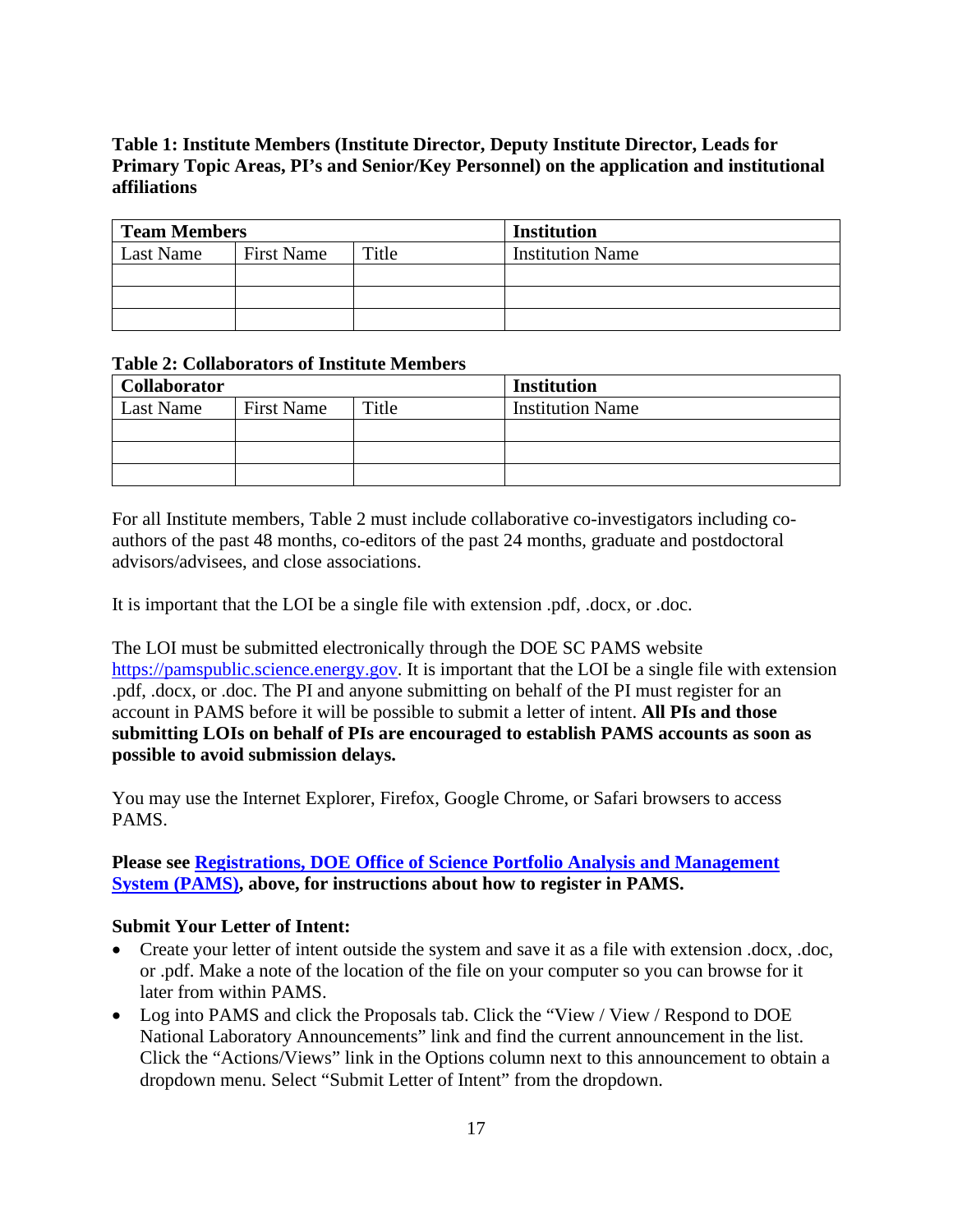- On the Submit Letter of Intent page, select the institution from which you are submitting this LOI from the Institution dropdown. If you are associated with only one institution in the system, there will only be one institution in the dropdown.
- Note that you must select one and only one Principal Investigator (PI) per LOI; to do so, click the "Select PI" button on the far right side of the screen. Find the appropriate PI from the list of all registered users from your institution returned by PAMS. (Hint: You may have to sort, filter, or search through the list if it has multiple pages.) Click the "Actions" link in the Options column next to the appropriate PI to obtain a dropdown menu. From the dropdown, choose "Select PI."
- If the PI for whom you are submitting does not appear on the list, it means he or she has not yet registered in PAMS. For your convenience, you may have PAMS send an email invitation to the PI to register in PAMS. To do so, click the "Invite PI" link at the top left of the "Select PI" screen. You can enter an optional personal message to the PI in the "Comments" box, and it will be included in the email sent by PAMS to the PI. You must wait until the PI registers before you can submit the LOI. Save the LOI for later work by clicking the "Save" button at the bottom of the screen. It will be stored in "My Letters of Intent" for later editing.
- Enter a title for your letter of intent.
- Select the appropriate technical contact from the Program Manager dropdown.
- To upload the LOI file into PAMS, click the "Attach File" button at the far right side of the screen. Click the "Browse" (or "Choose File" depending on your browser) button to search for your file. You may enter an optional description of the file you are attaching. Click the "Upload" button to upload the file.
- At the bottom of the screen, click the "Submit to DOE" button to save and submit the LOI to DOE.
- Upon submission, the PI will receive an email from the PAMS system [<PAMS.Autoreply@science.doe.gov>](mailto:PAMS.Autoreply@science.doe.gov) acknowledging receipt of the LOI.

You are encouraged to register for an account in PAMS at least a week in advance of the LOI submission deadline so that there will be no delays with your submission.

**WARNING**: The PAMS website at [https://pampspublic.science.energy.gov](https://pamspublic.science.energy.gov/) will permit you to edit a previously submitted LOI in the time between your submission and the deadline. If you choose to edit, doing so will remove your previously submitted version from consideration. If you are still editing at the time of the deadline, you will not have a valid submission. Please pay attention to the deadline.

For help with PAMS, click the "External User Guide" link on the PAMS website, [https://pamspublic.science.energy.gov.](https://pamspublic.science.energy.gov/) You may also contact the PAMS Help Desk, which can be reached Monday through Friday, 9:00 AM – 5:30 PM Eastern Time. Telephone: (855) 818- 1846 (toll free) or (301) 903-9610, email: [sc.pams-helpdesk@science.doe.gov.](mailto:sc.pams-helpdesk@science.doe.gov) All submission and inquiries about this Laboratory Announcement should reference **LAB 20-2223.**

# **2. Pre-proposal**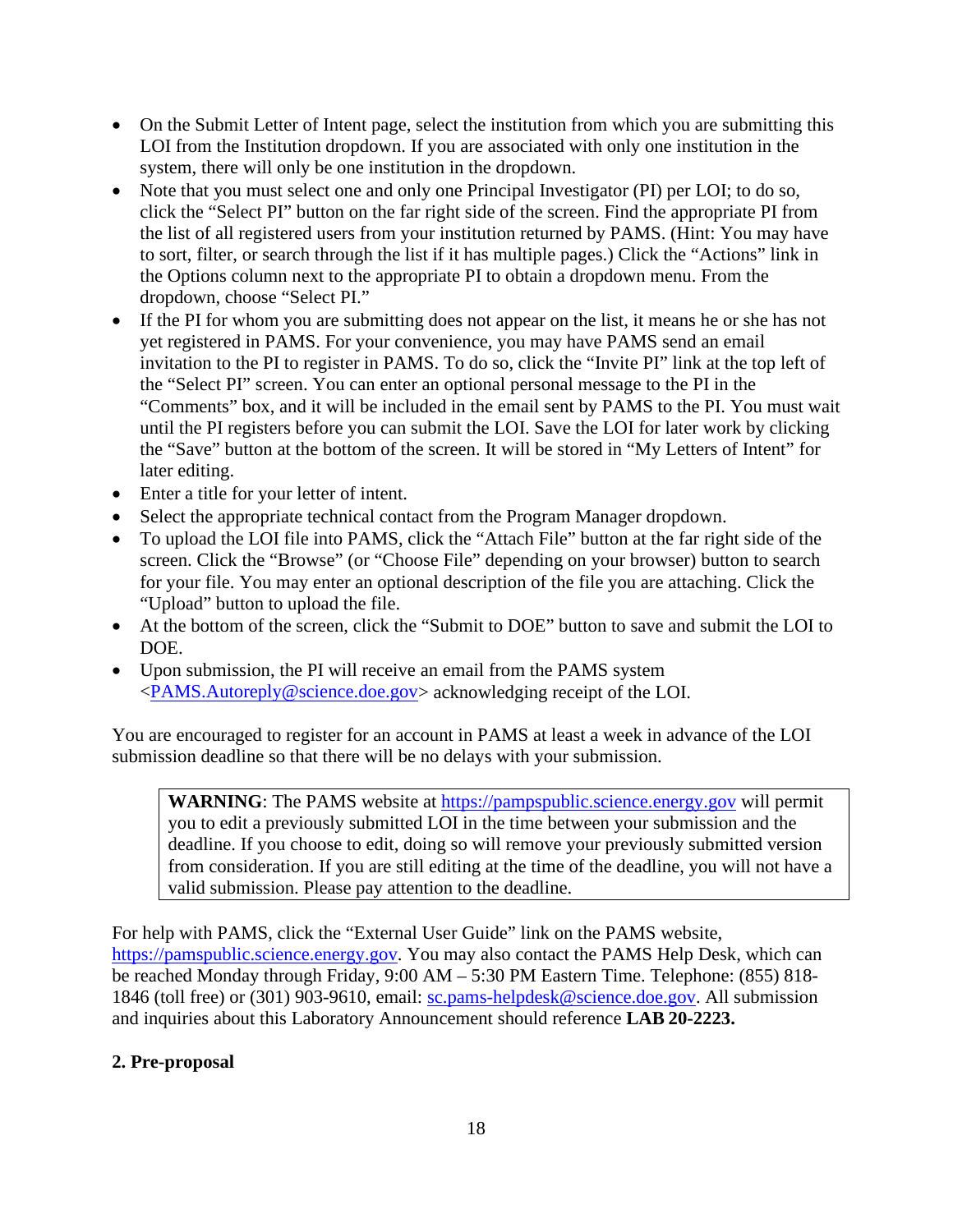A pre-proposal is not required.

# <span id="page-24-0"></span>**C. CONTENT AND PROPOSAL FORMS**

PROPOSAL DUE DATE

#### **05/12/2020 at 5:00 PM Eastern Time**

Files that are attached to the forms must be PDF files unless otherwise specified in this announcement. Attached PDF files must be plain files consisting of text, numbers, and images without editable fields, signatures, passwords, redactions, or other advanced features available in some PDF-compatible software. Do not attach PDF portfolios.

**WARNING**: The PAMS website at [https://pampspublic.science.energy.gov](https://pamspublic.science.energy.gov/webpamsepsexternal/login.aspx) will permit you to edit a previously submitted proposal in the time between your submission and the deadline. If you choose to edit, doing so will remove your previously submitted version from consideration. If you are still editing at the time of the deadline, you will not have a valid submission. Please pay attention to the deadline.

#### RESUBMISSION OF PROPOSALS

Proposals submitted under this Announcement may be withdrawn from consideration by using SC's PAMS website at [https://pamspublic.science.energy.gov.](https://pamspublic.science.energy.gov/) Proposals may be withdrawn at any time between when the Laboratory submits the proposal and when DOE makes the proposal available to merit reviewers. Such withdrawals take effect immediately and cannot be reversed.

After a proposal is withdrawn, it may be resubmitted, if this Announcement is still open for the submission of proposals. Such resubmissions will only count as one submission if this Announcement restricts the number of proposals from an applicant.

SC will usually consider the last submission, according to its timestamp, to be the intended version. Please consult with your program manager to resolve any confusion about which version of a proposal should be considered.

#### IMPROPER CONTENTS OF PROPOSALS

Proposals submitted under this Announcement will be stored in controlled-access systems, but they may be made publicly available if an award is made, and they will be made available to merit reviewers. As such, it is critical that Laboratories follow these guidelines:

- Do not include information subject to any legal restriction on its open distribution, whether classified, export control, or unclassified controlled nuclear information.
- Do not include sensitive and protected personally identifiable information, including social security numbers, birthdates, citizenship, marital status, or home addresses. Pay particular attention to the content of biographical sketches and curriculum vitae.
- Do not include letters of support from Federal officials.
- Do not include letters of support on Federal letterhead. Letters that are not letters of support (such as letters confirming access to sites, facilities, equipment, or data; or letters from cognizant Contracting Officers) may be on Federal letterhead.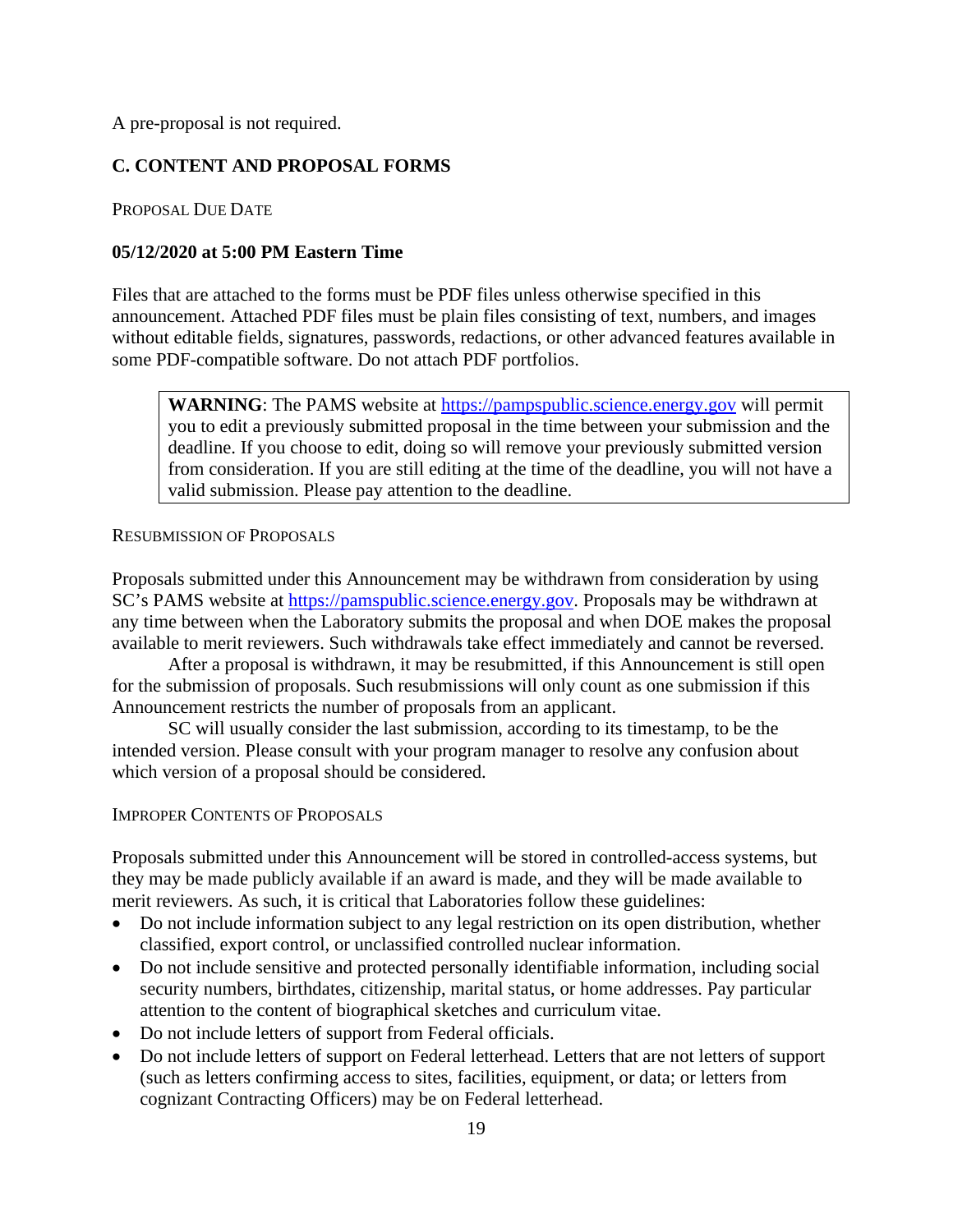• Clearly mark all proprietary or trade secret information.

## **LETTERS**

Letters of support are discouraged and will not be reviewed by DOE.

# **1. Summary of Proposal Contents and Information about PAMS**

Each DOE National Laboratory proposal will contain the following sections:

- Budget, entered into PAMS as structured data using the PAMS budget form
- Abstract (one page), entered into PAMS as a separate pdf
- Budget justification, entered into PAMS as a separate pdf
- Proposal, combined into a single pdf containing the following information:
	- o Proposal Cover Page
	- o Table of Contents
	- o Project Narrative (main technical portion of the proposal, including background/introduction, proposed research and methods, timetable of activities, and responsibilities of key project personnel)
	- o Appendix 1: Biographical Sketch(es)
	- o Appendix 2: Current and Pending Support
	- o Appendix 3: Bibliography and References Cited
	- o Appendix 4: Facilities and Other Resources
	- o Appendix 5: Equipment
	- o Appendix 6: Data Management Plan
	- o Appendix 7: Other Attachments (optional)

#### SUBMISSION INSTRUCTIONS

Completed proposals must be submitted into the DOE SC PAMS. For help with PAMS, click the "External User Guide" link on the PAMS website, [https://pamspublic.science.energy.gov.](https://pamspublic.science.energy.gov/) You may also contact the PAMS Help Desk, which can be reached Monday through Friday, 9:00 AM – 5:30 PM Eastern Time. Telephone: (855) 818-1846 (toll free number) or (301) 903-9610, Email: [sc.pams-helpdesk@science.doe.gov.](mailto:sc.pams-helpdesk@science.doe.gov) All submissions and inquiries about this Program Announcement should reference **LAB 20-2223.** Full proposals submitted in response to this Program Announcement must be submitted to PAMS no later than **03/31/2020**, at 5:00 PM Eastern Time.

All PIs and those submitting on behalf of PIs are encouraged to establish PAMS accounts as soon as possible to ensure timely submissions**.** To register, click "Create New PAMS Account" on the website [https://pamspublic.science.energy.gov](https://pamspublic.science.energy.gov/) and follow the instructions for creating an account.

The following information is provided to help with proposal submission. Detailed instructions and screen shots can be found in the user guide. To find the user guide, click the "External User Guide" link on the PAMS home page. Onscreen instructions are available within PAMS.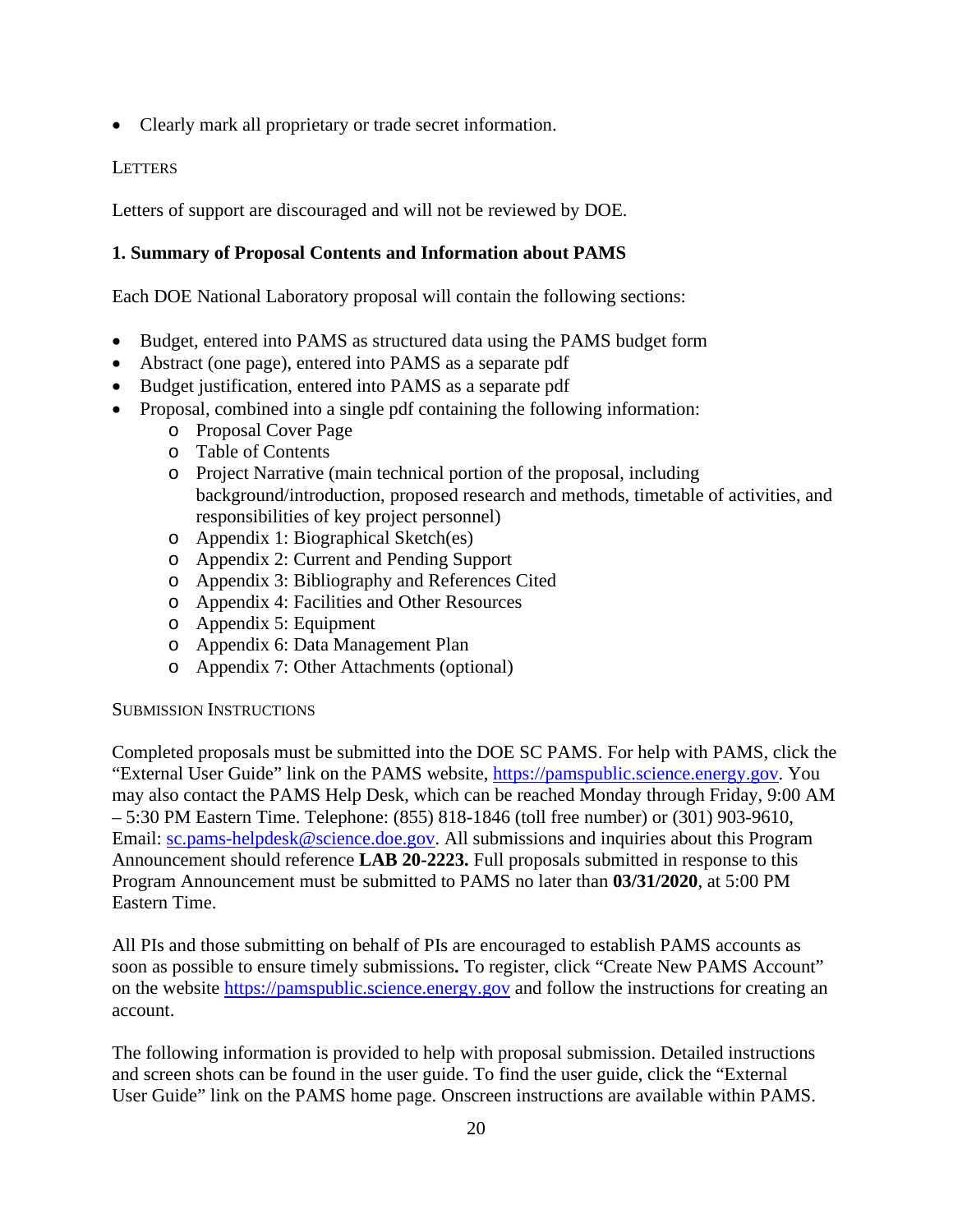- Log into PAMS. From the proposals tab, click the "View DOE National Laboratory Announcements" link and find the current announcement in the list. Click the "Actions/Views" link in the Options column next to this Announcement to obtain a dropdown menu. Select "Submit Proposal" from the dropdown.
- Note that you must select one and only one PI per proposal; to do so, click the "Select PI" button on the far right side of the screen. Find the appropriate PI from the list of all registered users from your institution returned by PAMS. (Hint: You may have to sort, filter, or search through the list if it has multiple pages.) Click the "Actions" link in the Options column next to the appropriate PI to obtain a dropdown menu. From the dropdown, choose "Select PI."
- If the PI for whom you are submitting does not appear on the list, it means he or she has not yet registered in PAMS. For your convenience, you may have PAMS send an email invitation to the PI to register in PAMS. To do so, click the "Invite PI" link at the top left of the "Select PI" screen. You can enter an optional personal message to the PI in the "Comments" box, and it will be included in the email sent by PAMS to the PI. You must wait until the PI registers before you can submit the proposal. Save the proposal for later work by selecting "Save" from the dropdown at the bottom of the screen and then clicking the "Go" button. It will be stored in "My Proposals" for later editing. As a minimum, you must complete all the required fields on the PAMS cover page before you can save the proposal for the first time.
- The cover page, budget, and attachments sections of the lab proposal are required by PAMS before it can be submitted to DOE.
- Complete the sections in PAMS one at a time, starting with the cover page and following the instructions for each section.
- Click the "+View More" link at the top of each section to expand the onscreen instructions. On the budget section, click the "Budget Tab Instructions" link to obtain detailed guidance on completing the budget form.
- Save each section by selecting either "Save" (to stay in the same section) or "Save... and Continue to the Next Section" (to move to the next section) from the dropdown menu at the bottom of the screen, followed by clicking the "Go" button.
- If you save the proposal and navigate away from it, you may return later to edit the proposal by clicking the "View My Existing Proposals" or "My Proposals" links within PAMS.
- You must enter a budget for each annual budget period.
- You must also enter a budget for each proposed sub-award. The sub-award section can be completed using the same steps used for the budget section.
- In the attachments section of the lab proposal, the abstract, the budget justification, and the proposal narrative are required and must be submitted as separate files.
- You must bundle everything other than the budget, abstract, and budget justification into one single PDF file to be attached under "Proposal Attachment."
- Do not attach anything under "Other Attachments."
- To upload a file into PAMS, click the "Attach File" button at the far right side of the screen. Click the "Browse" (or "Choose File" depending on your browser) button to search for your file. You may enter an optional description of the file you are attaching. Click the "Upload" button to upload the file.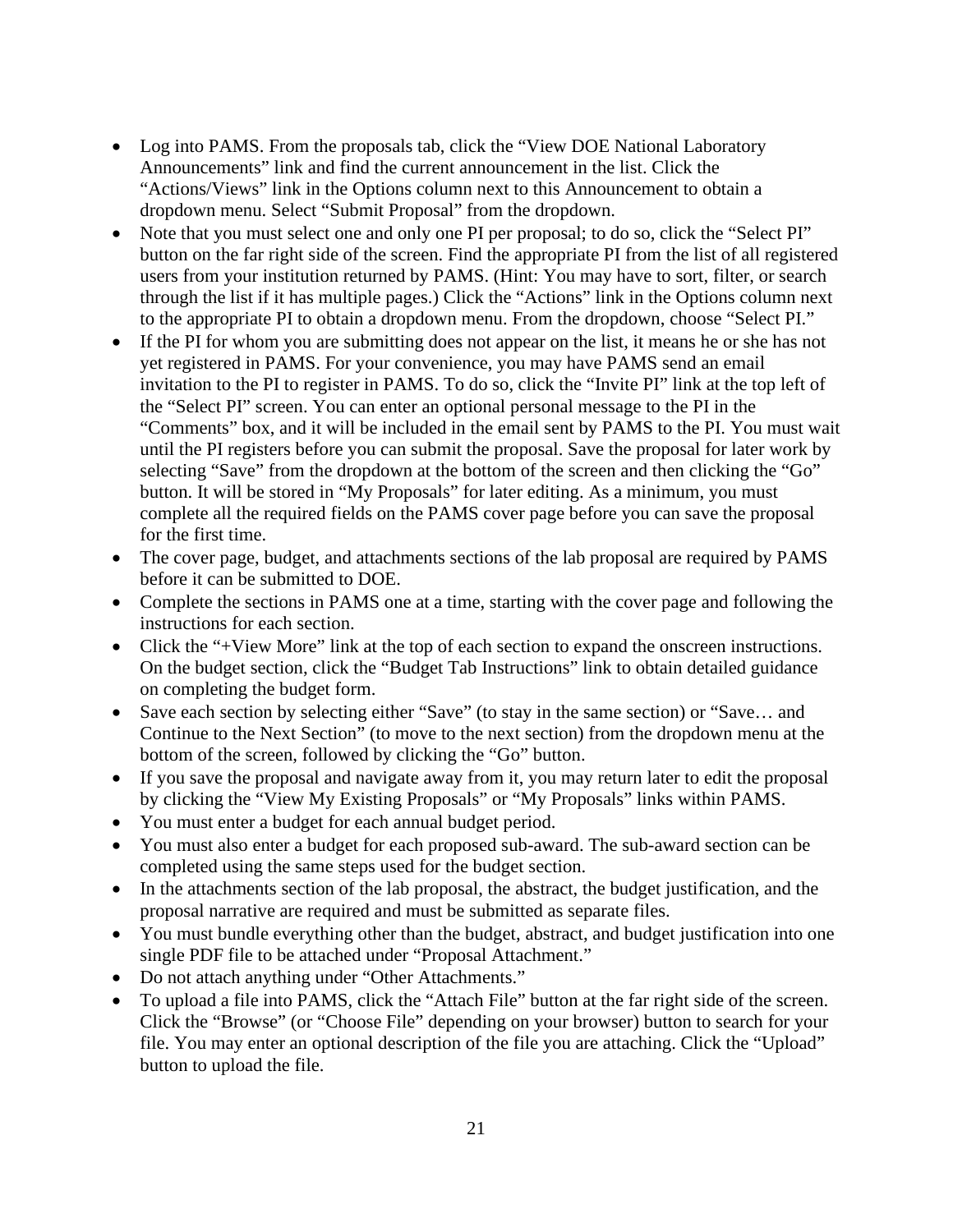- Once you have saved all of the sections, the "Submit to DOE" option will appear in the dropdown menu at the bottom of the screen.
- To submit the proposal, select "Submit to DOE" from the dropdown menu and then click the "Go" button.
- Upon submission, the PI will receive an email from the PAMS system [<PAMS.Autoreply@science.doe.gov>](mailto:PAMS.Autoreply@science.doe.gov) acknowledging receipt of the proposal.
- The proposal will also appear under My Proposals with a Proposal Status of "Submitted to" DOE."

Please only submit a PAMS lab technical proposal in response to this Announcement; do not submit a DOE Field Work Proposal (FWP) at this time. SC will request FWPs later from those selected for funding consideration under this Announcement.

For help with PAMS, click the "External User Guide" link on the PAMS website, [https://pamspublic.science.energy.gov.](https://pamspublic.science.energy.gov/) You may also contact the PAMS Help Desk, which can be reached Monday through Friday, 9:00 AM – 5:30 PM Eastern Time. Telephone: (855) 818- 1846 (toll free number) or (301) 903-9610, Email: [sc.pams-helpdesk@science.doe.gov.](mailto:sc.pams-helpdesk@science.doe.gov) All submissions and inquiries about this Program Announcement should reference **LAB 20-2223.**

# **2. Detailed Contents of the Proposal**

#### BUDGET AND BUDGET EXPLANATION

The budget must be submitted into PAMS using the PAMS budget form. Research proposed under this Announcement may only have one annual budget period.

PAMS will calculate the cumulative budget totals for you.

A written justification of each budget item is to follow the budget pages. The budget justification must be placed in a separate, single pdf document and attached on the appropriate screen in PAMS. Further instructions regarding the budget and justification are given below and in the PAMS software.

#### PROJECT SUMMARY/ABSTRACT (NO MORE THAN ONE PAGE)

The project summary/abstract must contain a summary of the proposed activity suitable for dissemination to the public. It must be a self-contained document that identifies the name of the applicant, the PI, the project title, the objectives of the project, a description of the project, including methods to be employed, the potential impact of the project (i.e., benefits, outcomes). This document must not include any proprietary or sensitive business information as the Department may make it available to the public. The project summary must not exceed 1 page when printed using standard letter-size  $(8.5 \times 11 \text{ inch})$  paper with 1 inch margins (top, bottom, left and right) with font not smaller than 11 point. The one-page project summary/abstract must be placed in a separate, single pdf document and attached on the appropriate screen in PAMS.

The abstract may be used to prepare publicly accessible reports about DOE-supported research.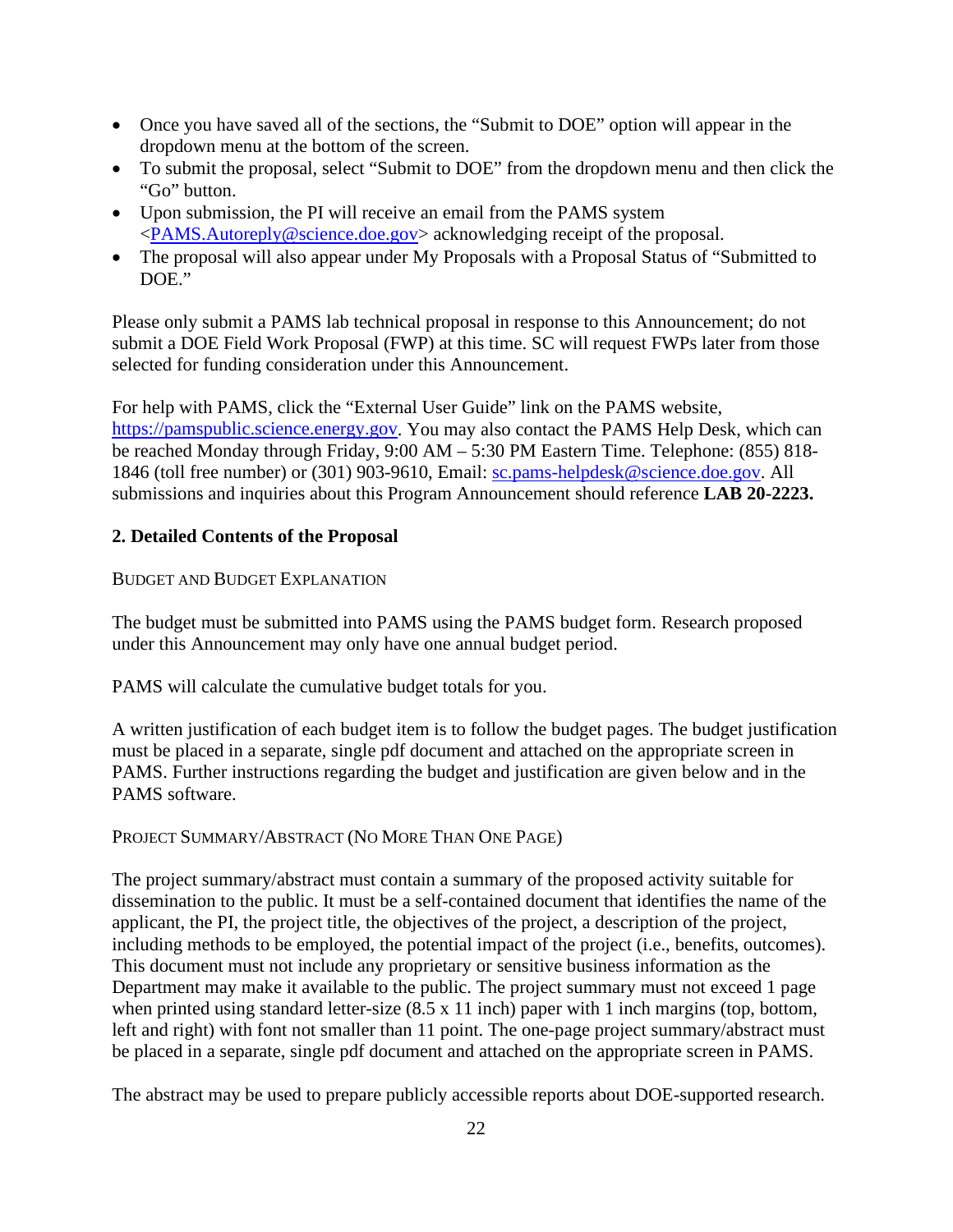# DOE COVER PAGE (PART OF PROJECT NARRATIVE)

The following proposal cover page information may be placed on a plain page. No form is required. This cover page will not count in the project narrative page limitation.

- The project title:
- Applicant/Institution:
- Street Address/City/State/Zip:
- Postal Address:
- Administrative Point of Contact name, telephone number, email:
- Lead PI name, telephone number, email:
- DOE National Laboratory Announcement Number: **LAB 20-2223**
- DOE/SC Program Office: **Advanced Scientific Computing Research**
- DOE/SC Program Office Technical Contact: Dr. Ceren Susut
- PAMS Letter of Intent Tracking Number**:**

COVER PAGE SUPPLEMENT FOR COLLABORATIONS (PART OF PROJECT NARRATIVE)

Collaborative proposals submitted from different institutions must clearly indicate they are part of a collaborative project/group. Every partner institution must submit a proposal through its own sponsored research office. Each collaborative group can have only one Lead Institution. Each proposal within the collaborative group, including the narrative and all required appendices and attachments, must be identical with one exception:

- Each proposal must contain the correct "cover-page" information for the submitting institution only.
- Each proposal must contain a unique budget corresponding to the expenditures for that proposal's submitting institution only.
- Each proposal must contain a unique budget justification corresponding to the expenditures for that proposal's submitting institution only.

SC will use the multiple proposals associated with a collaborative group to create one consolidated document for merit review that consists of the common, identical proposal materials combined with a set of detailed budgets from the partner institutions. It is very important that every proposal in the collaborative group be identical (including the title) with the exception of the budget and budget justification pages.

If the project is a collaboration, provide the following information on a separate page as a supplement to the cover page.

- List all collaborating institutions by name with each institution's PI on the same line.
- Indicate the Institute Director who will be the point of contact and coordinator for the combined research activity.
- Provide a statement explaining the leadership structure of the collaboration.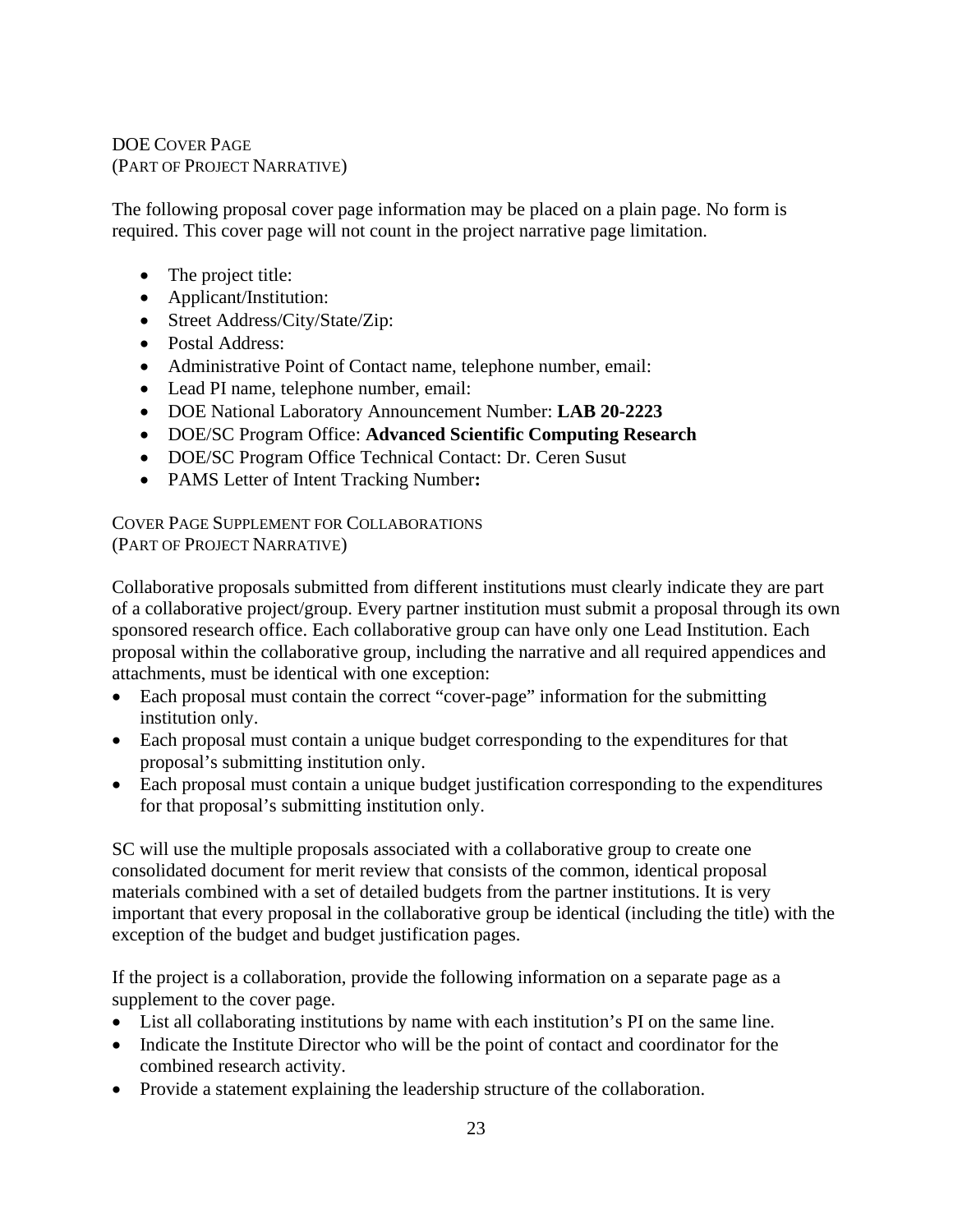- Include a description of each collaborating institution's facilities, equipment, and resources that will be made available to the collaborative group.
- Include a table modeled below (Table 1) providing summary budget information from all collaborating institutions. Provide the total costs of the budget request in each year for each institution and totals for all rows and columns.

| <b>Collaborative Proposal Information</b> |              |             |               |               |               |                      |               |               |
|-------------------------------------------|--------------|-------------|---------------|---------------|---------------|----------------------|---------------|---------------|
|                                           | <b>Names</b> | Institution | Year 1        | <b>Year 2</b> | Year 3        | Year $4 \mid$ Year 5 |               | <b>Total</b>  |
|                                           |              |             | <b>Budget</b> | <b>Budget</b> | <b>Budget</b> | <b>Budget</b>        | <b>Budget</b> | <b>Budget</b> |
| Institute                                 |              |             |               |               |               |                      |               |               |
| Director                                  |              |             |               |               |               |                      |               |               |
| PI                                        |              |             |               |               |               |                      |               |               |
| PI                                        |              |             |               |               |               |                      |               |               |
| PI                                        |              |             |               |               |               |                      |               |               |

## **Table 1**

Example budget table (\$ in thousands)

\* Note that collaborating proposals must be submitted separately.

In addition, the following three tables must be included as supplements to the cover page: Note Tables  $2 \& 3$  are the same (possibly updated) as those submitted in the LOI.

## **Table 2: Institute Members (Institute Director, Deputy Institute Director, Leads for Primary Topic Areas, PI and Senior/Key Personnel) on the proposal and institutional affiliations**

| <b>Institute Members</b> |                   |       | <b>Institution</b>      |
|--------------------------|-------------------|-------|-------------------------|
| Last Name                | <b>First Name</b> | Title | <b>Institution Name</b> |
|                          |                   |       |                         |
|                          |                   |       |                         |
|                          |                   |       |                         |

#### **Table 3: Collaborators of Institute Members**

| <b>Collaborator</b> |                   |       | <b>Institution</b>      |
|---------------------|-------------------|-------|-------------------------|
| Last Name           | <b>First Name</b> | Title | <b>Institution Name</b> |
|                     |                   |       |                         |
|                     |                   |       |                         |
|                     |                   |       |                         |

For all Institute members, Table 3 must include collaborative co-investigators including coauthors of the past 48 months, co-editors of the past 24 months, graduate and postdoctoral advisors/advisees, and close associations.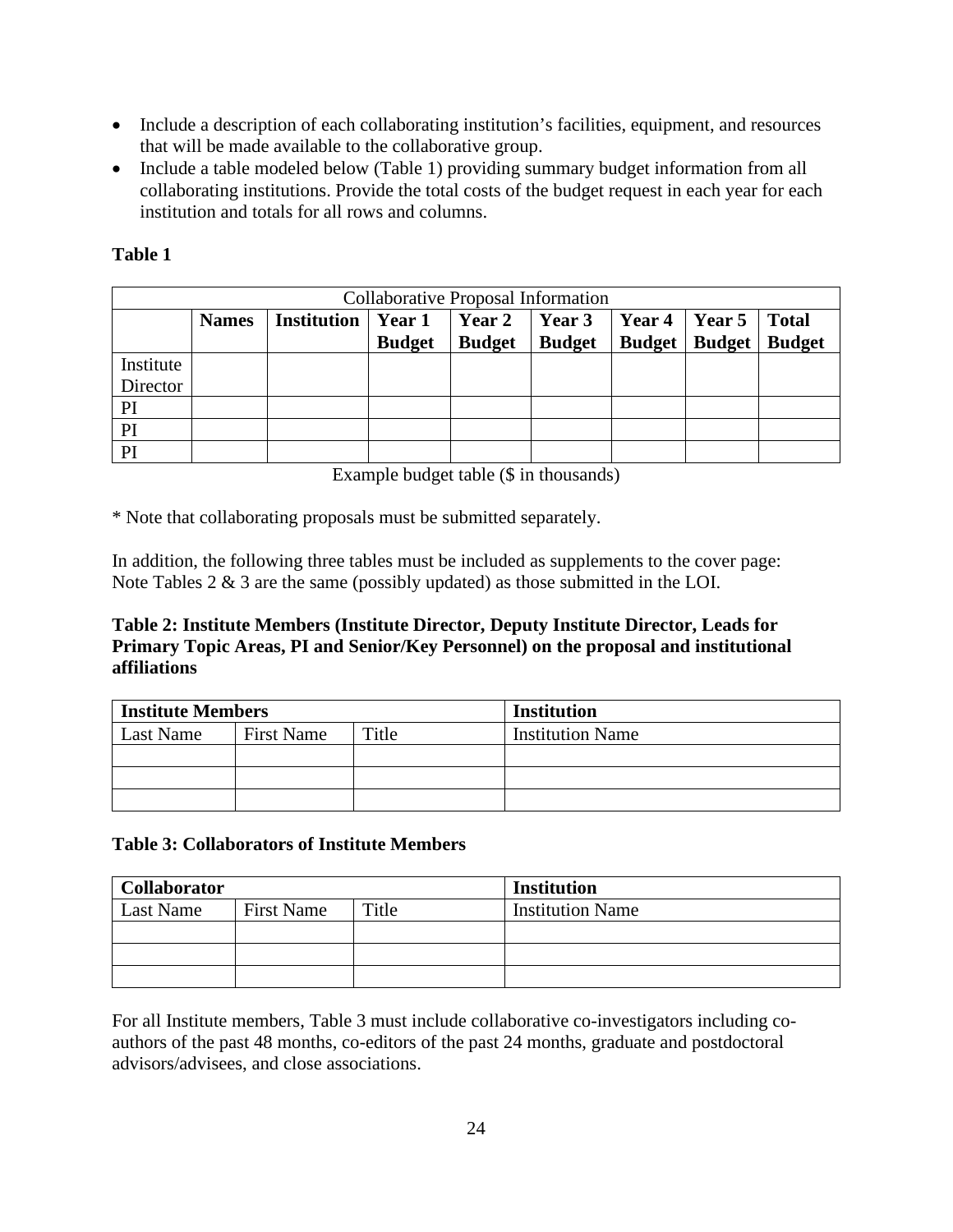**Table 4: Budget by Primary Topic Areas**

| <b>Primary</b><br><b>Topic Area</b> | <b>Lead for</b><br><b>Primary</b><br><b>Topic Area</b> | Year 1<br><b>Budget</b> | Year 2<br><b>Budget</b> | Year 3<br><b>Budget</b> | Year 4<br><b>Budget</b> | Year 5<br><b>Budget</b> | <b>Total</b><br><b>Budget</b> |
|-------------------------------------|--------------------------------------------------------|-------------------------|-------------------------|-------------------------|-------------------------|-------------------------|-------------------------------|
|                                     |                                                        |                         |                         |                         |                         |                         |                               |
|                                     |                                                        |                         |                         |                         |                         |                         |                               |
| <b>Total</b>                        |                                                        |                         |                         |                         |                         |                         |                               |

Tables 1-4 will not count in the proposal page limitation.

# PROJECT NARRATIVE (NO MORE THAN 20 PAGES LONG)

The project narrative **must not exceed 20 pages** of technical information, including charts, graphs, maps, photographs, and other pictorial presentations, when printed using standard lettersize (8.5 x 11 inch) paper with 1 inch margins (top, bottom, left, and right). The font must not be smaller than 11 point. Merit reviewers will only consider the number of pages specified in the first sentence of this paragraph. This page limit does not apply to the Cover Page, Budget Page(s), Budget Justification, biographical material, publications and references, and appendices, each of which may have its own page limit.

Do not include any Internet addresses (URLs) that provide supplementary or additional information that constitutes a part of the proposal. Merit reviewers are not required to access Internet sites; however, Internet publications in a list of references will be treated identically to print publications. See Part VIII.D for instructions on how to mark proprietary proposal information. To attach a Project Narrative, click "Add Attachment."

**Background/Introduction**: Explanation of the importance and relevance of the proposed work as well as a review of the relevant literature.

**Proposed Research and Methods**: Identify the hypotheses to be tested (if any) and details of the methods to be used including the integration of experiments with theoretical and computational research efforts.

**Timetable of Activities**: Timeline for all major activities including milestones and deliverables.

**Project Management Plan:** Multi-institutional proposals must include a project management plan that clearly indicates the roles and responsibilities of each organization and indicates how activities will be coordinated and communicated among team members.

**Project Objectives:** This section should provide a clear, concise statement of the specific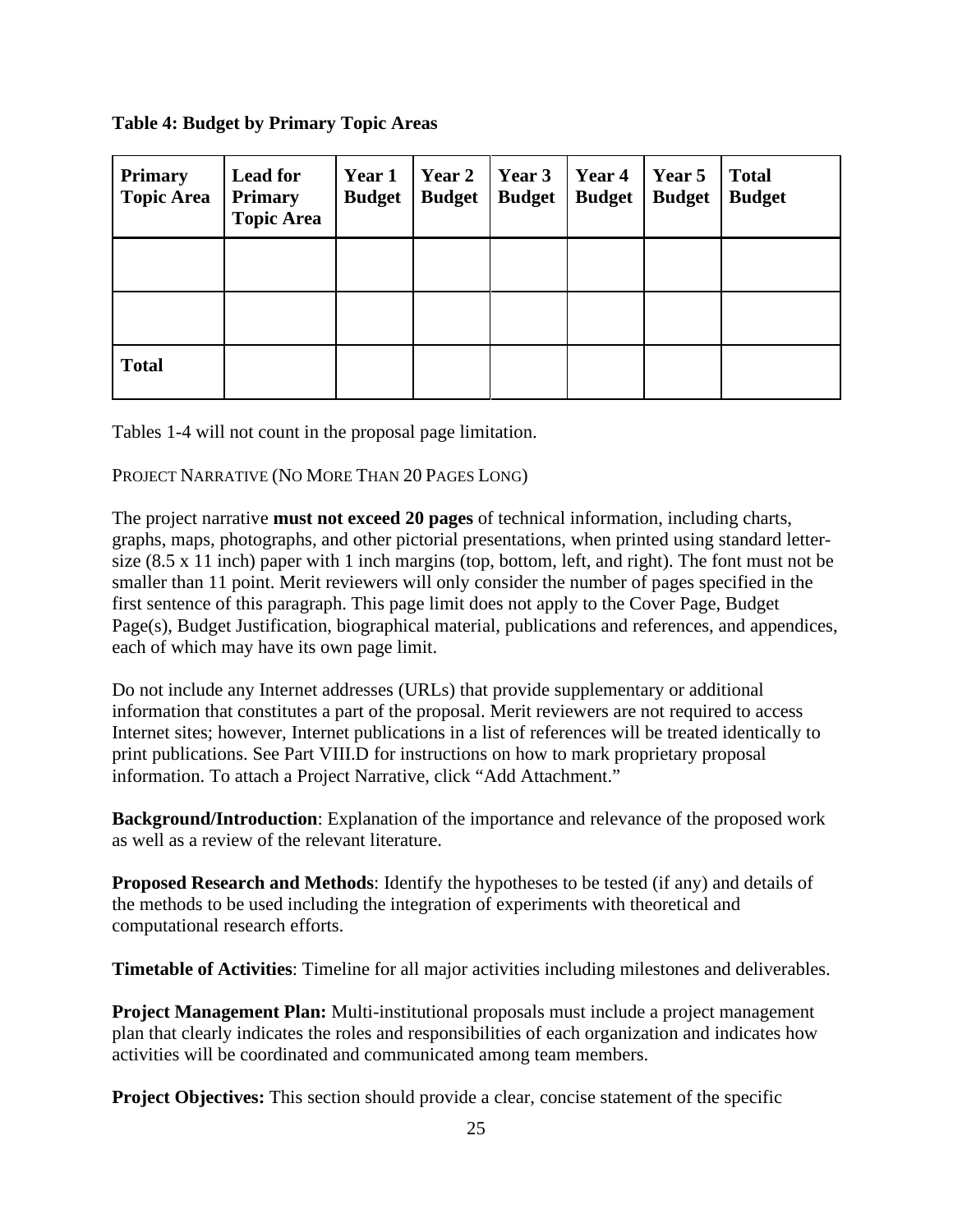objectives/aims of the proposed project.

The Project Narrative comprises the research plan for the project. It should contain enough background material in the Introduction, including review of the relevant literature, to demonstrate sufficient knowledge of the state of the science. The major part of the narrative should be devoted to a description and justification of the proposed project, including details of the method to be used. It should also include a timeline for the major activities of the proposed project, and should indicate which project personnel will be responsible for which activities. There should be no ambiguity about which personnel will perform particular parts of the project, and the time at which these activities will take place.

Do not include any Internet addresses (URLs) that provide supplementary or additional information that constitutes a part of the proposal. Using Internet sites in an attempt to avoid page limits will fail: The content of those sites will not be reviewed. See Section VIII.D for instructions on how to mark proprietary proposal information.

**For Collaborative Proposals**: Each collaborating institution must submit an identical common narrative (No more than 20 pages). The common narrative must identify which tasks and activities will be performed by which of the collaborating institutions in every budget period of the proposed project. The budget and the budget justification—which are unique to each collaborating institution—may be augmented by a statement of work to further identify each collaborating institution's activities in the joint project. There should be no ambiguity about each institution's role and participation in the collaborative group.

SC will use the multiple proposals associated with a collaborative group to create one consolidated document for merit review that consists of the common, identical proposal materials combined with a set of detailed budgets from the partner institutions. It is very important that every proposal in the collaborative group be identical (including the title) with the exception of the budget and budget justification pages.

APPENDIX 1: BIOGRAPHICAL SKETCH

Provide a biographical sketch for the PI and each senior/key person as an appendix to your technical narrative.

As part of the sketch, provide information that can be used by reviewers to evaluate the PI's potential for leadership within the scientific community. Examples of information of interest are invited and/or public lectures, awards received, scientific program committees, conference or workshop organization, professional society activities, special international or industrial partnerships, reviewing or editorship activities, or other scientific leadership experiences.

- Provide the biographical sketch information as an appendix to your project narrative.
- Do not attach a separate file.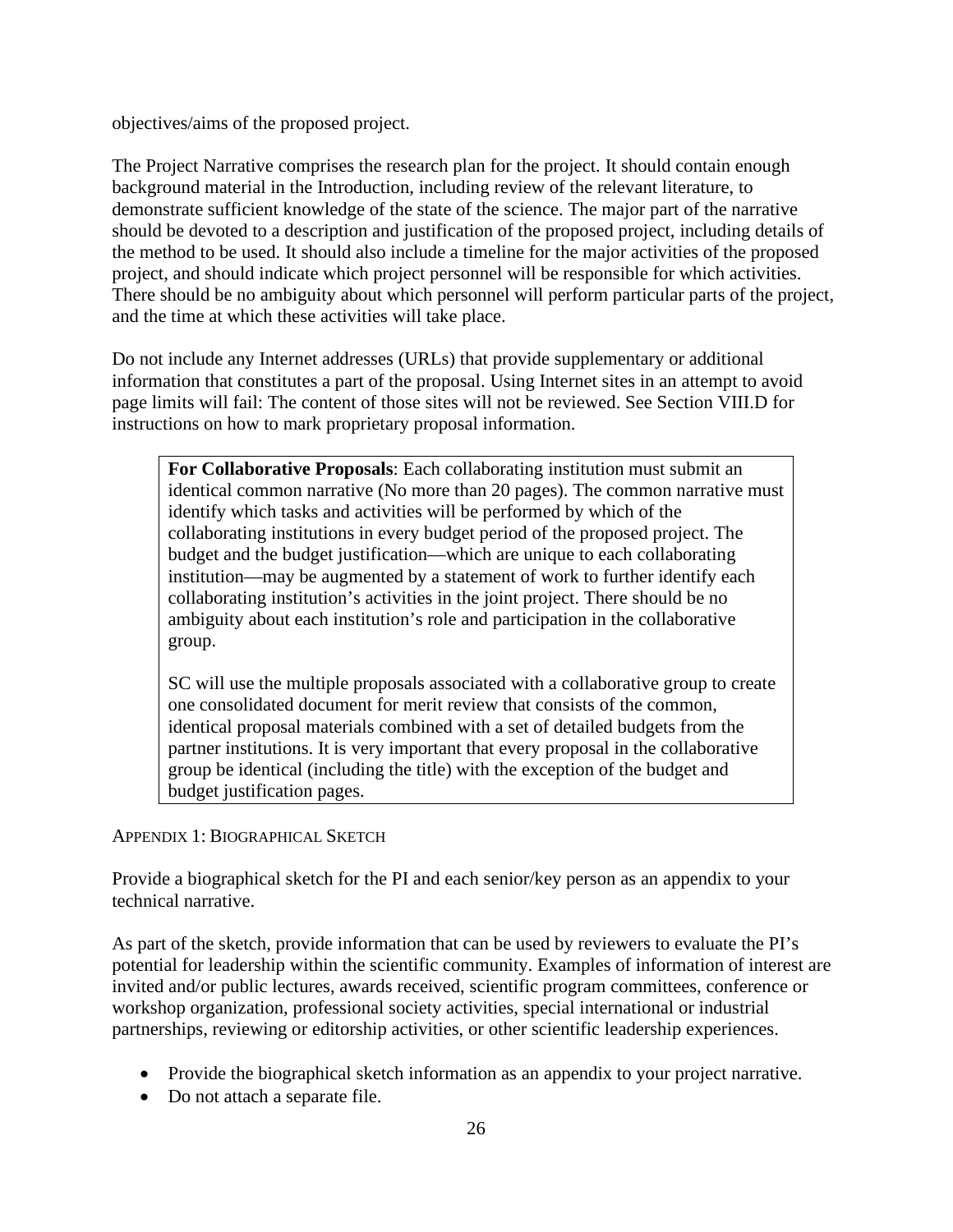- The biographical sketch appendix will not count in the project narrative page limitation.
- The biographical information (curriculum vitae) for each person must not exceed 2 pages when printed on standard letter-size  $(8.5 \times 11 \text{ inch})$  paper with 1 inch margins (top, bottom, left, and right) with font not smaller than 11 point and must include:

SC does not require a particular format for a biosketch. Applicants may use a format developed for other agencies or generated by any software package, including SciENcv, a cooperative venture maintained at [https://www.ncbi.nlm.nih.gov/sciencv.](https://www.ncbi.nlm.nih.gov/sciencv) The biographical information (curriculum vitae) must include the following items within its page limit:

- **Education and Training**: Undergraduate, graduate and postdoctoral training, provide institution, major/area, degree and year.
- **Research and Professional Experience**: Beginning with the current position list, in chronological order, professional/academic positions with a brief description.
- **Publications**: Provide a list of up to 10 publications most closely related to the proposed project. For each publication, identify the names of all authors (in the same sequence in which they appear in the publication), the article title, book or journal title, volume number, page numbers, year of publication, and website address if available electronically. Patents, copyrights and software systems developed may be provided in addition to or substituted for publications.
- **Synergistic Activities**: List no more than 5 professional and scholarly activities related to the effort proposed.

In addition, the biographical sketch must include information to permit DOE to identify individuals who are conflicted with or potentially biased (favorably or unfavorably) against the investigator. Include a section entitled "**Identification of Potential Conflicts of Interest or Bias in Selection of Reviewers**" that will not count in a page limit: Provide the following information in this section:

- **Collaborators and Co-editors**: List in alphabetical order all persons, including their current organizational affiliation, who are, or who have been, collaborators or co-authors with you on a research project, book or book article, report, abstract, or paper during the 48 months preceding the submission of this proposal. For publications or collaborations with more than 10 authors or participants, only list those individuals in the core group with whom the PI interacted on a regular basis while the research was being done. Also, list any individuals who are currently, or have been, co-editors with you on a special issue of a journal, compendium, or conference proceedings during the 24 months preceding the submission of this proposal. If there are no collaborators or co-editors to report, state "None."
- **Graduate and Postdoctoral Advisors and Advisees**: List the names and current organizational affiliations of your graduate advisor(s) and principal postdoctoral sponsor(s). Also, list the names and current organizational affiliations of your graduate students and postdoctoral associates.

**Personally Identifiable Information**: Do not include sensitive and protected personally identifiable information including social security numbers, birthdates, citizenship, marital status, or home addresses. Do not include information that a merit reviewer should not make use of.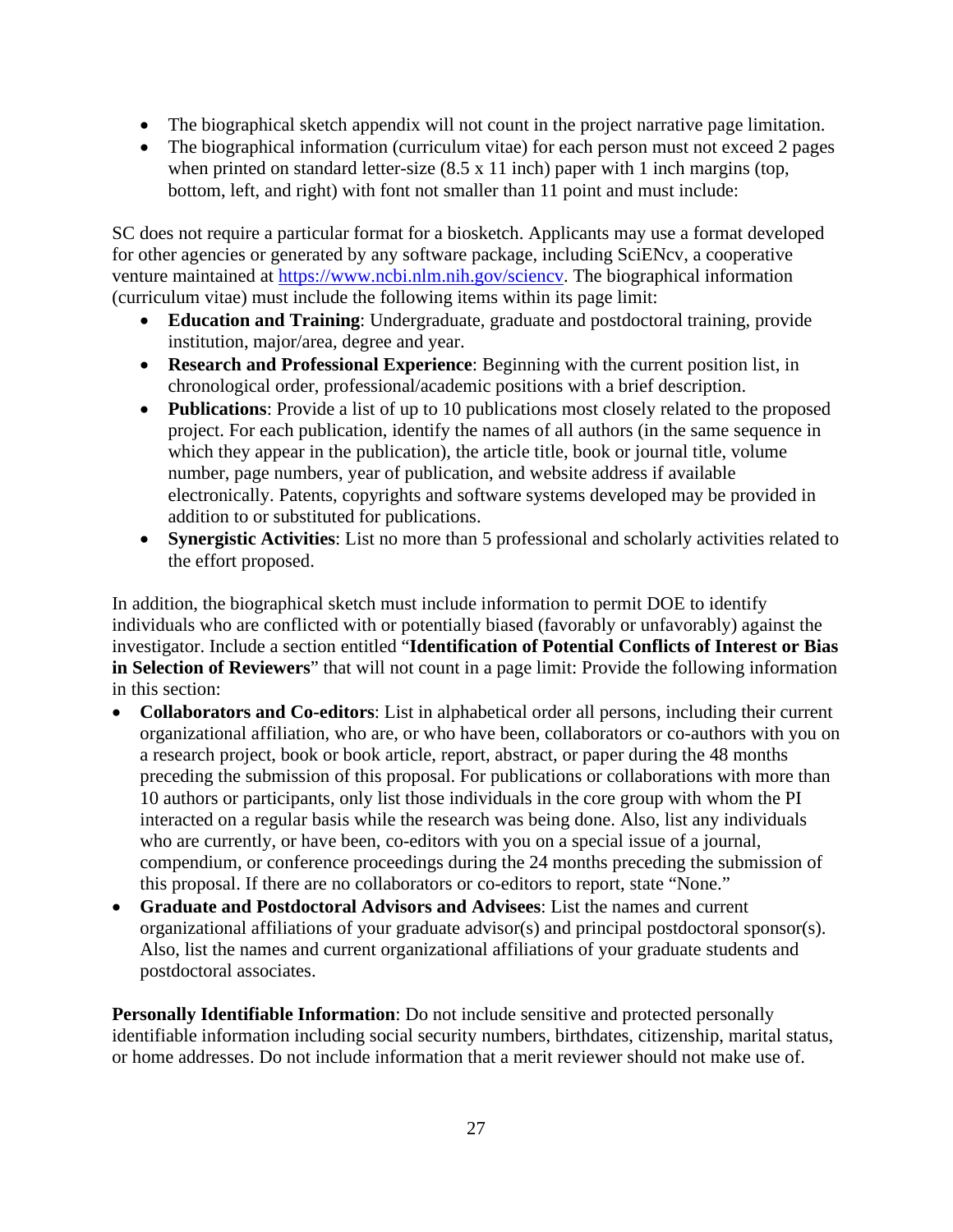This appendix will not count in the project narrative page limitation.

# APPENDIX 2: CURRENT AND PENDING SUPPORT

Provide a list of all current and pending support (both Federal and non-Federal) for the PI and senior/key persons, including subawardees, for ongoing projects and pending applications. List all sponsored activities or awards requiring a measurable commitment of effort, whether paid or unpaid. SC does not require a particular format for current and pending support. Applicants may use a format developed for other agencies or generated by any software package, including SciENcv, a cooperative venture maintained at [https://www.ncbi.nlm.nih.gov/sciencv.](https://www.ncbi.nlm.nih.gov/sciencv) For every activity, list the following items:

- The sponsor of the activity or the source of funding
- The award or other identifying number
- The title of the award or activity
- The total cost or value of the award or activity, including direct and indirect costs. For pending proposals, provide the total amount of requested funding.
- The award period (start date end date).
- The person-months of effort per year being dedicated to the award or activity
- Briefly describe the research being performed and explicitly identify any overlaps or synergies with the proposed research.

Provide the Current and Pending Support as an appendix to your project narrative. Concurrent submission of an application to other organizations for simultaneous consideration will not prejudice its review.

- Do not attach a separate file.
- This appendix will not count in the project narrative page limitation.

# APPENDIX 3: BIBLIOGRAPHY & REFERENCES CITED

Provide a bibliography of any references cited in the Project Narrative. Each reference must include the names of all authors (in the same sequence in which they appear in the publication), the article and journal title, book title, volume number, page numbers, and year of publication. For research areas where there are routinely more than ten coauthors of archival publications, you may use an abbreviated style such as the Physical Review Letters (PRL) convention for citations (listing only the first author). For example, your paper may be listed as, "A Really Important New Result," A. Aardvark et. al. (MONGO Collaboration), PRL 999. Include only bibliographic citations. Applicants should be especially careful to follow scholarly practices in providing citations for source materials relied upon when preparing any section of the proposal. Provide the Bibliography and References Cited information as an appendix to your project narrative.

- Do not attach a separate file.
- This appendix will not count in the project narrative page limitation.

# APPENDIX 4: FACILITIES & OTHER RESOURCES

This information is used to assess the capability of the organizational resources, including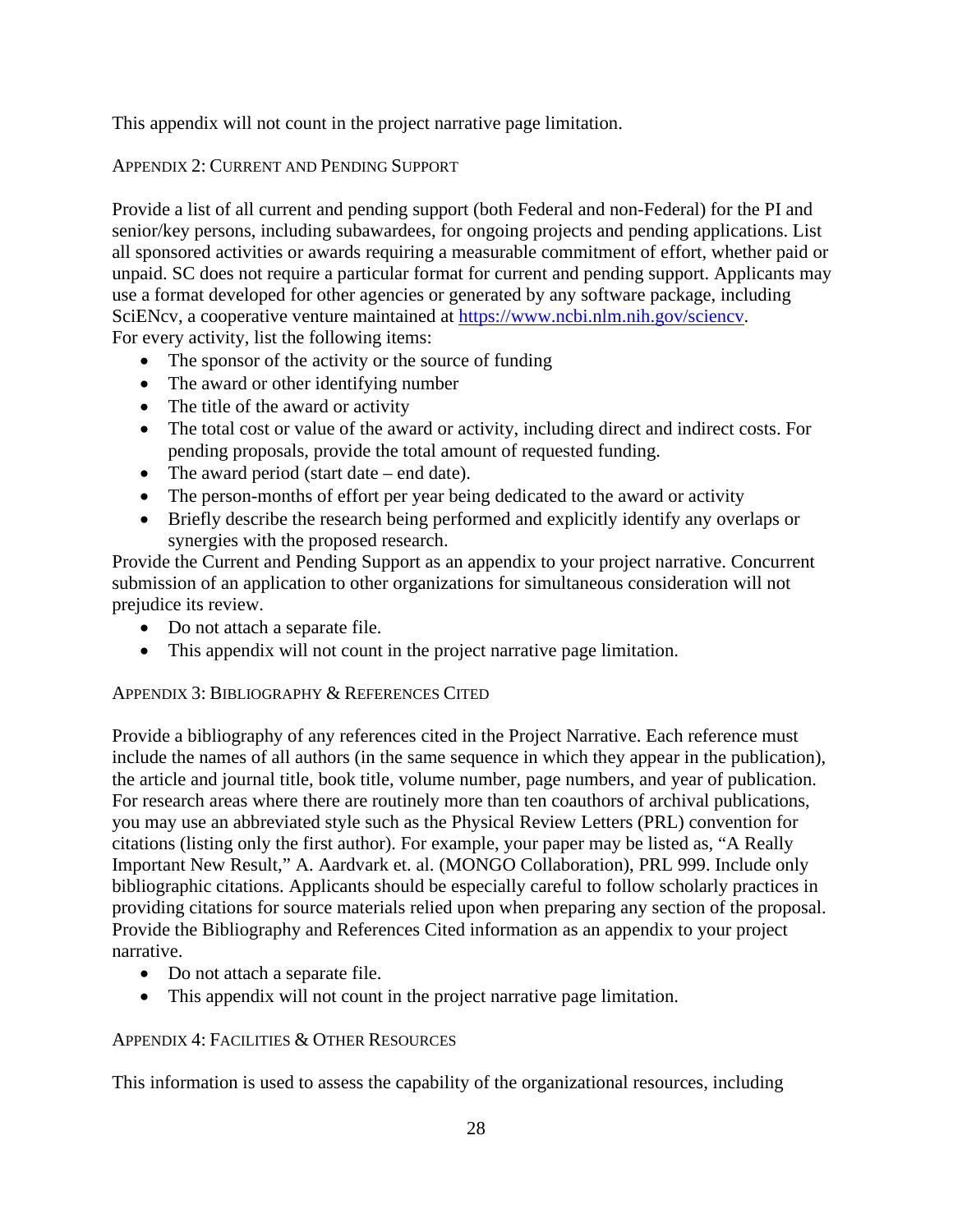subawardee resources, available to perform the effort proposed. Identify the facilities to be used (Laboratory, Animal, Computer, Office, Clinical and Other). If appropriate, indicate their capacities, pertinent capabilities, relative proximity, and extent of availability to the project. Describe only those resources that are directly applicable to the proposed work. Describe other resources available to the project (e.g., machine shop, electronic shop) and the extent to which they would be available to the project. For proposed investigations requiring access to experimental user facilities maintained by institutions other than the applicant, please provide a document from the facility manager confirming that the researchers will have access to the facility. Please provide the Facility and Other Resource information as an appendix to your project narrative.

- Do not attach a separate file.
- This appendix will not count in the project narrative page limitation.

#### APPENDIX 5: EQUIPMENT

List major items of equipment already available for this project and, if appropriate identify location and pertinent capabilities. Provide the Equipment information as an appendix to your project narrative.

- Do not attach a separate file.
- This appendix will not count in the project narrative page limitation.

#### APPENDIX 6: DATA MANAGEMENT PLAN

Provide a Data Management Plan (DMP) that addresses the following requirements:

- 1. DMPs should describe whether and how data generated in the course of the proposed research will be [shared](https://cms1.sc.osti.gov/funding-opportunities/digital-data-management/#Sharing) and [preserved.](https://cms1.sc.osti.gov/funding-opportunities/digital-data-management/#Preservation) If the plan is not to share and/or preserve certain data, then the plan must explain the basis of the decision (for example, cost/benefit considerations, other parameters of feasibility, scientific appropriateness, or limitations discussed in #4). At a minimum, DMPs must describe how data sharing and preservation will enable [validation](https://cms1.sc.osti.gov/funding-opportunities/digital-data-management/#Validate) of results, or how results could be validated if data are not shared or preserved.
- 2. DMPs should provide a plan for making all research data displayed in publications resulting from the proposed research digitally accessible to the public at the time of publication. This includes data that are displayed in charts, figures, images, etc. In addition, the underlying digital research data used to generate the displayed data should be made as accessible as possible to the public in accordance with the principles stated in the SC Statement on Digital Data Management [\(https://science.osti.gov/funding-opportunities/digital-data-management/\)](https://science.osti.gov/funding-opportunities/digital-data-management/). This requirement could be met by including the data as supplementary information to the published article, or through other means. The published article should indicate how these data can be accessed.
- 3. DMPs should consult and reference available information about data management resources to be used in the course of the proposed research. In particular, DMPs that explicitly or implicitly commit data management resources at a facility beyond what is conventionally made available to approved users should be accompanied by written approval from that facility. In determining the resources available for data management at SC User Facilities, researchers should consult the published [description of data management resources](https://cms1.sc.osti.gov/funding-opportunities/digital-data-management/resources-at-sc-user-facilities/) and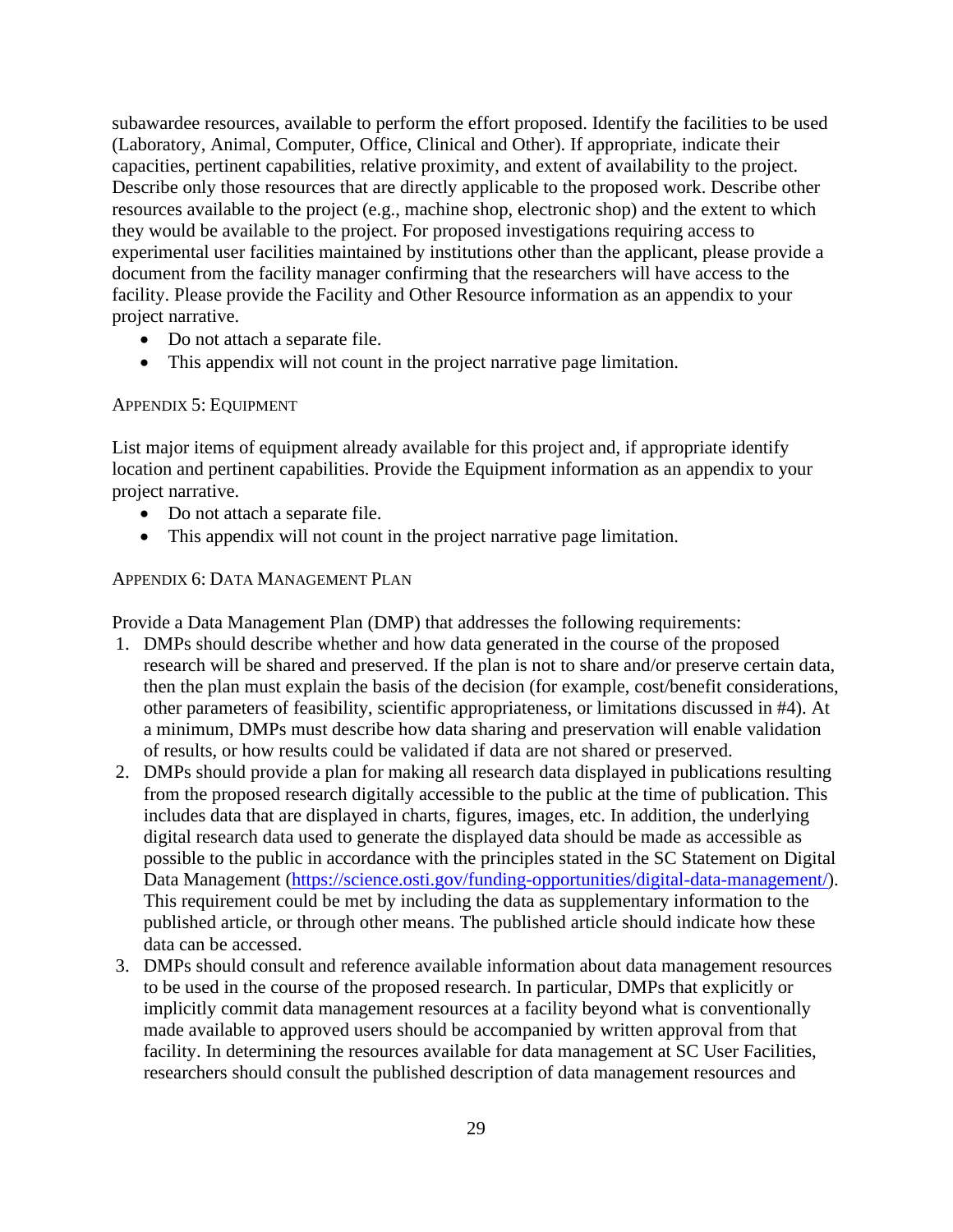practices at that facility and reference it in the DMP. Information about other SC facilities can be found in the [additional guidance from the sponsoring program.](https://cms1.sc.osti.gov/funding-opportunities/digital-data-management/#AdditionalGuidancePrograms)

4. DMPs must protect confidentiality, personal privacy, [Personally Identifiable Information,](https://cms1.sc.osti.gov/funding-opportunities/digital-data-management/faqs/#HSRFAQ) and U.S. national, homeland, and economic security; recognize proprietary interests, business confidential information, and intellectual property rights; avoid significant negative impact on innovation, and U.S. competitiveness; and otherwise be consistent with all applicable laws, regulations, and DOE orders and policies. There is no requirement to share proprietary data.

DMPs will be reviewed as part of the overall SC research proposal merit review process. Applicants are encouraged to consult the SC website for further information and suggestions for how to structure a DMP: <https://science.osti.gov/funding-opportunities/digital-data-management/>

- This appendix should not exceed 3 pages including charts, graphs, maps, photographs, and other pictorial presentations, when printed using standard letter-size (8.5 x 11 inch) paper with 1 inch margins (top, bottom, left, and right)
- Do not attach a separate file.
- This appendix will not count in the project narrative page limitation.

## APPENDIX 7: OTHER ATTACHMENT

If you need to elaborate on your responses to questions 1-6 on the "Other Project Information" document, please provide the Other Attachment information as an appendix to your project narrative. Information not easily accessible to a reviewer may be included in this appendix, but do not use this appendix to circumvent the page limitations of the proposal. Reviewers are not required to consider information in this appendix.

- Do not attach a separate file.
- This appendix will not count in the project narrative page limitation.

# **3. Detailed Instructions for the Budget**

Budgets are required for the entire project period. A budget form must be completed for each budget period of the award, and a cumulative budget form for the entire project period will be populated by PAMS. A detailed budget justification narrative must be included after the budget pages. The justification must cover labor, domestic travel, equipment, materials and supplies, and anything else that will be covered with project funds.

To edit a section on the budget, click the edit icon  $(\mathbb{Z})$  for each section on the page. Remember to save all budget periods before moving on to the next section. You can save the budget periods by selecting "Save All Budget Periods" from the dropdown on the lower right corner of the PAMS budget entry screen and then clicking the "Go" button. You can also save any data entry page in PAMS using the blue diskette icon  $(\Box)$  in the floating toolbar on the bottom of the screen. The picture can't be displayed.

# **Section A. Senior/Key Person (Required)**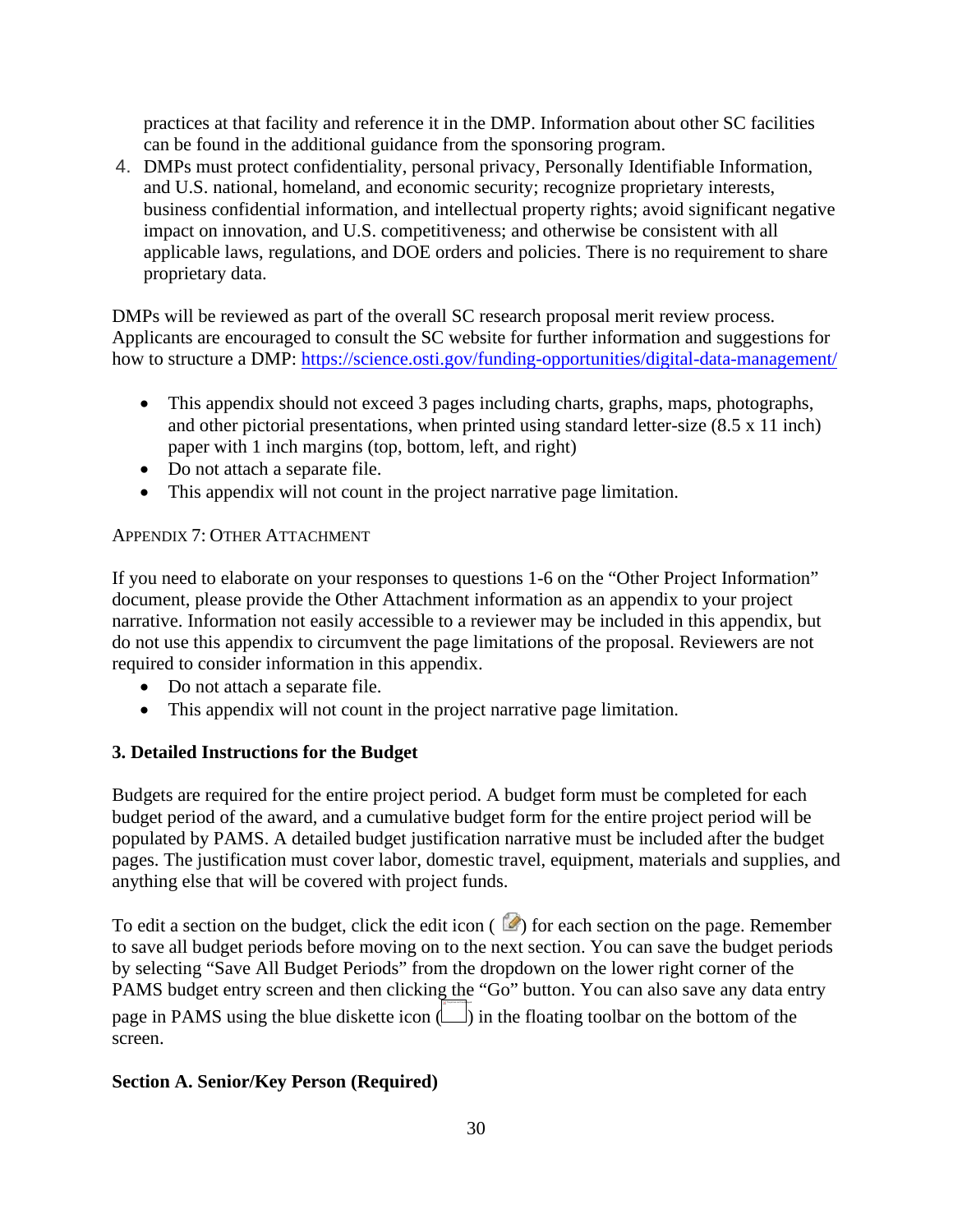For each Senior/Key Person, enter the appropriate information. List personnel, salary funds, and the number of months that person will be allocated to the project. Also include a written narrative in the budget justification that fully justifies the need for requested personnel.

#### **Section B. Other Personnel**

List personnel, salary funds, and the number of months that person will be allocated to the project. Also include a written narrative in the budget justification that fully justifies the need for requested personnel.

#### **Section C. Equipment Description**

For the purpose of this budget, equipment is designated as an item of property that has an acquisition cost of \$5,000 or more and an expected service life of more than one year. (Note that this designation applies for proposal budgeting only and differs from the DOE definition of capital equipment.) List each item of equipment separately and justify each in the budget justification section. Allowable items ordinarily will be limited to research equipment and apparatus not already available for the conduct of the work. General-purpose office equipment, such as a personal computer, is not eligible for support unless primarily or exclusively used in the actual conduct of scientific research.

#### **Section D. Travel**

In the budget justification, list each trip's destination, dates, estimated costs including transportation and subsistence, number of staff traveling, the purpose of the travel, and how it relates to the project. Indicate whether travel cost estimates are based upon quotes from travel agencies; upon past experience of similar number of trips to similar travel destinations; or something else (describe). To qualify for support, attendance at meetings or conferences must enhance the investigator's capability to perform the research, plan extensions of it, or disseminate its results.

#### **Section E. Participant/Trainee Support Costs:**

If applicable, submit training support costs. Educational projects that intend to support trainees (precollege, college, graduate and post graduate) must list each trainee cost that includes stipend levels and amounts, cost of tuition for each trainee, cost of any travel (provide the same information as needed under the regular travel category), and costs for any related training expenses. Participant costs are those costs associated with conferences, workshops, symposia or institutes and breakout items should indicate the number of participants, cost for each participant, purpose of the conference, dates and places of meetings and any related administrative expenses. In the budget justification, indicate whether trainee cost estimates are based upon past experience of support of similar number of trainees on similar projects; past experience of support of similar number of participants attending similar conferences/workshops/symposia; or something else (describe).

#### **Section F. Other Direct Costs:**

Enter Other Direct Costs information for each item listed.

• **Materials and Supplies:** Enter total funds requested for materials and supplies in the appropriate fields. In the budget justification, indicate general categories such as glassware, and chemicals, including an amount for each category (items not identified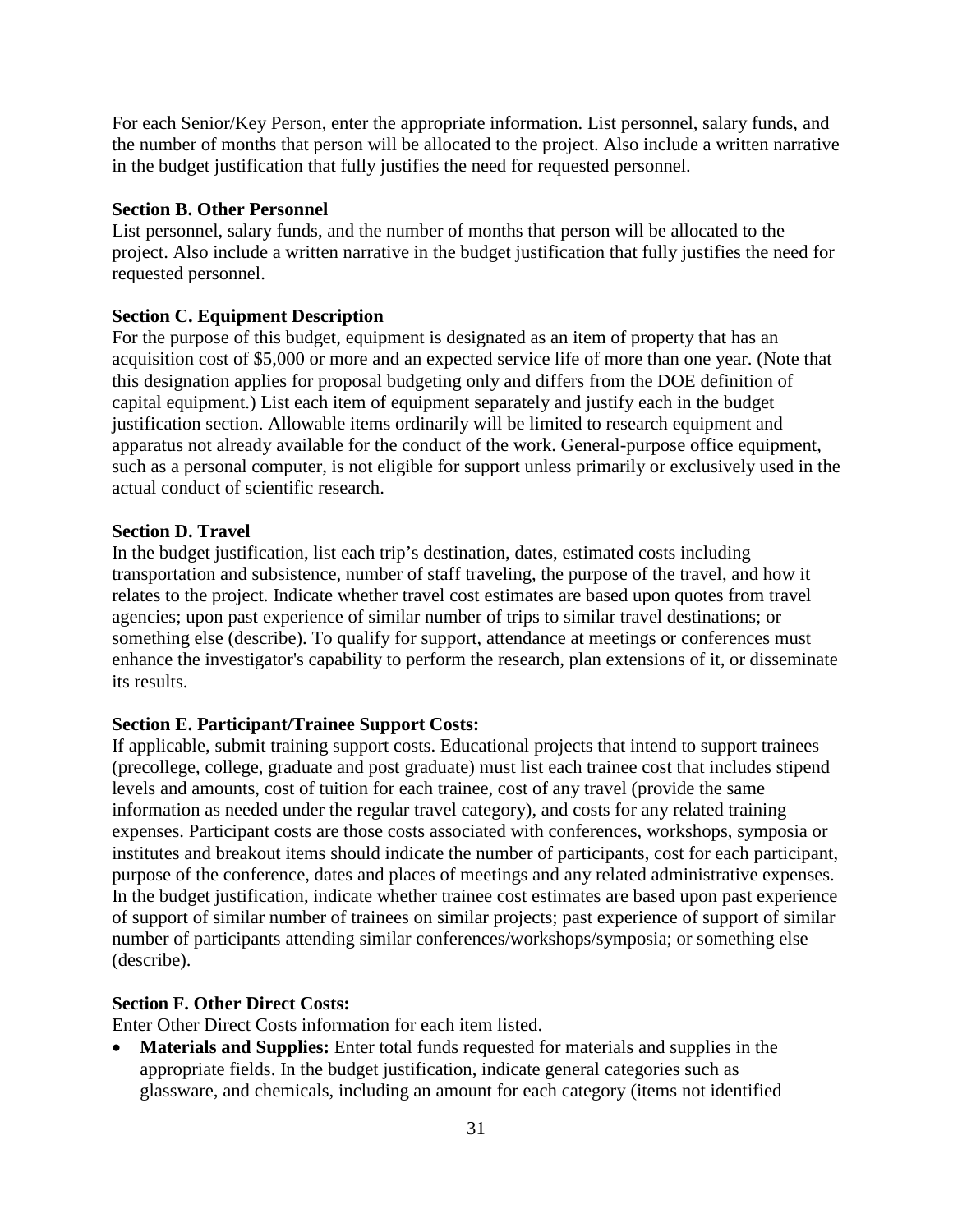under "Equipment"). Categories less than \$1,000 are not required to be itemized. In the budget justification, indicate whether cost estimates are based upon past experience of purchase of similar or like items; quotes/catalog prices of similar or like items; or something else (describe).

- **Publication Costs:** Enter the total publication funds requested. The proposal budget may request funds for the costs of documenting, preparing, publishing or otherwise making available to others the findings and products of the work conducted under the award. In the budget justification, include supporting information. In the budget justification, indicate whether cost estimates are based upon past experience of purchase of similar or like items; vendor quotes of similar publication services; or something else (describe).
- **Consultant Services:** Enter total funds requested for all consultant services. In the budget justification, identify each consultant, the services he/she will perform, total number of days, travel costs, and total estimated costs. In the budget justification, indicate whether consultant cost estimate is based upon previous experience/quotes for similar or like services; or something else (describe).
- **ADP/Computer Services:** Enter total funds requested for ADP/Computer Services. The cost of computer services, including computer-based retrieval of scientific, technical and education information may be requested. In the budget justification, include the established computer service rates at the proposing organization if applicable. In the budget justification, indicate whether cost estimates are based upon quotes/past experience of purchase of similar computer services; established computer service rates at the proposing institution; or something else (describe).
- **Subawards/Consortium/Contractual Costs:** Enter total costs for all subawards/consortium organizations and other contractual costs proposed for the project. In the budget justification, justify the details.
- **Equipment or Facility Rental/User Fees:** Enter total funds requested for Equipment or Facility Rental/User Fees. In the budget justification, identify each rental/user fee and justify. In the budget justification, indicate whether cost estimates are based upon past experience with similar or like items; vendor quotes of similar items; or something else (describe).
- **Alterations and Renovations:** Enter total funds requested for Alterations and Renovations.
- **In the budget justification**, itemize by category and justify the costs of alterations and renovations, including repairs, painting, removal or installation of partitions, shielding, or air conditioning. Where applicable, provide the square footage and costs.
- **Other:** Add text to describe any other Direct Costs not requested above. Enter costs associated with "Other" item(s). Use the budget justification to further itemize and justify.

# **Section G. Direct Costs**

This represents Total Direct Costs (Sections A thru F) and will be calculated by PAMS.

# **Section H. Other Indirect Costs**

Enter the Indirect Cost information for each field. Only four general categories of indirect costs are allowed/requested on this form, so please consolidate if needed.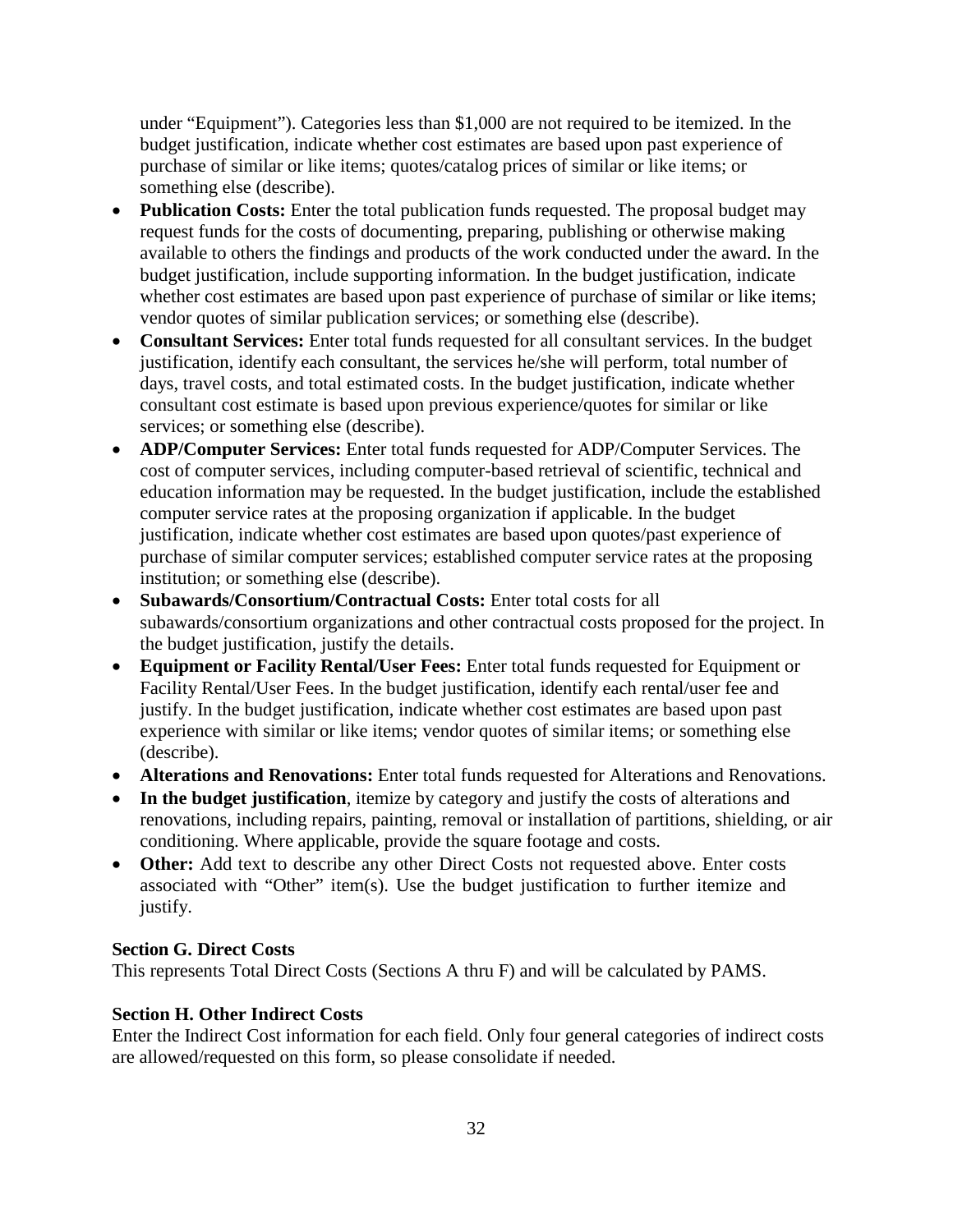## **Section I. Total Direct and Indirect Costs**

This amount will be calculated by PAMS (Sections  $G + H$ )

## <span id="page-38-0"></span>**D. SUBMISSIONS FROM SUCCESSFUL APPLICANTS**

If selected for award, DOE reserves the right to request additional or clarifying information.

# <span id="page-38-1"></span>**E. SUBMISSION DATES AND TIMES**

## **1. Letter of Intent Due Date**

04/14/2020 5 PM Eastern Time

You are encouraged to submit your Letter of Intent well before the deadline.

#### **2. Pre-proposal Due Date**

A pre-proposal is not required.

#### **3. Proposal Due Date**

05/13/2020 5 PM Eastern Time

You are encouraged to transmit your proposal well before the deadline.

#### **4. Late Submissions**

Proposals received after the deadline will not be reviewed or considered for award.

#### <span id="page-38-2"></span>**F. FUNDING RESTRICTIONS**

Funding for all awards and future budget periods are contingent upon the availability of funds appropriated by Congress and the availability of future-year budget authority.

**Computing Resources:** Proposals will not request computing resources. The allocation of High Performance Computing (HPC) resources available to individual projects is contingent on review and award through the processes as described at [https://science.osti.gov/-](https://science.osti.gov/-/media/ascr/pdf/incite/docs/Allocation_process.pdf?la=en&hash=CBF42998D83C9B4761051F8C468118AF71A86B72) [/media/ascr/pdf/incite/docs/Allocation\\_process.pdf?la=en&hash=CBF42998D83C9B4761051F8](https://science.osti.gov/-/media/ascr/pdf/incite/docs/Allocation_process.pdf?la=en&hash=CBF42998D83C9B4761051F8C468118AF71A86B72) [C468118AF71A86B72.](https://science.osti.gov/-/media/ascr/pdf/incite/docs/Allocation_process.pdf?la=en&hash=CBF42998D83C9B4761051F8C468118AF71A86B72) Within the available computational resources, every effort will be made to ensure that successful proposals will have the resources needed to support their efforts.

# <span id="page-38-3"></span>**G. OTHER SUBMISSION AND REGISTRATION REQUIREMENTS**

#### **1. Where to Submit**

Proposals must be submitted through PAMS to be considered for award.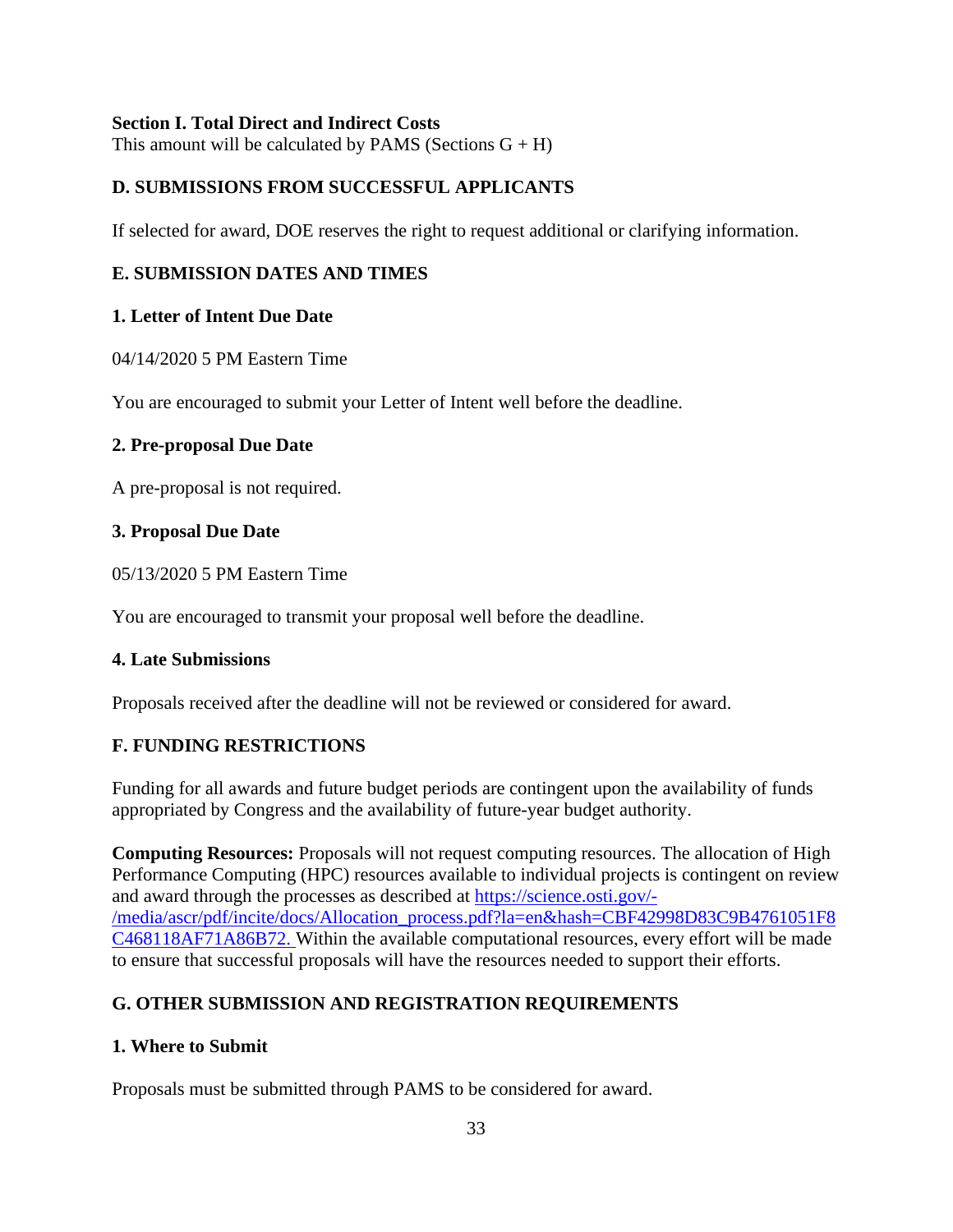Please only submit a PAMS lab technical proposal in response to this Announcement; do not submit a DOE Field Work Proposal (FWP) at this time. SC will request FWPs via the Searchable FWP system later from those selected for funding consideration under this Announcement.

# **2. Registration Process**

ONE-TIME REGISTRATION PROCESS

You must complete the one-time registration process (all steps) before you can submit your first proposal through PAMS. Registration instructions appear in the front matter of this Announcement.

For help with PAMS, click the "External User Guide" link on the PAMS website, [https://pamspublic.science.energy.gov.](https://pamspublic.science.energy.gov/) You may also contact the PAMS Help Desk, which can be reached Monday through Friday, 9:00 AM – 5:30 PM Eastern Time. Telephone: (855) 818- 1846 (toll free) or (301) 903-9610, Email: [sc.pams-helpdesk@science.doe.gov.](mailto:sc.pams-helpdesk@science.doe.gov) All submission and inquiries about this DOE National Laboratory Program Announcement should reference **LAB 20-2223.**

# **3. Proposal Receipt Notices**

Upon submission, the PI will receive an email from the PAMS system [<PAMS.Autoreply@science.doe.gov>](mailto:PAMS.Autoreply@science.doe.gov) acknowledging receipt of the proposal.

# **4. Viewing Submitted Proposals**

Upon submission, the proposal will appear under My Proposals for the PI and the Submitter with a Proposal Status of "Submitted to DOE."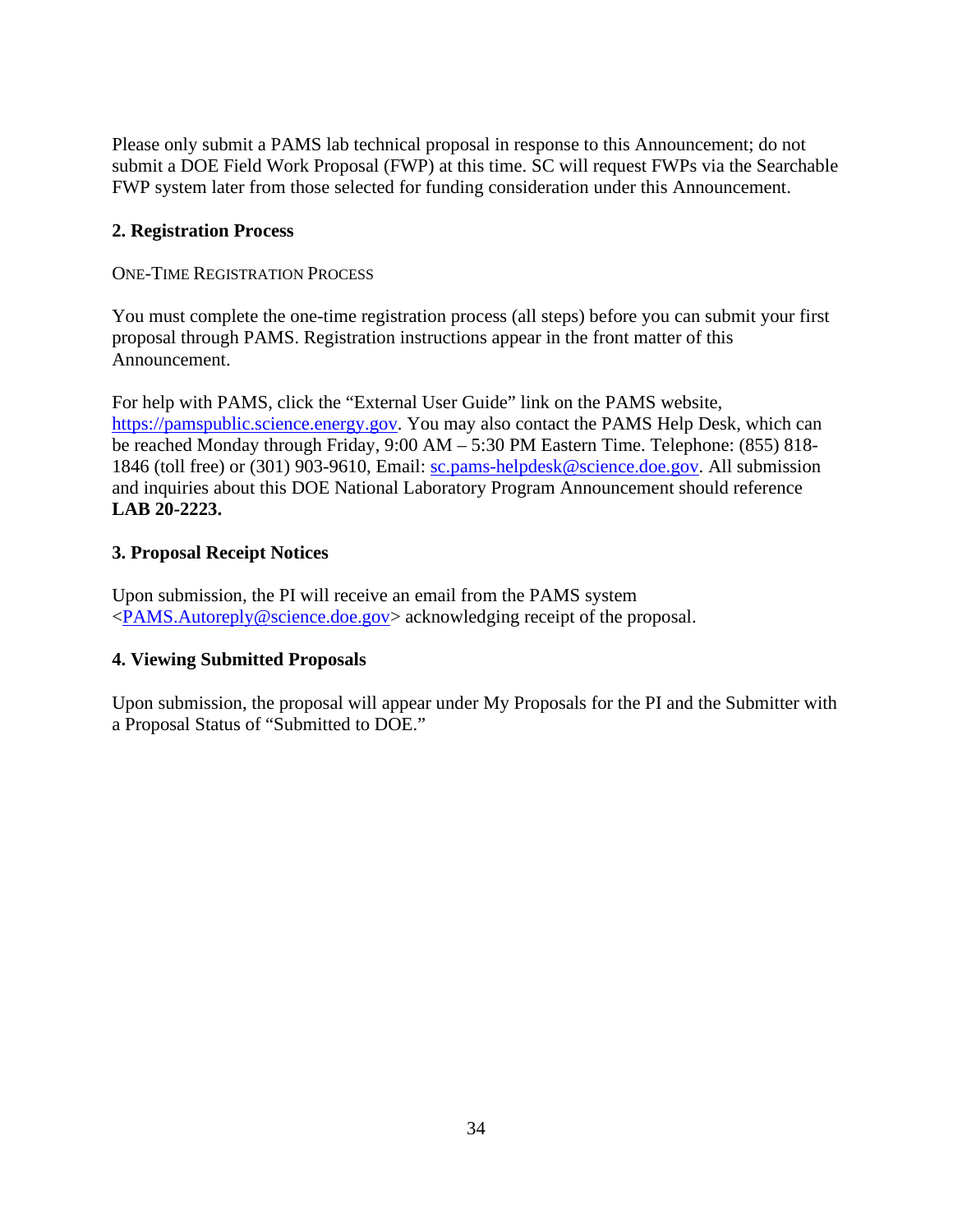# **Section V - PROPOSAL REVIEW INFORMATION**

# <span id="page-40-1"></span><span id="page-40-0"></span>**A. CRITERIA**

## **1. Initial Review Criteria**

Prior to a comprehensive merit evaluation, DOE will perform an initial review to determine that (1) the applicant is eligible for the award; (2) the information required by the Program Announcement has been submitted; (3) all mandatory requirements are satisfied; (4) the proposed project is responsive to the objectives of the Lab Announcement (see Responsiveness in Section I); (5) the proposed project is not duplicative of programmatic work. Proposals that fail to pass the initial review will not be forwarded for merit review and will be eliminated from further consideration.

# **2. Merit Review Criteria**

Proposals will be subjected to scientific merit review (peer review) and will be evaluated against the following criteria.

- Scientific and/or Technical Merit of the Project;
- Appropriateness of the Proposed Method or Approach;
- Competency of Applicant's Personnel and Adequacy of Proposed Resources; Reasonableness and Appropriateness of the Proposed Budget

Merit reviewers will be asked to evaluate one additional criterion of lesser significance than the criteria above, established by 10 CFR 605.10 (d):

Strength of the Management Plan.

The evaluation process will also include program policy factors such as the relevance of the proposed research to the terms of the DOE National Laboratory Announcement and the agency's programmatic needs, the balance of activities within the program, and the utility of the proposed activities to the broader scientific community. Note that external peer reviewers are selected with regard to both their scientific expertise and the absence of conflict-of-interest issues. Both Federal and non-Federal reviewers may be used, and submission of a proposal constitutes agreement that this is acceptable to the investigator(s) and the submitting institution.

The questions below are provided to the merit reviewers to elaborate the criteria:

SCIENTIFIC AND/OR TECHNICAL MERIT OF THE PROPOSED RESEARCH

- Assess how the proposed Institute will support, complement or develop mechanisms to accelerate scientific discovery in areas of strategic importance to DOE.
- Has the applicant identified commonalities in multiple (and different) application domains for addressing computational grand challenges of strategic importance to ASCR's SciDAC Partners and other DOE communities?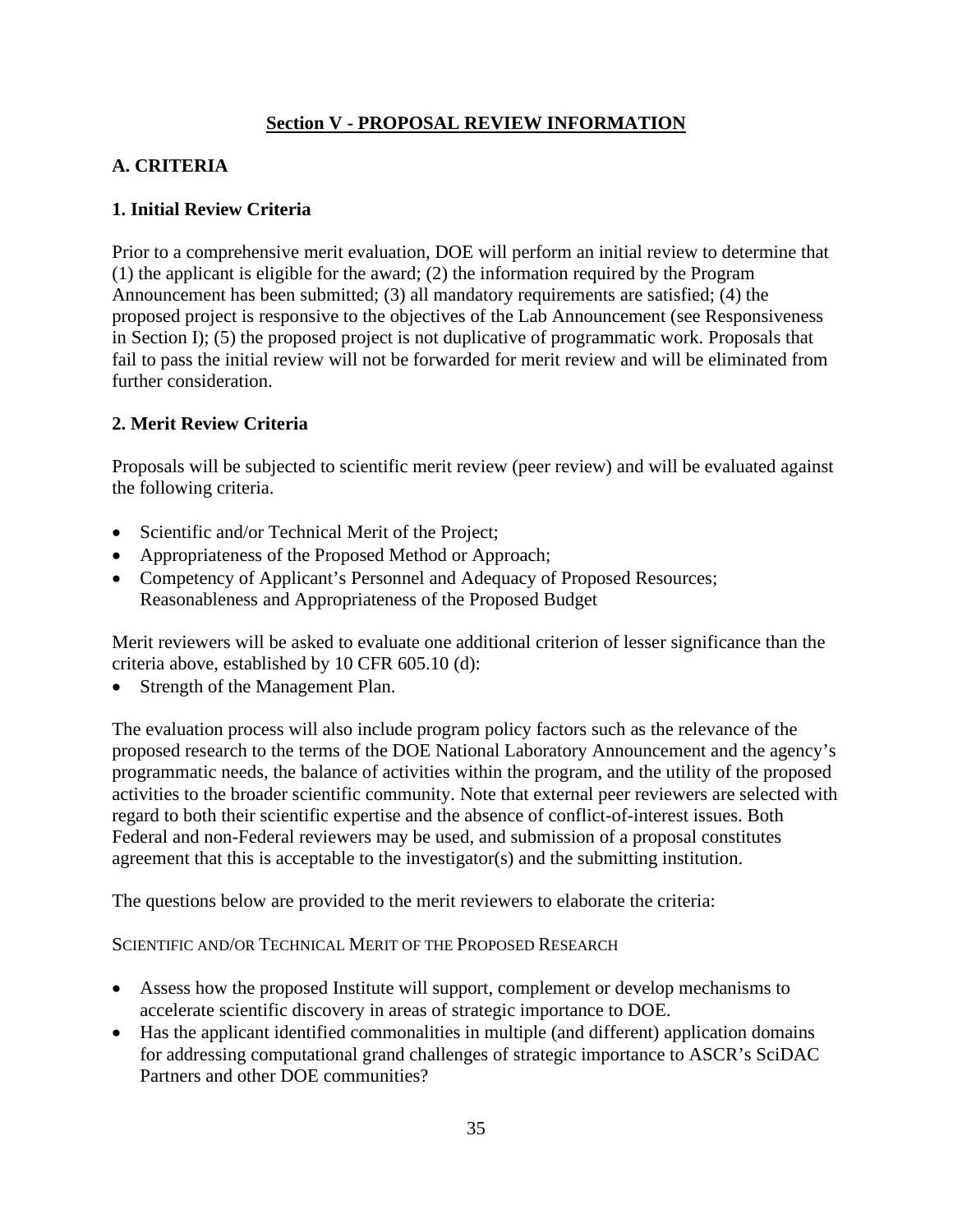- Evaluate how the tools, resources and capabilities of the proposed Institute will facilitate potential interactions with initiatives of special priority for the DOE SC.
- Assess the plan for the development of tools and resources intended for current and emerging DOE HPC systems available to researchers within the next five years and the likelihood that these will lower the barriers to the effective employment of these systems.
- Is the Data Management Plan suitable for the proposed research; to what extent does it make the data available and useful to the scientific community?

## APPROPRIATENESS OF THE PROPOSED METHOD OR APPROACH

- Assess the processes that the proposed Institute will use to leverage basic research advances from Applied Mathematics and Computer Science.
- Evaluate the appropriateness of the performance metrics that will allow progress and contributions to be measured over the course of the research.
- Does the proposed Institute have an effective strategy to promote the adoption of software engineering best practices and provide basic tools to support these practices?

## COMPETENCY OF APPLICANT'S PERSONNEL AND ADEQUACY OF PROPOSED RESOURCES

- Do the Institute Director and the other Institute Members have a proven record of research in the disciplines needed for success in projects of this complexity and magnitude?
- Is there duplicative work among the Primary Topic Areas of the Institute? Does the applicant identify the proposed synergistic activities and merged capabilities among different parts of the Institute?
- Does the proposed Institute have the necessary expertise to cope with the complexities of current and emerging DOE HPC systems?
- How does the proposed research exploit existing resources or contribute new resources (e.g., algorithms, software) or would it result in a duplication of existing resources?

# REASONABLENESS AND APPROPRIATENESS OF THE PROPOSED BUDGET

- Are the requested budget and the distribution of the funds among Primary Topic Areas appropriate?
- How does the requested budget relate to the proposed specified management structure?
- Does the applicant have a process for reallocating funds to address changing priorities?

# STRENGTH OF THE MANAGEMENT PLAN

- Is there a clear lead organization, a qualified Institute Director, and a qualified Deputy Director?
- Evaluate the comprehensiveness of the management plan and the organizational structure that delineates the roles and responsibilities of the Institute Members.
- Assess the mitigation strategies of the proposed Institute for foreseeable risks and explain how the Institute will have sufficient flexibility to adapt to changing priorities, challenges, and resources? What is the likelihood that the proposed Institute can overcome the key challenges and, as warranted, shift research directions in response to promising advances in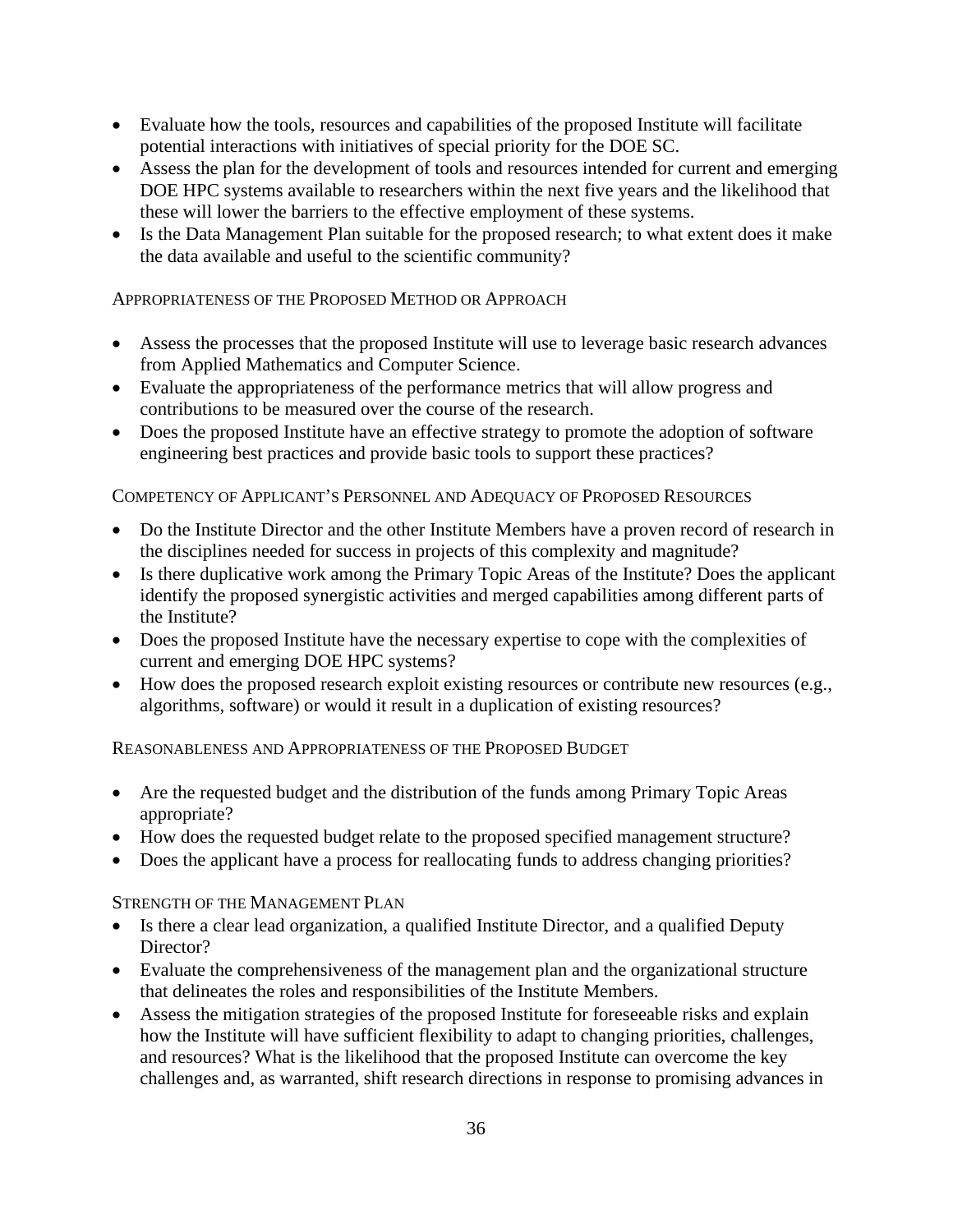basic research?

• Evaluate the proposed Institute's plans to effectively communicate and coordinate its activities to the potential SciDAC-5 Institute(s), SciDAC-4 and SciDAC-5 Partnerships and ASCR program management as well as for outreach to the broader computational science community.

# <span id="page-42-0"></span>**B. REVIEW AND SELECTION PROCESS**

# **1. Merit Review**

Proposals that pass the initial review will be subjected to a formal merit review and will be evaluated based on the criteria above.

# **2. Program Policy Factors**

The Selection Official may consider any of the following program policy factors in making the selection, listed in no order of significance:

- Availability of funds
- Performance under current awards
- Potential impact of proposed research activities on SciDAC goals
- Relation of the proposed research activities to other research efforts and projects supported by ASCR
- **3. Selection**

The Selection Official will consider the findings of the merit review and may consider any of the Program Policy Factors described above.

# **4. Discussions and Award**

The Government may enter into discussions with a selected applicant for any reason deemed necessary. Failure to resolve satisfactorily the issues identified by the Government will preclude award to the applicant.

# <span id="page-42-1"></span>**C. ANTICIPATED NOTICE OF SELECTION AND AWARD DATES**

It is anticipated that the award selection will be completed by September  $1<sup>st</sup>$ , 2020. It is expected that awards will be made in Fiscal Year 2020.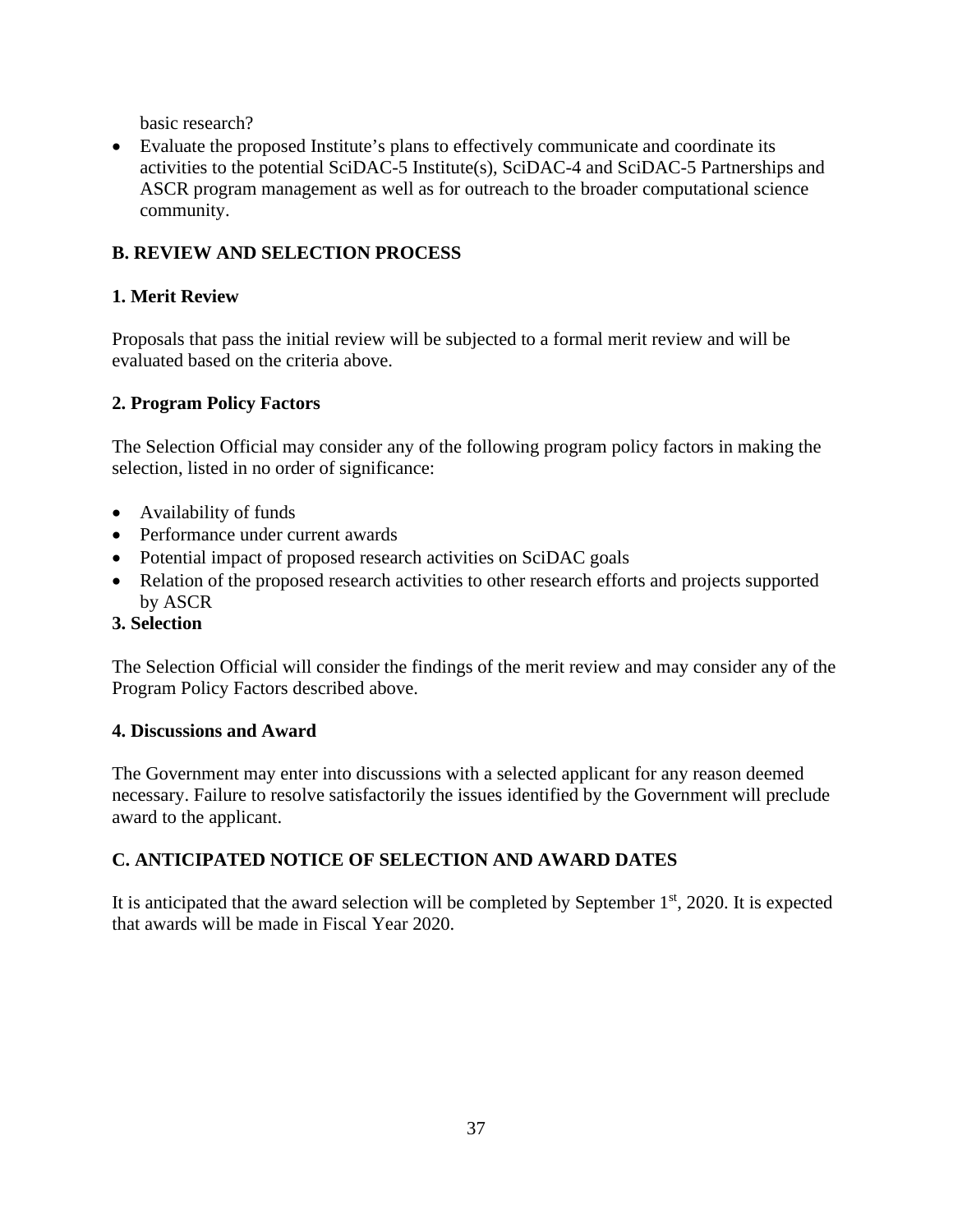# **Section VI - AWARD ADMINISTRATION INFORMATION**

# <span id="page-43-1"></span><span id="page-43-0"></span>**A. AWARD NOTICES**

## **1. Notice of Selection**

**Selected Applicants Notification**: DOE will notify applicants selected for award. This notice of selection is not an authorization to begin performance.

**Non-selected Notification**: Organizations whose proposals have not been selected will be advised as promptly as possible. This notice will explain why the proposal was not selected.

## **2. Notice of Award**

A work authorization/contract modification issued by the Contracting Officer is the authorizing award document.

# <span id="page-43-2"></span>**B. REPORTING**

Annual progress reports from the award investigator will be required and will be due 90 days before the end of each budget year.

# <span id="page-43-3"></span>**C. OTHER CONDITIONS**

#### **1. Publications**

Researchers are expected to publish or otherwise make publicly available the results of the work conducted under any authorization resulting from this Announcement. Publications and other methods of public communication describing any work based on or developed under an authorization resulting from this Announcement must contain an acknowledgment of SC support. The format for such acknowledgments is provided at [https://science.osti.gov/funding](https://science.osti.gov/funding-opportunities/acknowledgements/)[opportunities/acknowledgements/.](https://science.osti.gov/funding-opportunities/acknowledgements/) The author's copy of any peer-reviewed manuscript accepted for funding must be announced to DOE's Office of Scientific and Technical Information (OSTI) and made publicly available in accordance with the instructions contained in the Reporting Requirements Checklist incorporated in all Assistance Agreements.

#### **2. Environmental, Safety and Health (ES&H) Performance of Work at DOE Facilities**

With respect to the performance of any portion of the work under this award which is performed at a DOE-owned or controlled site, the recipient agrees to comply with all state and Federal ES&H regulations, and with all other ES&H requirements of the operator of such site.

Prior to the performance on any work at a DOE-Owned or controlled site, the recipient shall contact the site facility manager for information on DOE and site specific ES&H requirements.

The recipient shall apply this provision to all subawardees at any tier.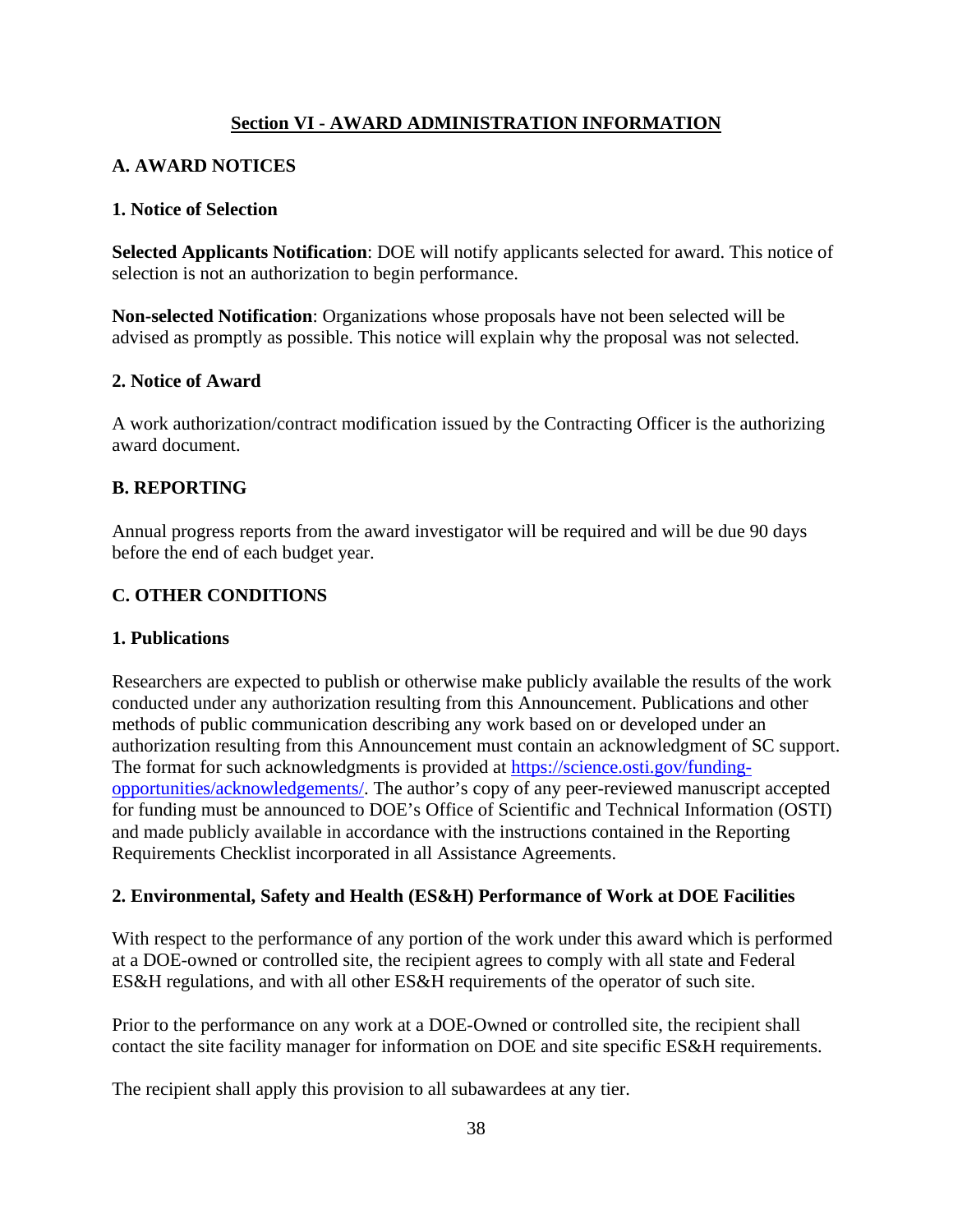# **4. Federal, State, and Local Requirements**

With respect to the performance of any portion of the work under this award, the recipient agrees to comply with all applicable local, state, and Federal ES&H regulations. The recipient shall apply this provision to all sub awardees at any tier.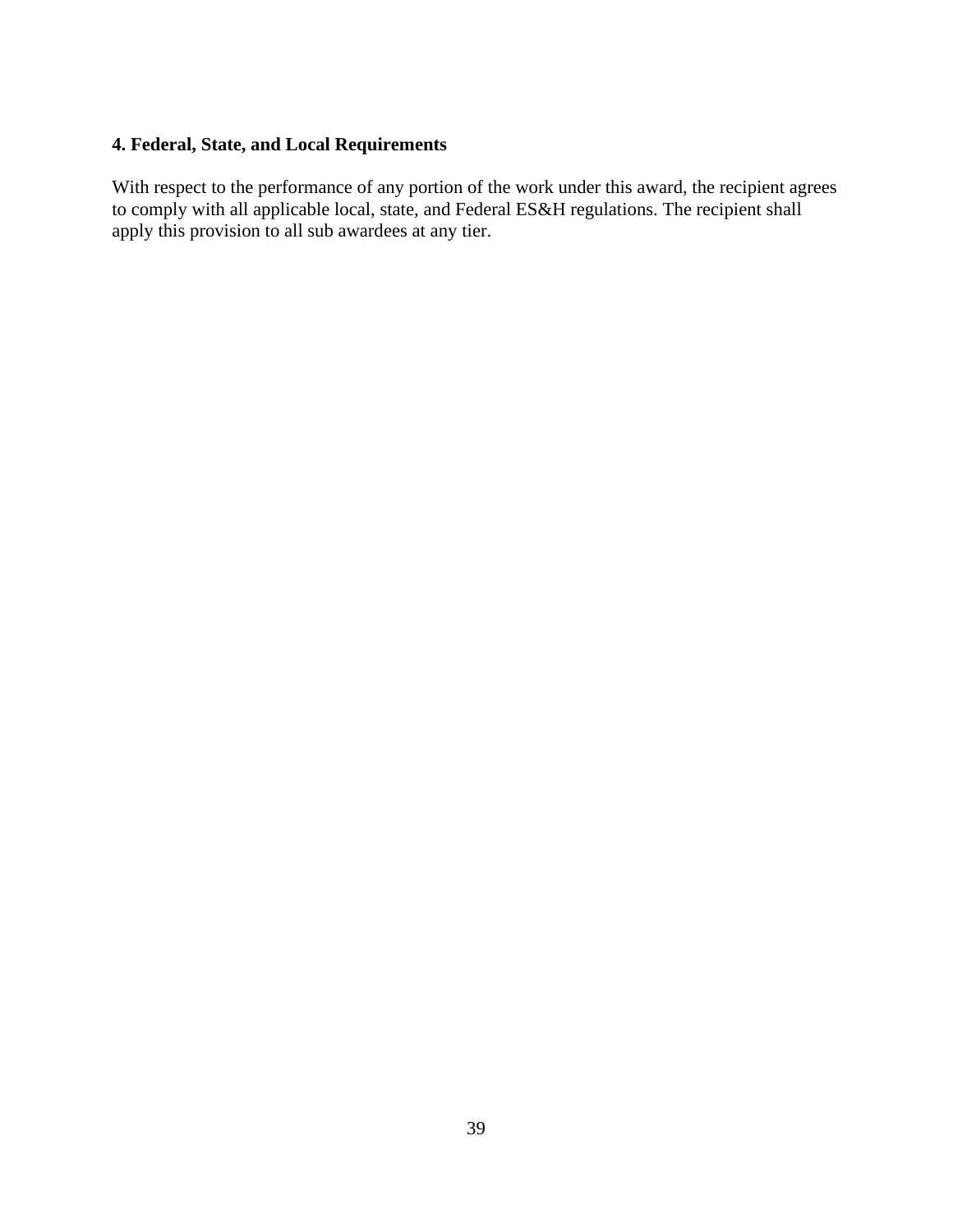# **Section VII - QUESTIONS/AGENCY CONTACTS**

# <span id="page-45-1"></span><span id="page-45-0"></span>**A. QUESTIONS**

For help with PAMS, click the "External User Guide" link on the PAMS website, [https://pamspublic.science.energy.gov.](https://pamspublic.science.energy.gov/) You may also contact the PAMS Help Desk, which can be reached Monday through Friday, 9:00 AM – 5:30 PM Eastern Time. Telephone: (855) 818- 1846 (toll free) or (301) 903-9610, Email: [sc.pams-helpdesk@science.doe.gov.](mailto:sc.pams-helpdesk@science.doe.gov) All submission and inquiries about this DOE National Laboratory Program Announcement should reference **LAB 20-2223.**

Please contact the PAMS help desk for technological issues with the PAMS system.

Questions regarding the technical requirements may be directed to the technical contact listed below.

Please contact the program staff with all questions not directly related to the PAMS system.

# <span id="page-45-2"></span>**B. AGENCY CONTACTS**

| <b>PAMS</b>               | 855-818-1846 (toll-free)                      |
|---------------------------|-----------------------------------------------|
| <b>Customer Support</b>   | 301-903-9610                                  |
|                           | sc.pams-helpdesk@science.doe.gov              |
| Program Manager           | <b>Advanced Scientific Computing Research</b> |
| <b>Scientific Contact</b> | Dr. Ceren Susut                               |
|                           | 301-903-0366                                  |
|                           | Ceren.Susut-Bennett@science.doe.gov           |

# **C. DEPARTMENT OF ENERGY, OFFICE OF INSPECTOR GENERAL HOTLINE:**

The Office of Inspector General (OIG) maintains a Hotline to facilitate the reporting of allegations of fraud, waste, abuse, or mismanagement in DOE programs or operations. If you wish to report such allegations, you may call, send a letter, or email the OIG Hotline [ighotline@hq.doe.gov.](mailto:ighotline@hq.doe.gov) Allegations may be reported by DOE employees, DOE contractors, or the general public. OIG contact information is available at [http://energy.gov/ig/services.](http://energy.gov/ig/services)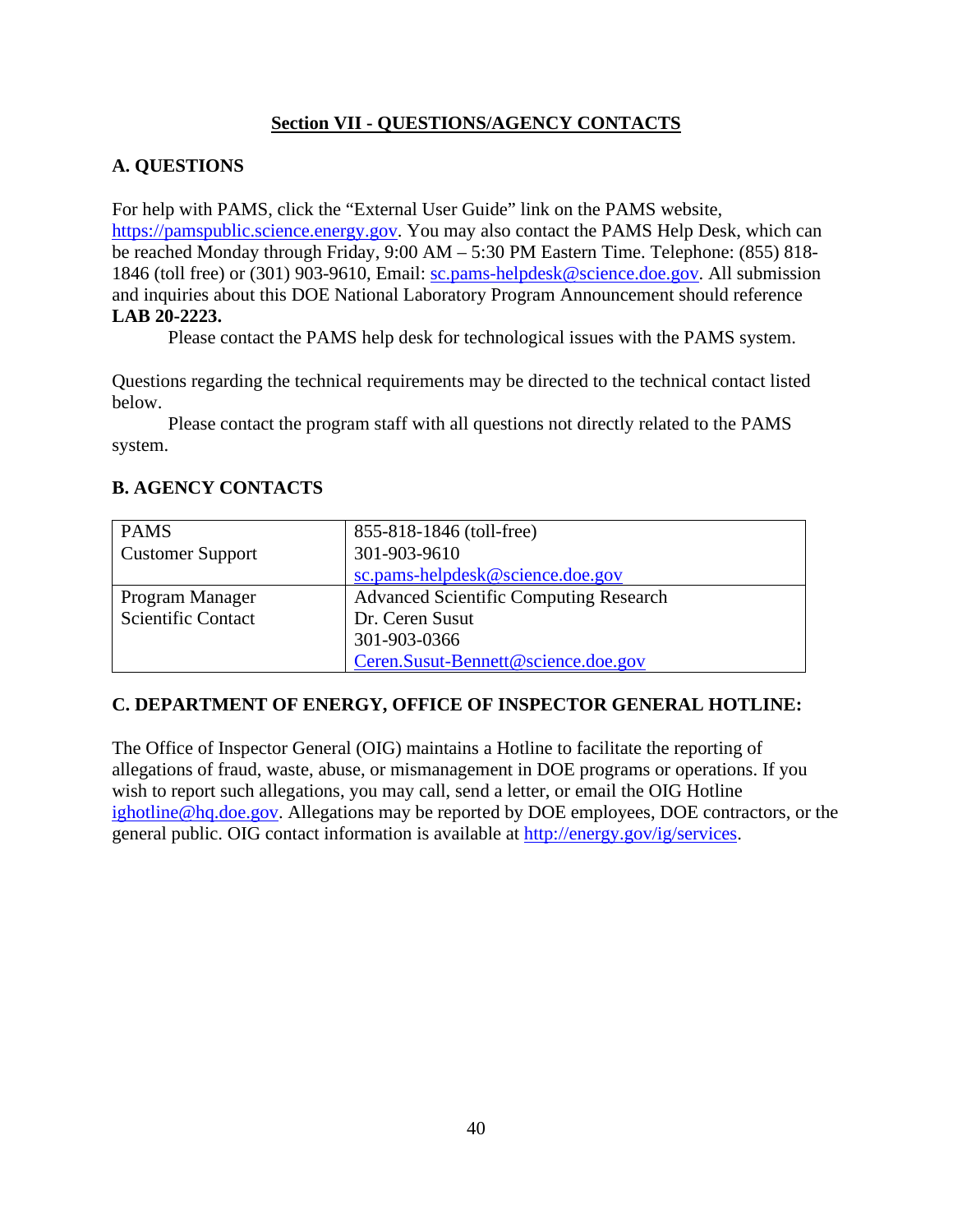# **Section VIII - OTHER INFORMATION**

# <span id="page-46-1"></span><span id="page-46-0"></span>**A. MODIFICATIONS**

Notices of any modifications to this DOE National Laboratory Announcement will be posted on the Grants and Contracts website [\(http://science.osti.gov/grants\)](http://science.osti.gov/grants).

# <span id="page-46-2"></span>**B. GOVERNMENT RIGHT TO REJECT OR NEGOTIATE**

DOE reserves the right, without qualification, to reject any or all proposals received in response to this DOE National Laboratory Announcement and to select any proposal, in whole or in part, as a basis for negotiation and/or award.

# <span id="page-46-3"></span>**C. COMMITMENT OF PUBLIC FUNDS**

The Contracting Officer is the only individual who can make awards or commit the Government to the expenditure of public funds. A commitment by other than the Contracting Officer, either explicit or implied, is invalid.

# <span id="page-46-4"></span>**D. PROPRIETARY PROPOSAL INFORMATION**

Patentable ideas, trade secrets, proprietary or confidential commercial or financial information, disclosure of which may harm the applicant, should be included in a proposal only when such information is necessary to convey an understanding of the proposed project. The use and disclosure of such data may be restricted, provided the applicant includes the following legend on the first page of the project narrative and specifies the pages of the proposal which are to be restricted:

"The data contained in pages \_\_\_\_\_ of this proposal have been submitted in confidence and contain trade secrets or proprietary information, and such data shall be used or disclosed only for evaluation purposes."

To protect such data, each line or paragraph on the pages containing such data must be specifically identified and marked with a legend similar to the following:

"The following contains proprietary information that (name of applicant) requests not be released to persons outside the Government, except for purposes of review and evaluation."

# <span id="page-46-5"></span>**E. EVALUATION AND ADMINISTRATION BY NON-FEDERAL PERSONNEL**

In conducting the merit review evaluation, the Government may seek the advice of qualified non-Federal personnel as reviewers. The Government may also use non-Federal personnel to conduct routine, nondiscretionary administrative activities. The applicant, by submitting its proposal, consents to the use of non-Federal reviewers/administrators. Non-Federal reviewers must sign conflict of interest and non-disclosure agreements prior to reviewing a proposal. Non-Federal personnel conducting administrative activities must sign a non-disclosure agreement.